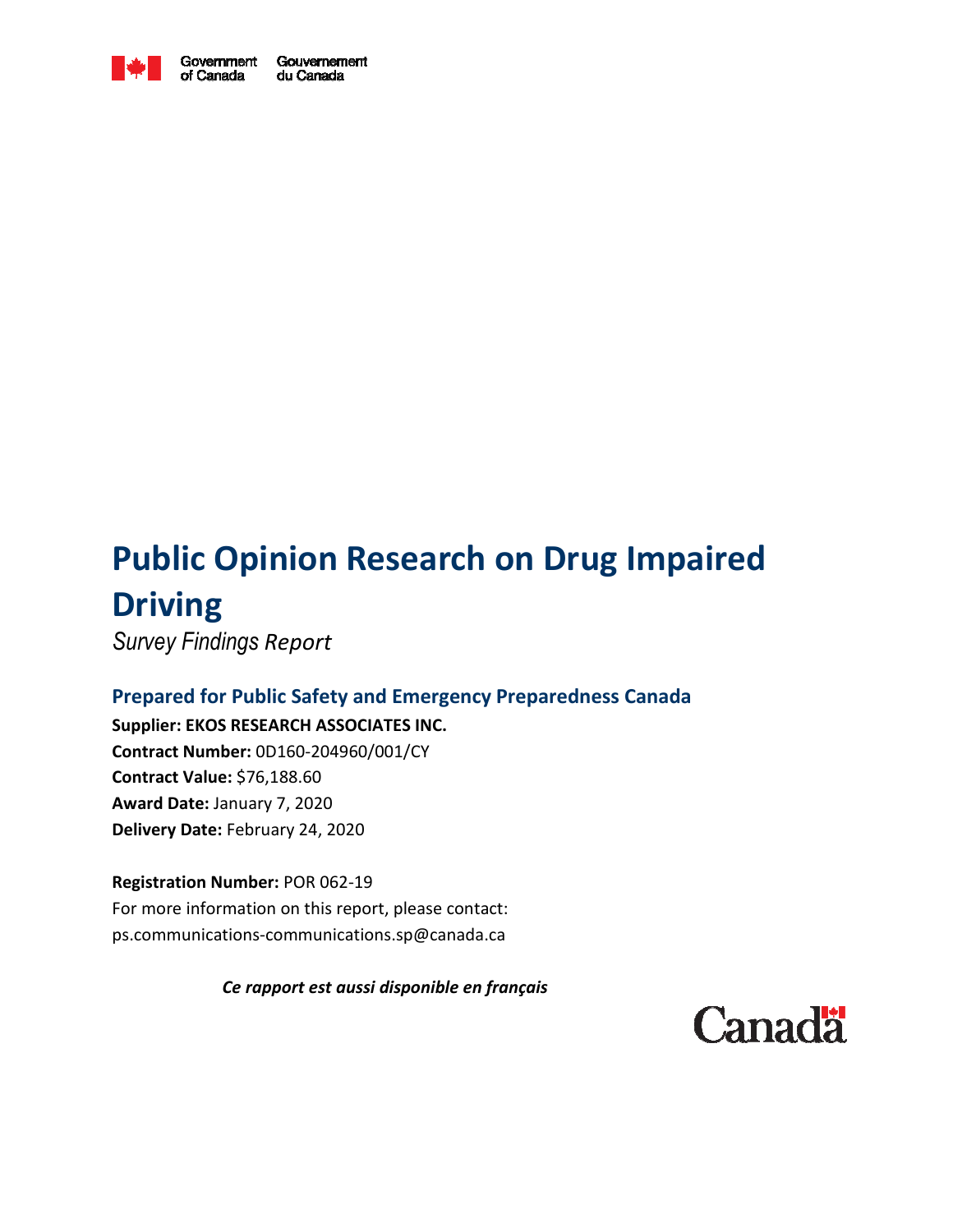# **Public Opinion Research on Drug Impaired Driving**

**Survey Findings Report** 

**Prepared for Public Safety and Emergency Preparedness Canada Supplier name:** EKOS RESEARCH ASSOCIATES INC. **Date:** March 2020

This public opinion research report presents the results of an online survey conducted by EKOS Research Associates Inc. on behalf of Public safety Canada. The research study was conducted with 2,000 Canadians in January and February, 2020.

Cette publication est aussi disponible en français sous le titre Recherche sur l'opinion publique au sujet de la conduite avec les facultés affaiblies par la drogue.

This publication may be reproduced for non-commercial purposes only. Prior written permission must be obtained from Public Services and Procurement Canada. For more information on this report, please contact Public Services and Procurement Canada at: tpsgc.questions-questions.pwgsc@tpsgc-pwgsc.gc.ca or at:

Communications Branch Public Services and Procurement Canada, Portage III Tower A 16A1-11 Laurier Street Gatineau QC K1A 0S5

**Catalogue Number:** PS4-264/2020E-PDF

**International Standard Book Number (ISBN):** 978-0-660-35223-7

**Related publications (registration number: POR 062-19):** Catalogue Number PS4-264/2020F-PDF (Final Report, French)

ISBN 978-0-660-35224-4

© Her Majesty the Queen in Right of Canada, as represented by the Minister of Public Works and Government Services, 2020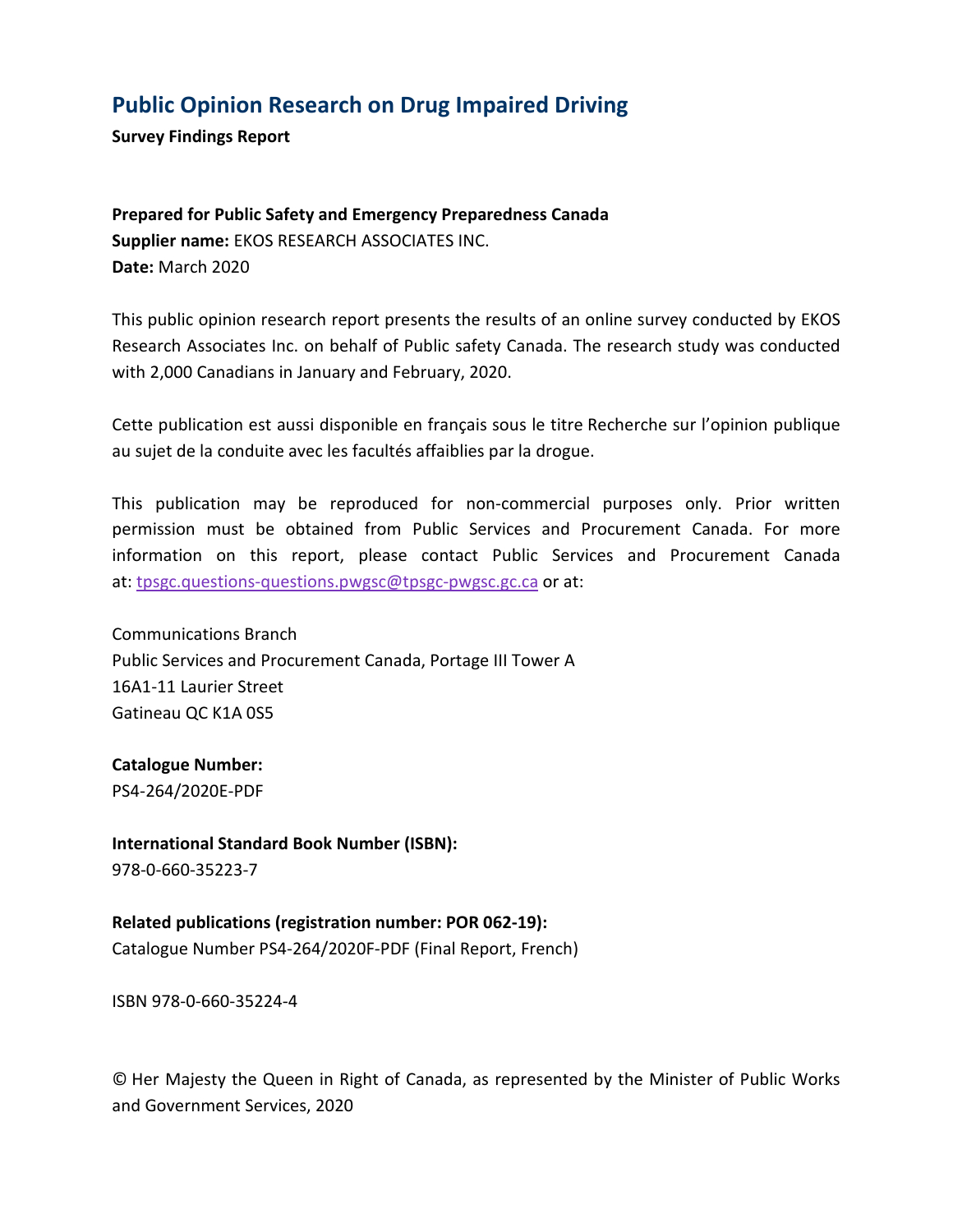# **TABLE OF CONTENTS**

| <b>List of Tables</b><br><b>List of Graphs</b><br><b>Executive Summary</b> |                                           | 4<br>$\overline{4}$<br>6 |
|----------------------------------------------------------------------------|-------------------------------------------|--------------------------|
| А.                                                                         | <b>Background and Methodology</b>         | 6                        |
| <b>B.</b>                                                                  | <b>Key Findings</b>                       | 7                        |
| C.                                                                         | Note to Readers                           | 10                       |
| D.                                                                         | <b>Contract Value</b>                     | 11                       |
| Ε.                                                                         | <b>Political Neutrality Certification</b> | 11                       |
| <b>Detailed Findings</b>                                                   |                                           | 12                       |
| Α.                                                                         | Reported Behaviour                        | 12                       |
| <b>B.</b>                                                                  | Risks of Cannabis-impaired Driving        | 25                       |
| C.                                                                         | <b>Concern for Impaired Driving</b>       | 32                       |
| D.                                                                         | Normalized Behaviour                      | 41                       |
| Ε.                                                                         | Information                               | 47                       |
| F.                                                                         | <b>Cannabis Laws and Consequences</b>     | 54                       |
| <b>Appendices</b>                                                          |                                           | 61                       |
| А.                                                                         | <b>Methodological Details</b>             | 61                       |
| В.                                                                         | <b>Survey Questionnaire (English)</b>     | 66                       |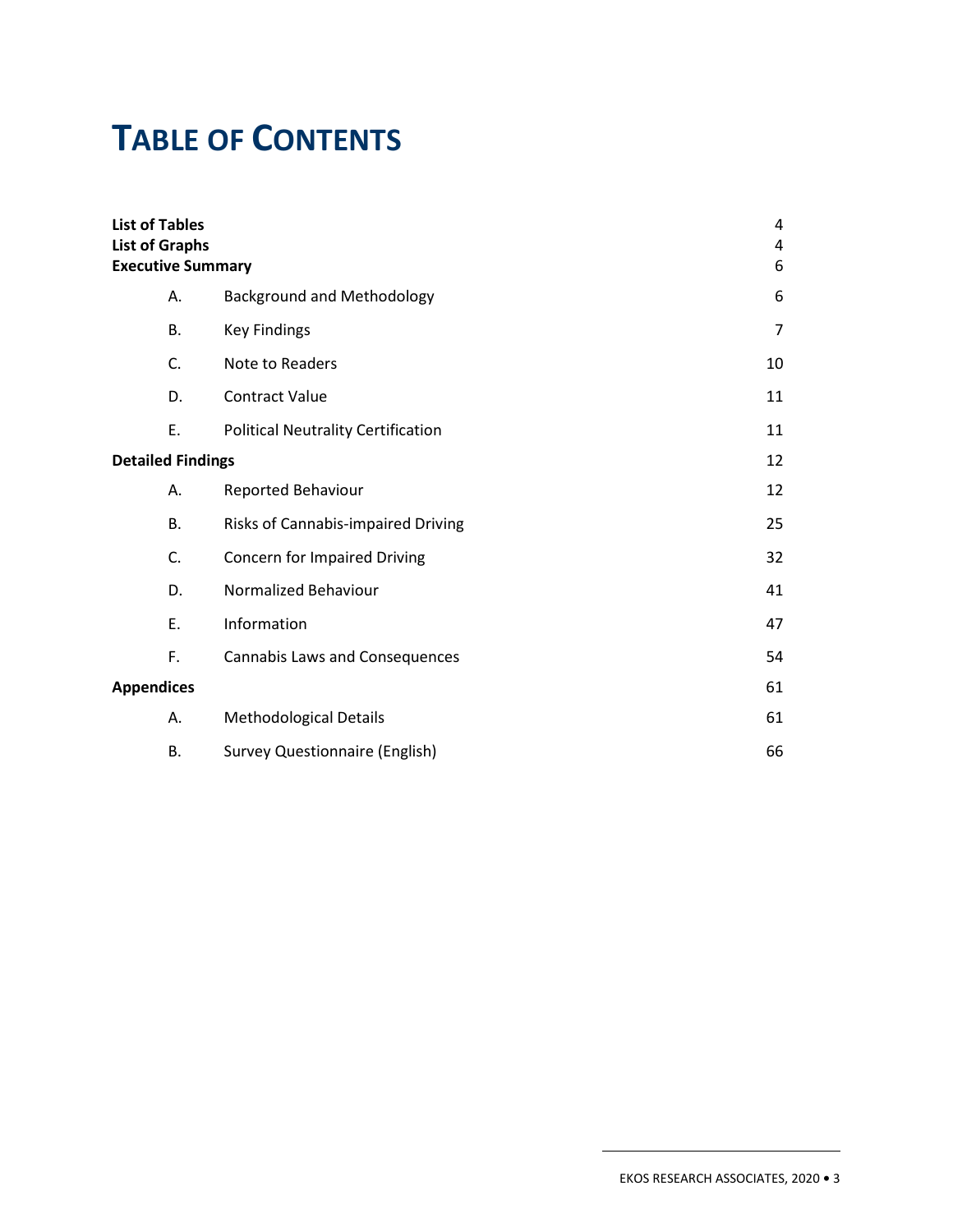# **LIST OF TABLES**

- Table 1: Topics Covered in Discussions with Youth
- Table 2: Demographic Table

# **LIST OF GRAPHS**

- Graph 1: Cannabis Use within Social Networks
- Graph 2: Personal Cannabis Use
- Graph 3: Recent Cannabis Use
- Graph 4: Sources for Obtaining Cannabis
- Graph 5: Important Factors in Decision on Sources for Obtaining Cannabis
- Graph 6: Personal Experience Driving While Impaired
- Graph 7: Reasons for Driving While Impaired
- Graph 8: Experience as a Passenger to an Impaired Driver
- Graph 9: Parents' Perception of Use among Youth
- Graph 10: Parents' Perceptions of Impaired Driving among Youth
- Graph 11: Parents' Perceptions of Impaired Driving among Youth
- Graph 12: Discussions with Youth (Parents)
- Graph 13: Perceptions of Impacts of Alcohol and Cannabis Use on Drivers
- Graph 14: Means through which Cannabis Affects Driving Ability
- Graph 15: Perceived Risk of Cannabis when Compared to Alcohol
- Graph 16: Perceived Impacts of Cannabis Use on Judgement
- Graph 17: Perceived Ease of Recognizing Impairment
- Graph 18: Perceived Impact of Combining Substances on Impairment
- Graph 19: Perceived Impact of Different Forms of Cannabis on Impairment
- Graph 20: Top Driver Safety Concerns
- Graph 21: Perceived Impact of Legalization on Rate of Impaired Driving
- Graph 22: Concern for Public Safety from Cannabis-impaired Driving
- Graph 23: Biggest Concern
- Graph 24: Likelihood of Accepting a Ride
- Graph 25: Concerns as a Passenger
- Graph 26: Acceptability of Driving Under the Influence

<sup>4</sup> **•** EKOS RESEARCH ASSOCIATES, 2020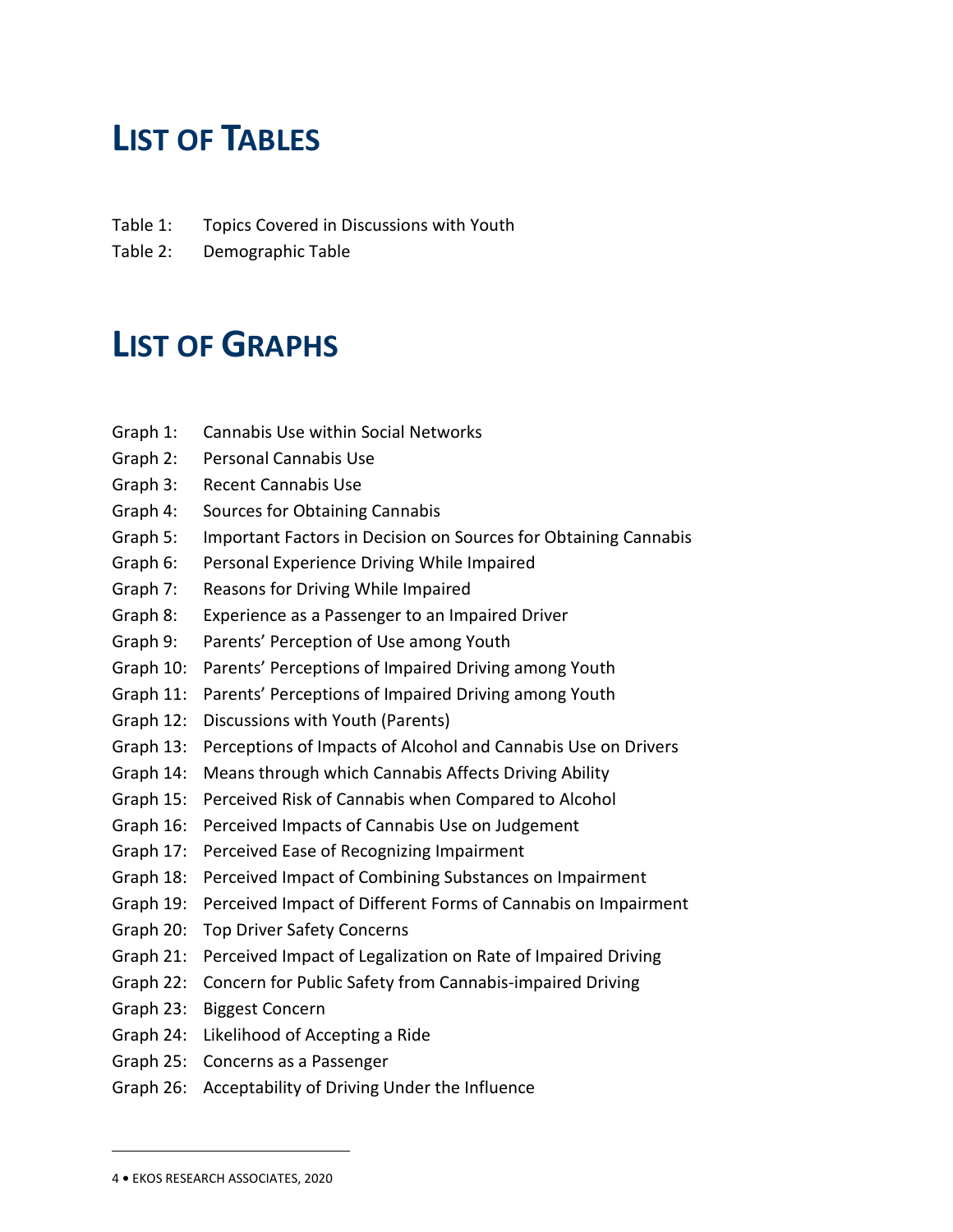- Graph 27: Comparison with Alcohol
- Graph 28: Prevalence of Cannabis-impaired Driving
- Graph 29: Comfort Intervening with Impaired Drivers
- Graph 30: Comfort Intervening with Passengers
- Graph 31: Comfort Reporting to Police
- Graph 32: Incidence of Searching for Information
- Graph 33: Preferred Sources for Information
- Graph 34: Preferred Online Sources for Information
- Graph 35: Type of Information Sought
- Graph 36: Perceived Availability of Trusted Information
- Graph 37: Familiarity with Current Legal Status
- Graph 38: Familiarity with Duration of Impairment
- Graph 39: Familiarity with Detection Technology
- Graph 40: Awareness of Cannabis Laws and Penalties
- Graph 41: Awareness of Penalties for Cannabis-Impaired Driving
- Graph 42 Penalties of Cannabis versus Alcohol Impaired Driving
- Graph 43: Perceived Effectiveness of Penalties on Impaired Driving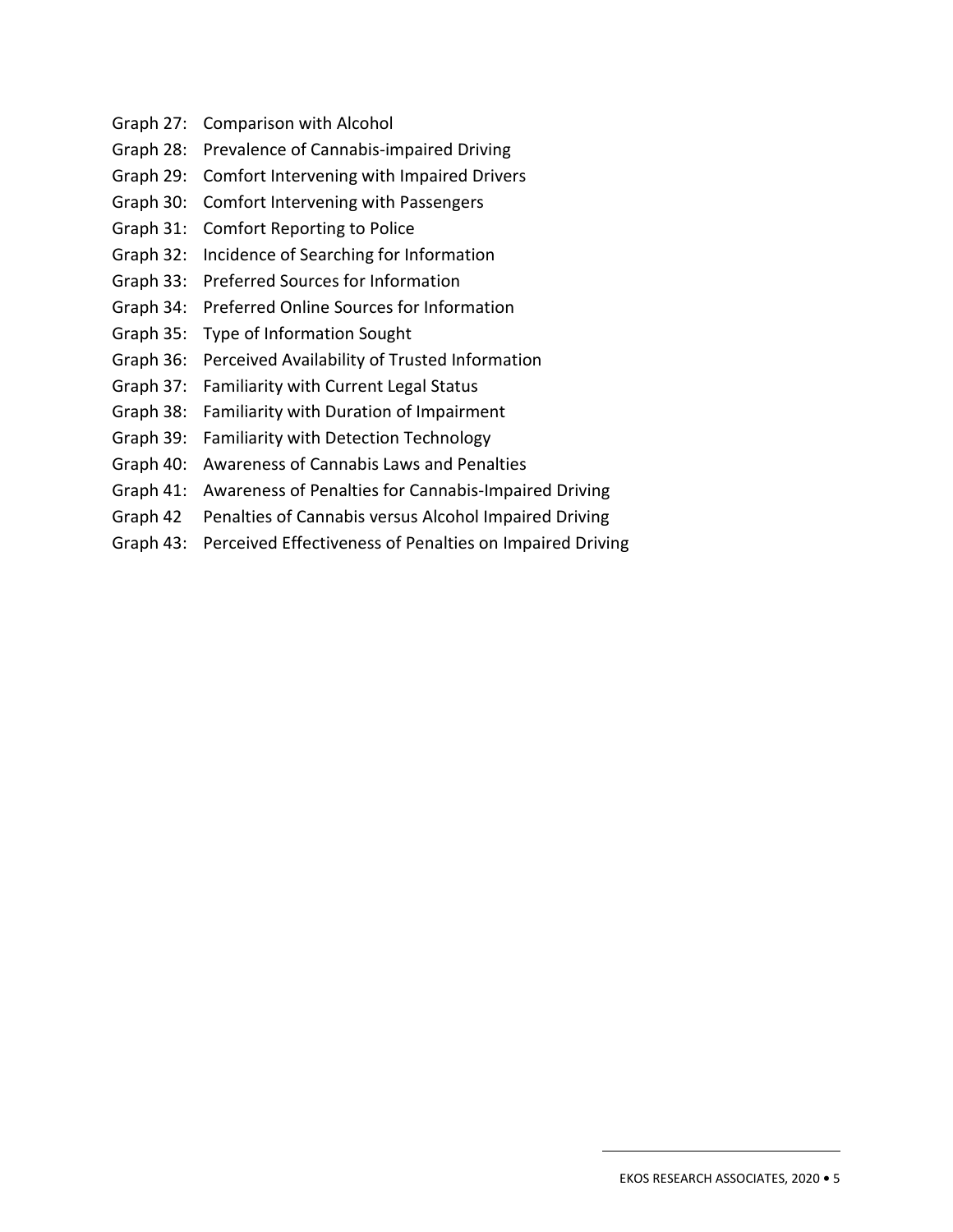# **EXECUTIVE SUMMARY**

# **A. BACKGROUND AND METHODOLOGY**

The safety and security of Canadians is a priority for the Government of Canada. Drug-impaired driving is a major contributor to fatal road crashes, and young people continue to be the largest group of drivers who die in crashes and test positive for drugs. To address this, Public Safety Canada developed a national marketing and multi-media advertising campaign in 2017 to inform Canadians, particularly youth aged 16 to 24, about the dangers and risks associated with drug-impaired driving. The campaign includes partnerships with key stakeholders (MADD, CAA, CACP, and Young Drivers of Canada), public communications and outreach, and paid media (advertising).

#### *Objectives of the Study*

The purpose of the research is to examine current knowledge, attitudes, and behaviours related to the dangers and risks, as well as legal implications of drug-impaired driving, compared with the initial baseline measured in 2017. A key focus is on youth and parents of youth, given that youth are the primary target audience for the campaign. Specifically, the research measures:

- Awareness regarding drug-impaired driving, and knowledge of the risk associated with it;
- Attitudes related to driving under the influence;
- Awareness of the legal implications and laws associated with cannabis; and,
- Behaviours and actions taken by Canadians.

The results will help to guide future communications activities, and highlight changes that have occurred among the target group and broader Canadian public since the start of the campaign in 2017.

#### *Methodology*

The survey is comprised of 2,024 completed cases, including 401 with youth who are 16 to 24, and 404 parents of youth (16 to 24). This randomly recruited probability sample carries with it a margin of error of +/-2.18%. The margin of error for each of the target groups is +/-4.9%. The sample source is an in-house Prob*it* panel of randomly recruited Canadians. Ten percent of the sample was collected with cell phone only sample. Fifteen percent were collected by trained,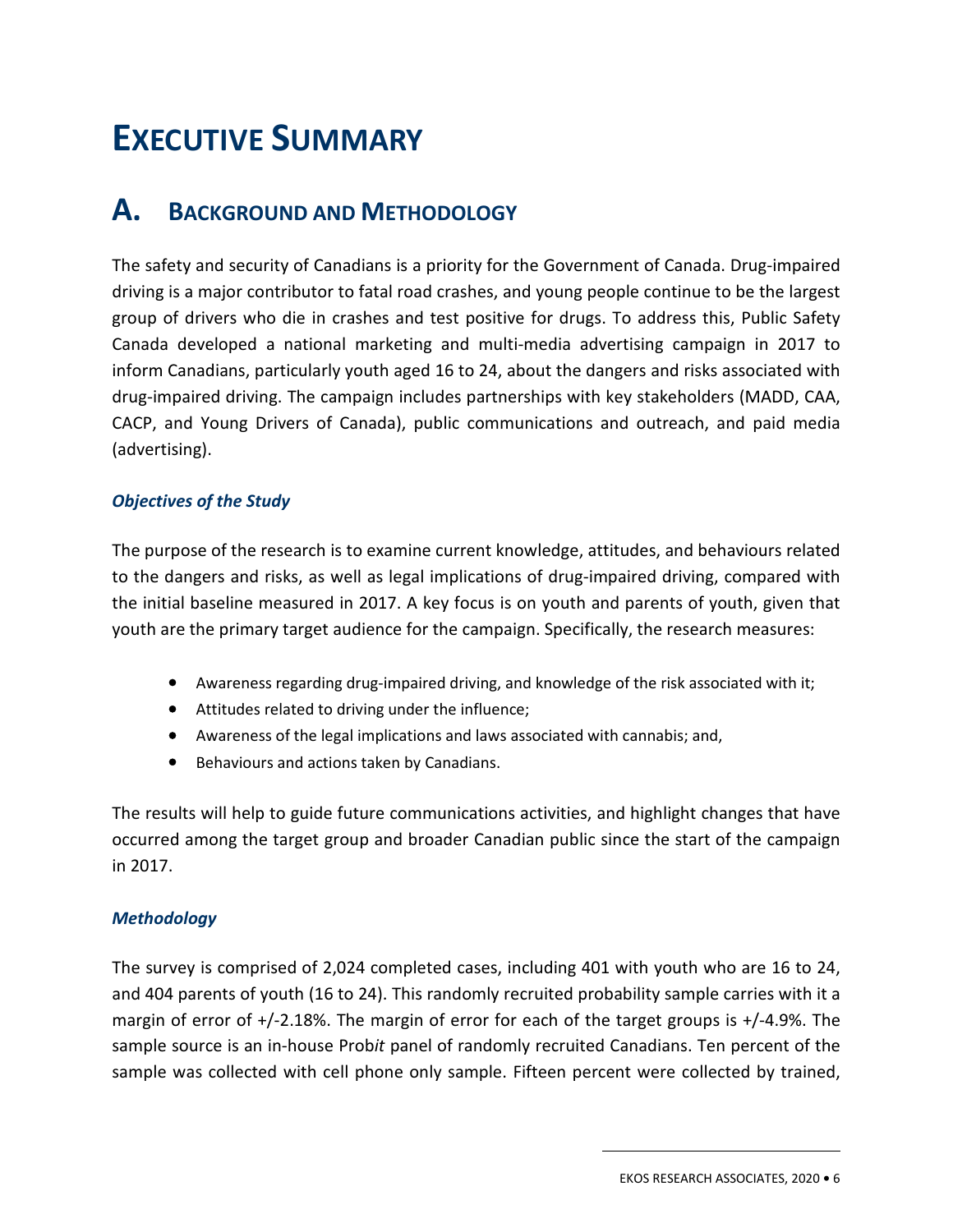bilingual interviewers, while the majority were collected through online self-administration. Appendix A presents further methodological details of the survey.

# **B. KEY FINDINGS**

## **Behaviour**

The large majority of Canadians (84%) know someone who has used cannabis and three in five (60%) have consumed cannabis at some point in their lives (both indicators are a slight increase of 81% and 56%, respectively, in 2017). Of respondents who reported cannabis use, nearly three in five (58%; a notable increase from 39% in 2017) reported they are a recent cannabis user, having consumed it within in the past 12 months.

Consistent with 2017 results, over one-quarter (26%) of cannabis users reported they have operated a vehicle while under the influence. Nearly one in three Canadians also report that they have ridden in a vehicle operated by a driver who was under the effects of cannabis.

More than one in three (38%) parents of children ages 13 to 24 reported that their child has used cannabis. Most parents (81%) said their 16 to 24 year old has not driven a vehicle while under the influence of cannabis. Nearly six in ten, 58%, believe that their 13 to 24 year old has not accepted a ride with a driver under the influence of cannabis, although 33% are unsure. Eight in ten parents say they have had discussions with their 16 to 24 year old about driving high, although only 32% of young people 16 to 24 report the same.

## **Awareness and Concern for Risks**

Most Canadians perceive the detrimental impact of impairment on drivers, with an increasing understanding that cannabis affects one's ability to drive. Nearly nine in ten (86%; an increase from 81% in 2017) agree that using cannabis impairs one's driving ability. Four in five say that cannabis impacts reaction time and ability to concentrate and nearly two in three (66%) say that cannabis makes the user a worse driver. Alcohol remains a greater concern, however, with 94% agreeing that drinking alcohol impairs driving. Nearly one in four (23%) continue to say that driving under the influence of cannabis is less dangerous than driving under the influence of alcohol.

Half (49%) of Canadians perceive that the rate of driving while under the influence of cannabis has increased since legalization, and most are concerned (46%) or moderately concerned (29%) about others on the road who are driving under the influence of cannabis. The most pressing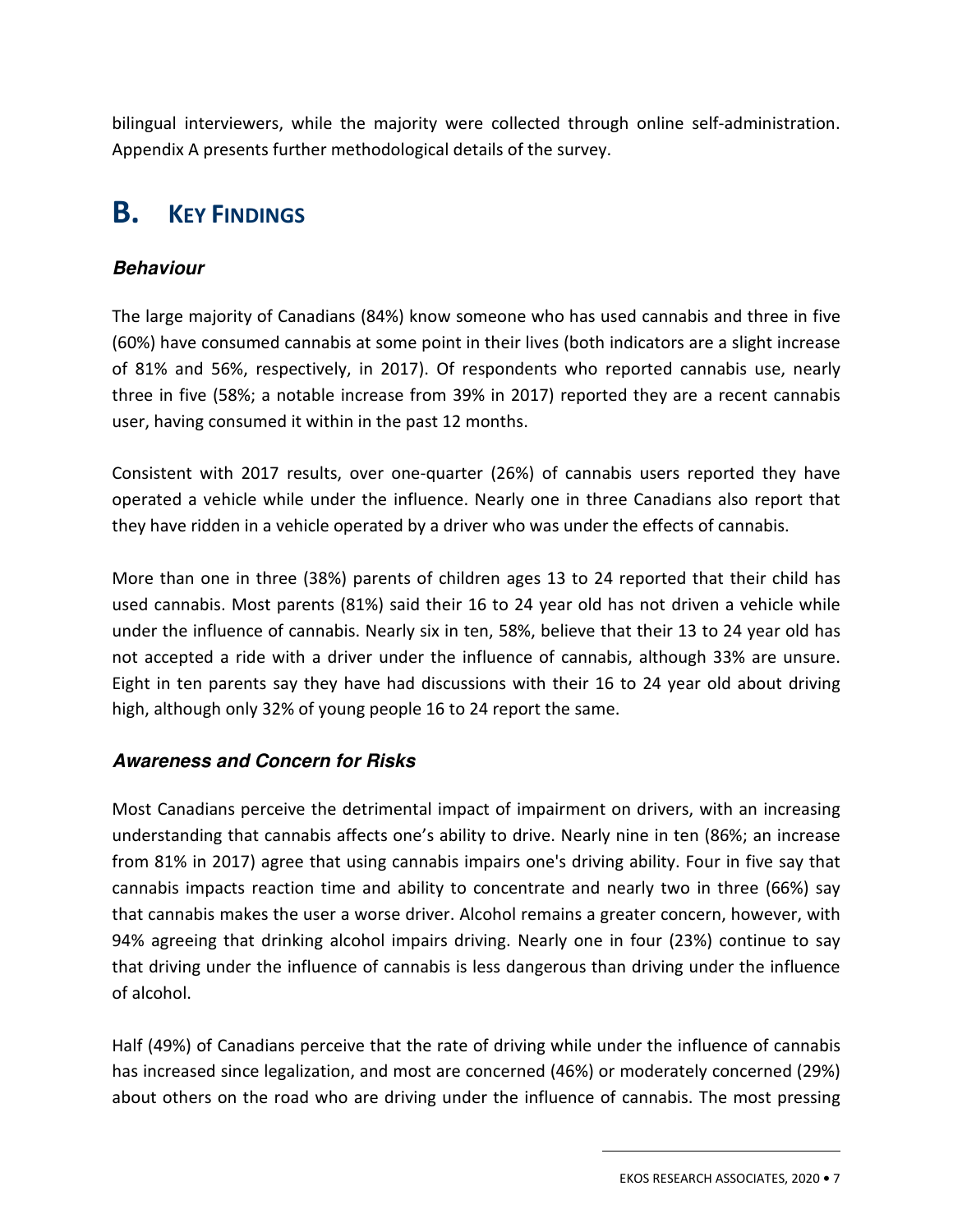concerns over driving under the influence include hurting someone else (70%), generally getting into an accident (46%), or having a permanent criminal record (38%; an increase from 29% in 2017).

## **Normalized Behaviour**

More than eight in ten Canadians (83%) believe it is not acceptable for people you know to drive high and only 6% say it is acceptable. On the other hand, Canadians are split on the variation in social acceptability of driving impaired compared with alcohol, with 42% saying it is more socially acceptable to drive under the influence of cannabis than alcohol and a further 10% saying they do not know.

Similar to 2017, over half of respondents reported that it is rare for people they know to drive under the influence, although 14% said it is common. Over one in three (37%) say they would be comfortable in reporting someone driving under the influence of cannabis to the police.

### **Information about Cannabis-impaired Driving**

The incidence of searching for information on the effects of drugs on driving ability remains relatively low, with just three in ten respondents saying they have searched for this information. By a wide margin, health professionals are the most trusted source of information on the impacts of cannabis on driving ability, selected by more than half of respondents (58%), followed by law enforcement (30%).

Two in three Canadians are interested in learning more about the effects of cannabis on driving ability, followed by the length of time before it is safe to drive after using drugs. Canadians are also interested in learning about the effects of different forms of cannabis consumption (54%; not asked in 2017). Less than half (44%) would also like more information about how the police test for drugs or about the laws and penalties regarding driving while impaired (44%). Over onethird are interested in learning about their rights as a driver should they be pulled over.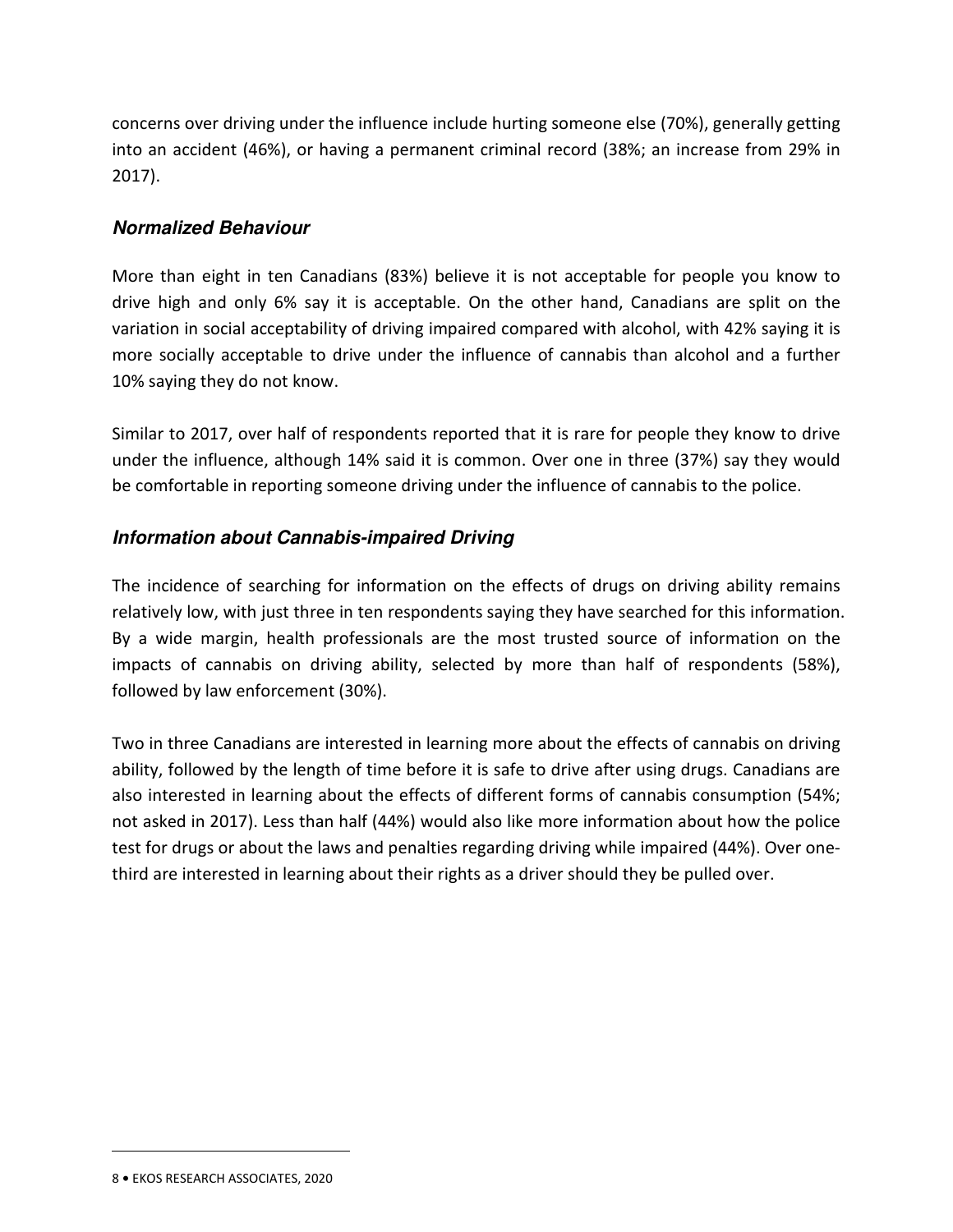### **Views on Legal Status and Implications**

Nine in ten (91%) Canadians recognize that it is illegal to operate a vehicle while under the influence, up from 83% in 2017. Four percent continue to believe it to be legal, but fewer Canadians are unsure (five percent) than in 2017 (11%).

Some Canadians are unsure about the amount of time a driver should wait before getting behind the wheel after consuming cannabis before it is safe to operate a vehicle. In fact, onethird said they "don't know" (34%, although less than the 43% reported in 2017). A full 44% believe it requires three or more hours (up to a full night of sleep), which has increased from 31% found in 2017. Nonetheless, the same proportion as in 2017 still believe that less than three hours is needed (14%; 15% in 2017).

Numbers have risen in terms of Canadians' awareness that police can detect impairment from cannabis among drivers stopped at the roadside. Nearly two in three (63%) believe that police are capable of determining whether a driver is impaired from cannabis, an increase from 45% in 2017.

Awareness of drug-impaired driving legal penalties is moderate with over one in four (27%) Canadians saying they are aware that penalties for driving while impaired from cannabis can include a fine, loss of licence, or imprisonment and criminal record. Another 32% say they are somewhat aware, although 40% report a lack of awareness. One in five (19%) Canadians feel they are aware of general laws around cannabis and the legal consequences of breaking those laws, and a further 36% report they are somewhat aware.

Two in three (65%) Canadians believe that impairment from cannabis and impairment from alcohol carry the same penalties, an increase from just under half (47%) in 2017. One-quarter say they do not know.

Less than half of Canadians (43%) believe that penalties are strict enough to prevent people from driving under the influence of cannabis, although this is higher among young people 16 to 24 (55%).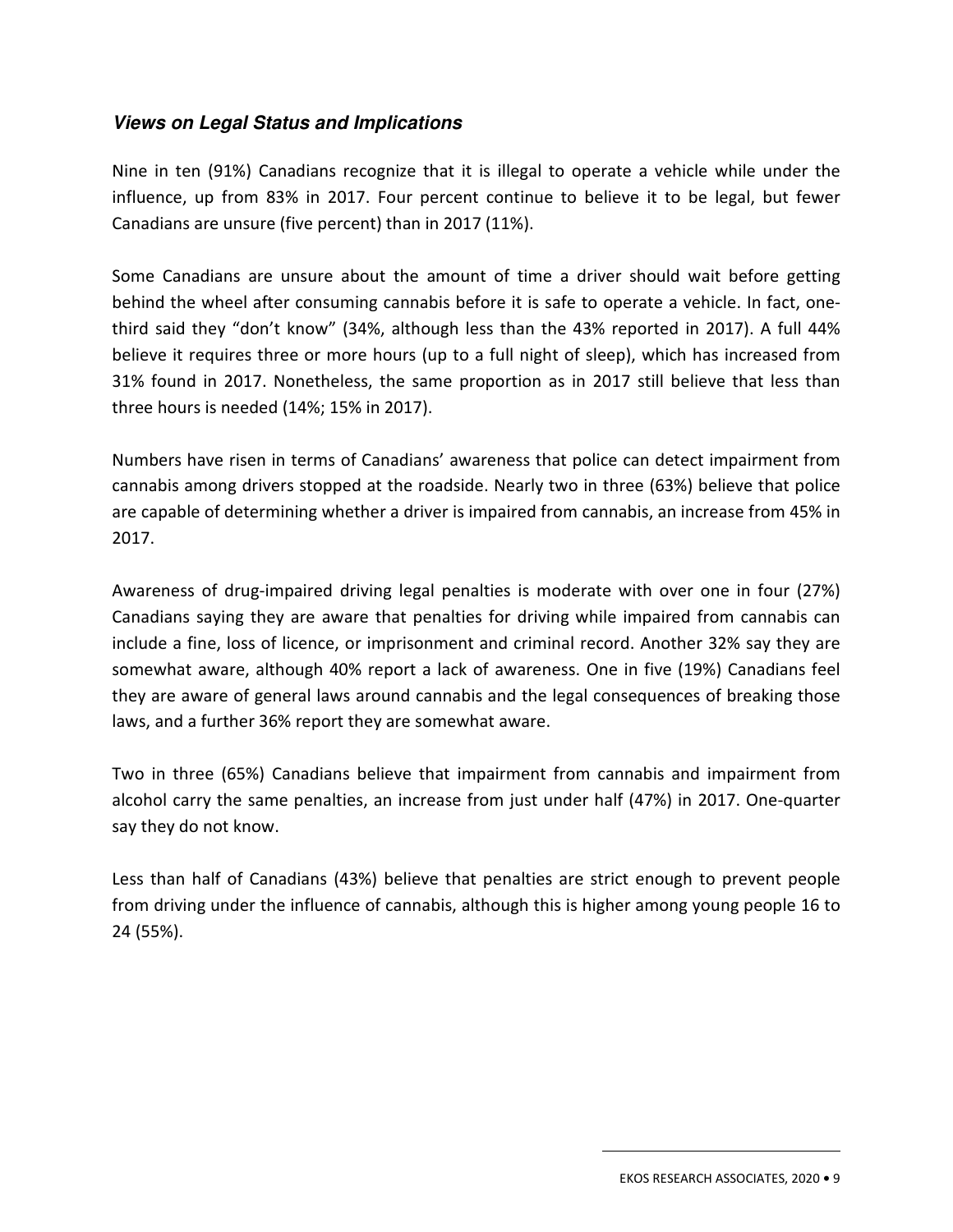# **C. NOTE TO READERS**

Detailed findings are presented in the sections that follow. Overall results are presented in the main portion of the narrative and are typically supported by graphic or tabular presentation of results. Bulleted text is also used to point out any statistically and substantively significant differences between sub-groups of respondents. If differences are not noted in the report, it can be assumed that they are either not statistically significant<sup>1</sup> in their variation from the overall result or that the difference was deemed to be substantively too small to be noteworthy. The programmed survey instrument can be found in Appendix A.

It should be noted that the survey asks a numbers of questions about behaviours that may have a tendency to exert social desirability pressure for respondents to underreport their use of cannabis as well as incidence of driving while impaired, for themselves and their teens/young adults<sup>2</sup>. The primary purpose of the survey is to provide a baseline against which future changes in awareness, knowledge, attitudes, beliefs and behaviours can be subsequently measured.

Results for the proportion of respondents in the sample who either said "don't know" or did not provide a response are not indicated in the graphic representation of the results in all cases, particularly where they are not sizable (e.g., ten% or greater). Results may also not total to 100% due to rounding.

<sup>&</sup>lt;sup>1</sup> Chi-square and standard t-tests were applied as applicable. Differences noted were significant at the 95% level.

<sup>&</sup>lt;sup>2</sup> Ivar Krumpal, "Determinants of Social Desirability Bias in Sensitive Surveys: A Literature Review", Quality and Quantity, June 2013, Volume 47, Issue 4, pp. 2025-2047.

<sup>10</sup> **•** EKOS RESEARCH ASSOCIATES, 2020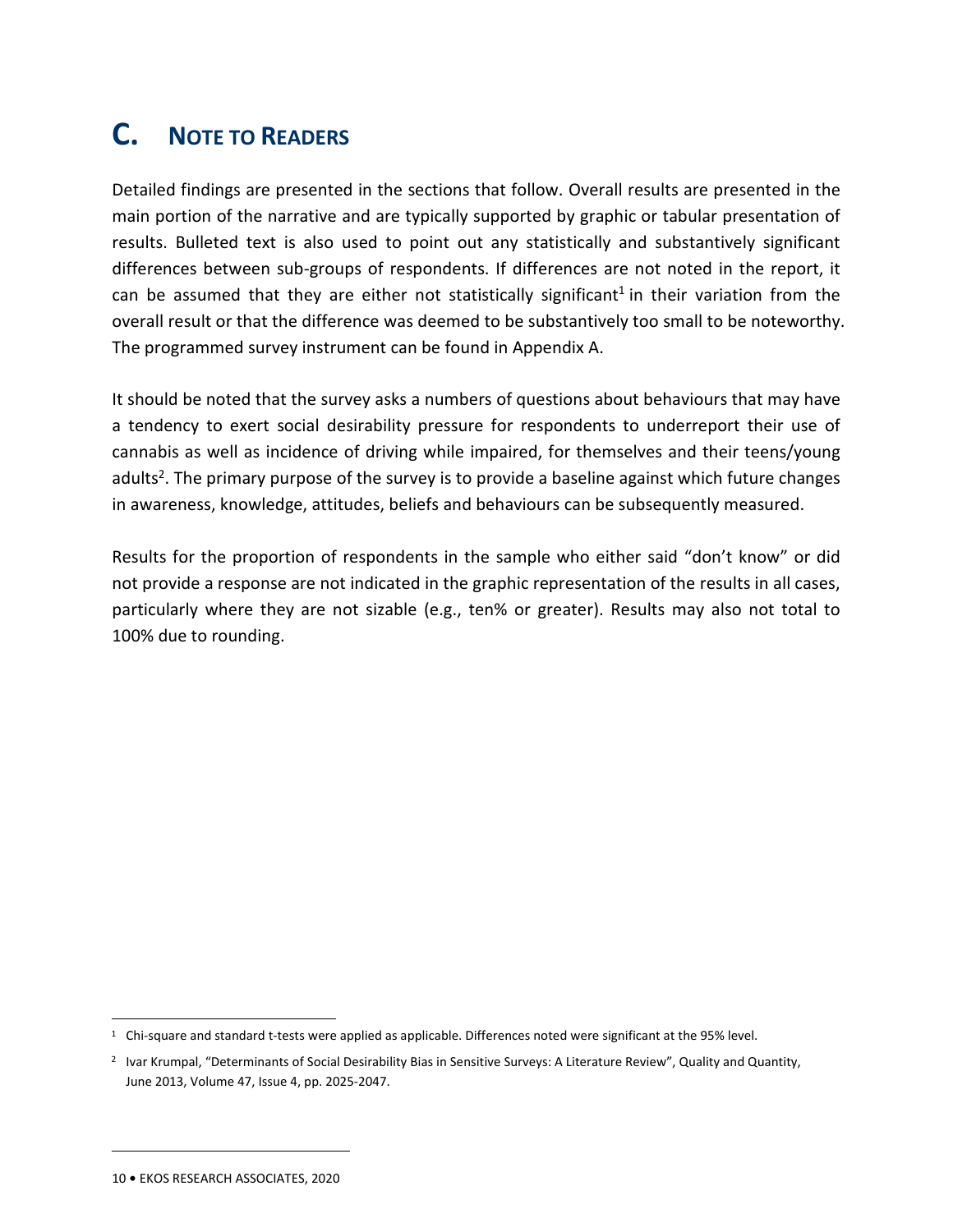# **D. CONTRACT VALUE**

The contract value for the POR project is \$76,188.60 (including HST).

Supplier Name: EKOS Research Associates PWGSC Contract Number: 0D160-204960/001/CY Contract Award Date: January 7, 2020 To obtain more information on this study, please e-mail at: ps.communications-communications.sp@canada.ca

# **E. POLITICAL NEUTRALITY CERTIFICATION**

I hereby certify as Senior Officer of EKOS Research Associates Inc. that the deliverables fully comply with the Government of Canada political neutrality requirements outlined in the Communications Policy of the Government of Canada and Procedures for Planning and Contracting Public Opinion Research. Specifically, the deliverables do not include information on electoral voting intentions, political party preferences, standings with the electorate, or ratings of the performance of a political party or its leaders.

Signed by:

Susan Galley (Vice President)

EKOS RESEARCH ASSOCIATES, 2020 **•** 11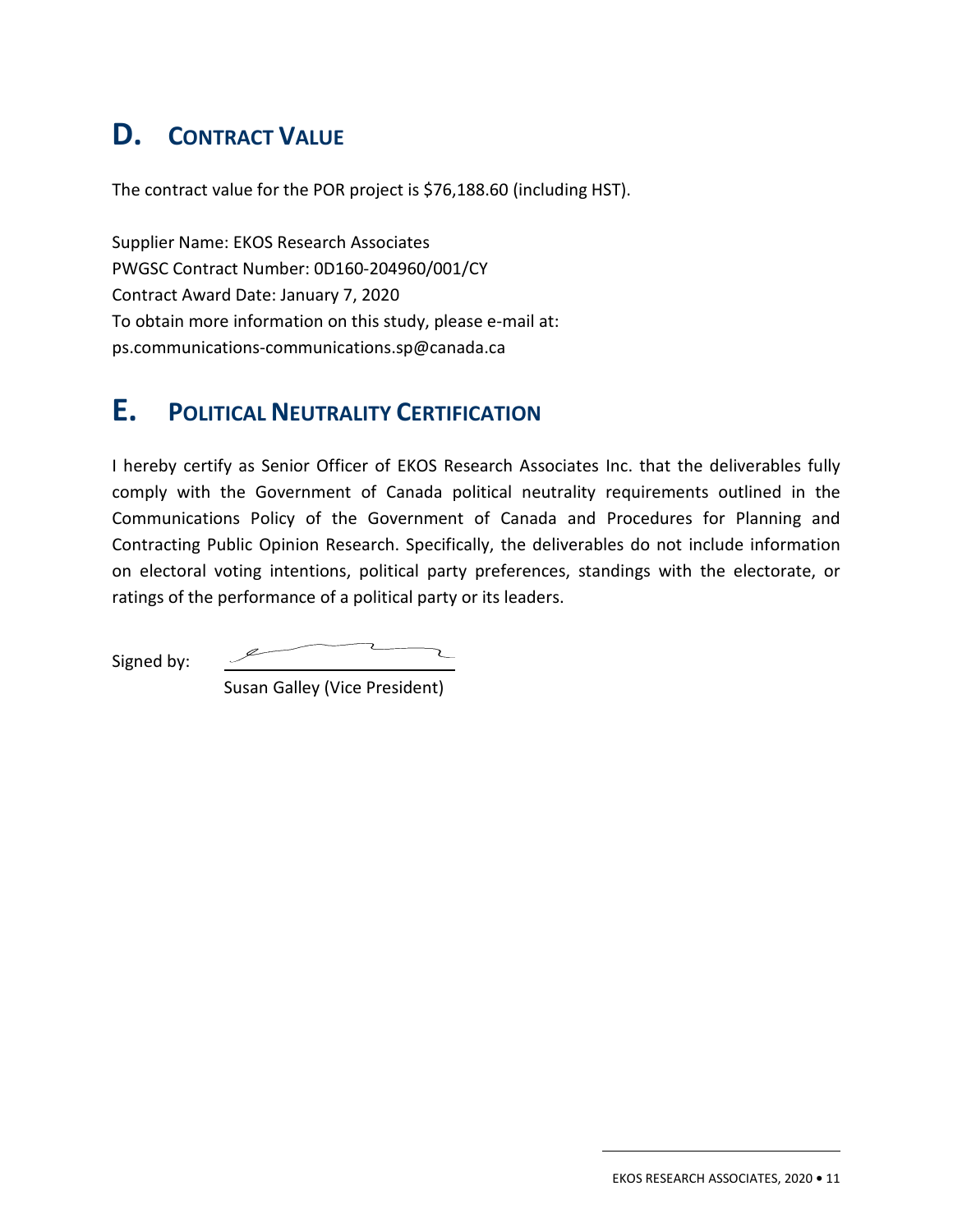# 2. **DETAILED FINDINGS**

# **A. REPORTED BEHAVIOUR**

#### *Cannabis Use within Social Networks*

A strong majority of Canadians know someone who has used cannabis, which is consistent with 2017 findings. More than eight in ten (84%; 81% in 2017) said that someone close to them has consumed cannabis at some point in their lives. Just 11% do not believe they are closely acquainted with a cannabis user and five percent are uncertain.



**Graph 1: Cannabis Use within Social Networks** 

**Q11:** This following section is about cannabis use. Use includes smoking, inhaling, eating or applying products that contain cannabis, also called pot, weed or marijuana. "As far as you know, have people close to you (e.g., friends or family) ever used

cannabis?"

**Base:** n=2024

- Those ages 25 to 44 (93% to 94%) are the most likely to report a close friend or family member who consumes cannabis.
- Seniors (those ages 65 and over) are less likely to be closely affiliated with a cannabis user (70%).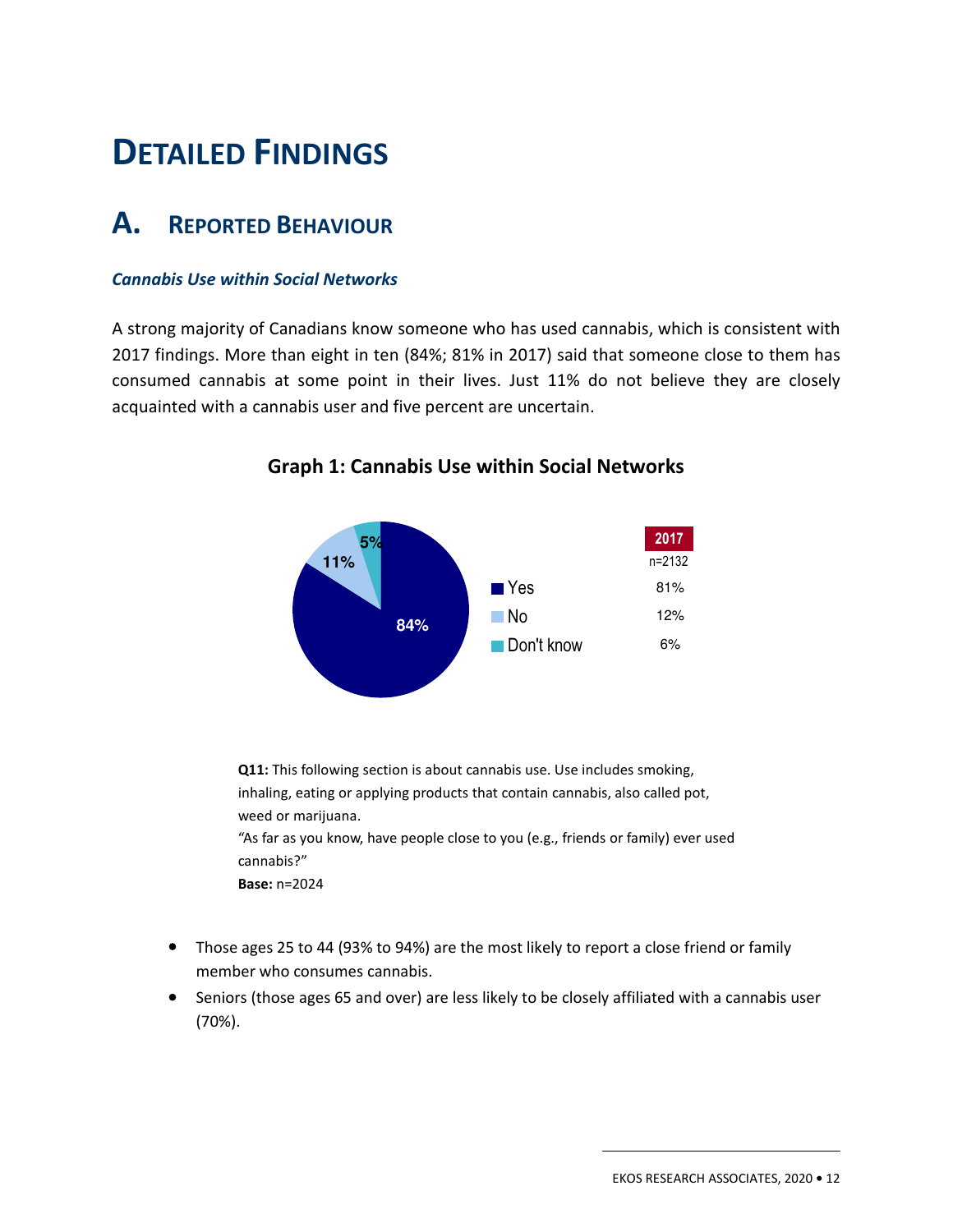#### *Personal Cannabis Use*

When asked about personal use, three in five Canadians (60%) reported they have consumed cannabis at some point in their lives, up marginally from 56% in 2017.



## **Graph 2: Personal Cannabis Use**

• The likelihood of having used cannabis is highest among those between the ages of 25 and 44 (71% to 77%). Among young people 16 to 24 it is 60%, although higher among the subset who are 20 to 24 (71%), and only 45% among those 16 to 19. Seniors are similarly unlikely to have used cannabis (43%).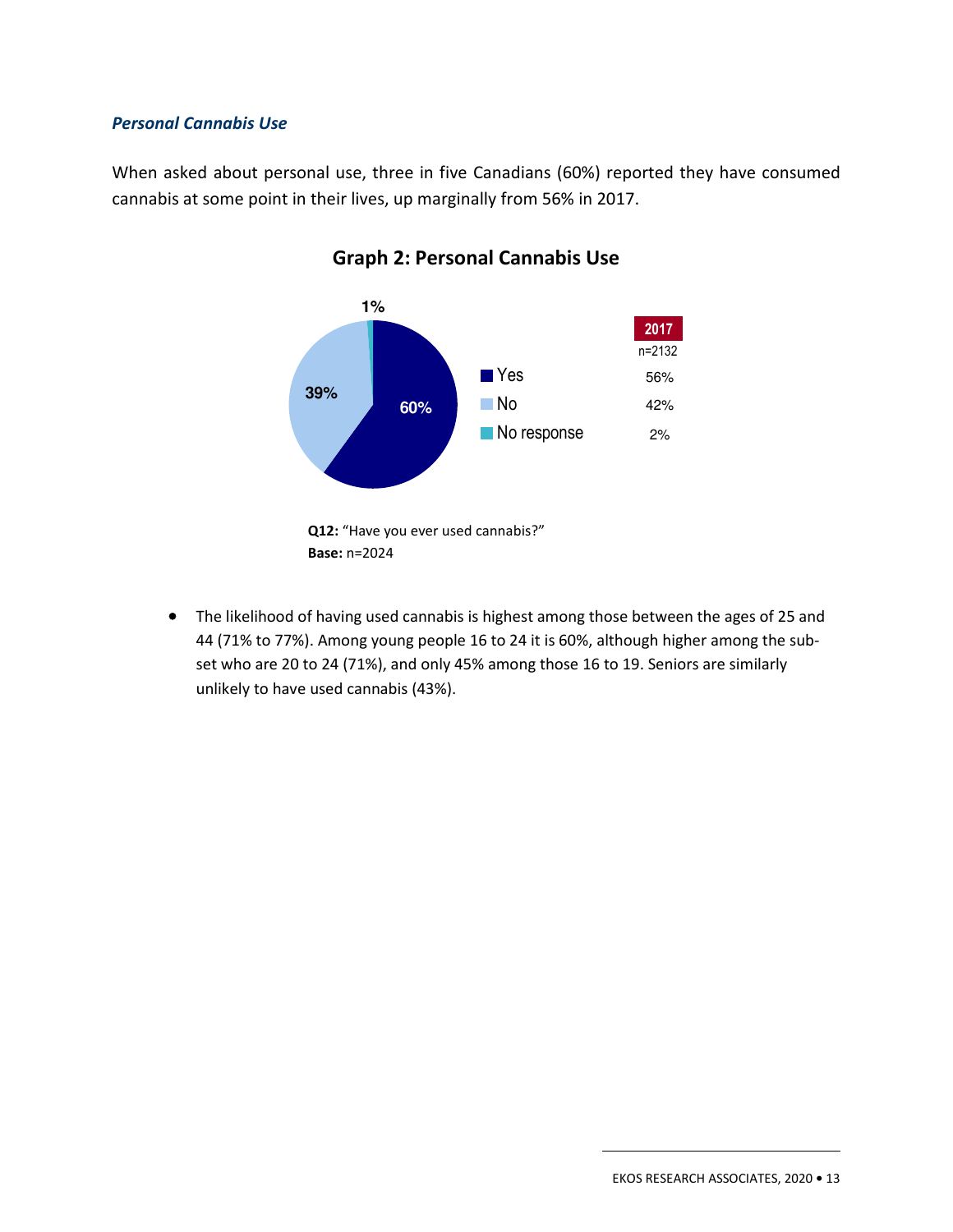#### *Recent Cannabis Use*

Of those who reported cannabis use, 58% indicated they have used cannabis within in the past 12 months, which is a sizable increase from 39% saying the same in 2017 findings. Crossing overall use with recent use, results indicate that 35% of Canadians have used cannabis in the last 12 months, up 13% from 2017. It is interesting to note, however, that the increase is largely in past cannabis users becoming recent users (last 12 months) since there is not a significant increase in those who have ever tried it, although up from 56% to 60%.



**Graph 3: Recent Cannabis Use** 

• As seen in 2017, the likelihood of having consumed cannabis within the past 12 months declines precipitously with age (from 84% among those under the age of 25, and 73% among those who are 25 to 35, to 36% among those ages 65 and over). This is up significantly from 65% in 2017 before legalization.

**Q13:** "Have you used cannabis in the past 12 months?" **Base:** n=1208 (ever used cannabis)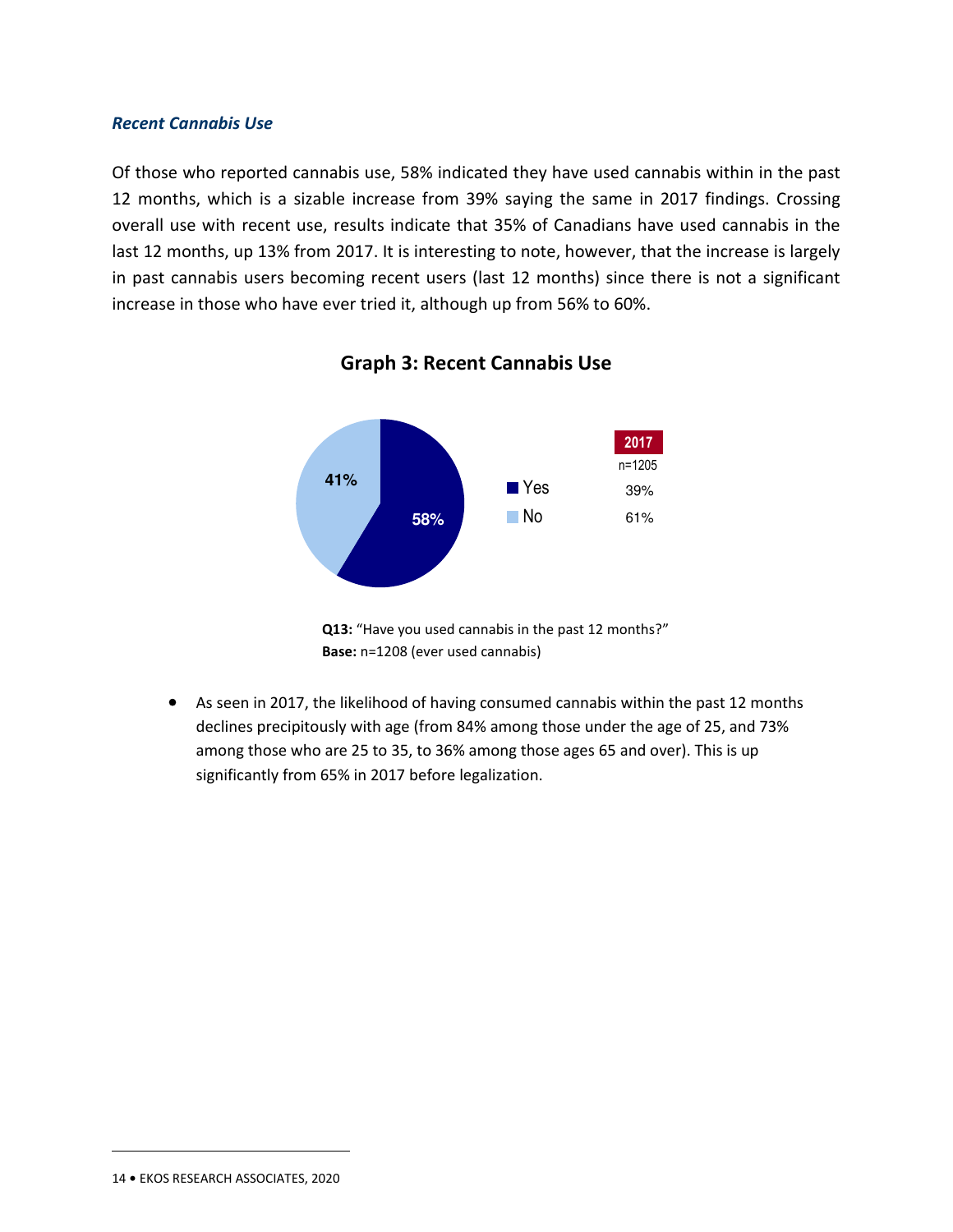#### *Sources for Cannabis*

In a new question in 2020, one-third (31%) of Canadians who have used cannabis in the past 12 months said they typically acquire it from a legal storefront. Fewer than one in five said they buy from a legal online source (17%) or from a friend (15%). Fewer than one in ten reported obtaining cannabis through shared experiences with friends (eight percent), a dealer (six percent), their own plants (six percent), family members (five percent) or an acquaintance (three percent). Only three percent of respondents said they obtained cannabis from either an illegal storefront or an illegal online source.



### **Graph 4: Sources for Obtaining Cannabis**

Only items with 2% or more shown in chart

> **Q13b:** "You indicated earlier that you have used cannabis in the last 12 months. From whom did you usually buy or receive the cannabis?" **Base:** n= 685

- Young people aged 16 to 24 were more likely than older Canadians to indicate they received cannabis through a friend (22%), or by sharing among a group of friends (13%). This is particularly pronounced among teens (16 to 19: 30% and 25%, respectively).
- Those living in Quebec (46%) are more likely to obtain cannabis through a legal storefront, and seniors (65 years or older) are more likely to purchase it through a legal online retailer (29%).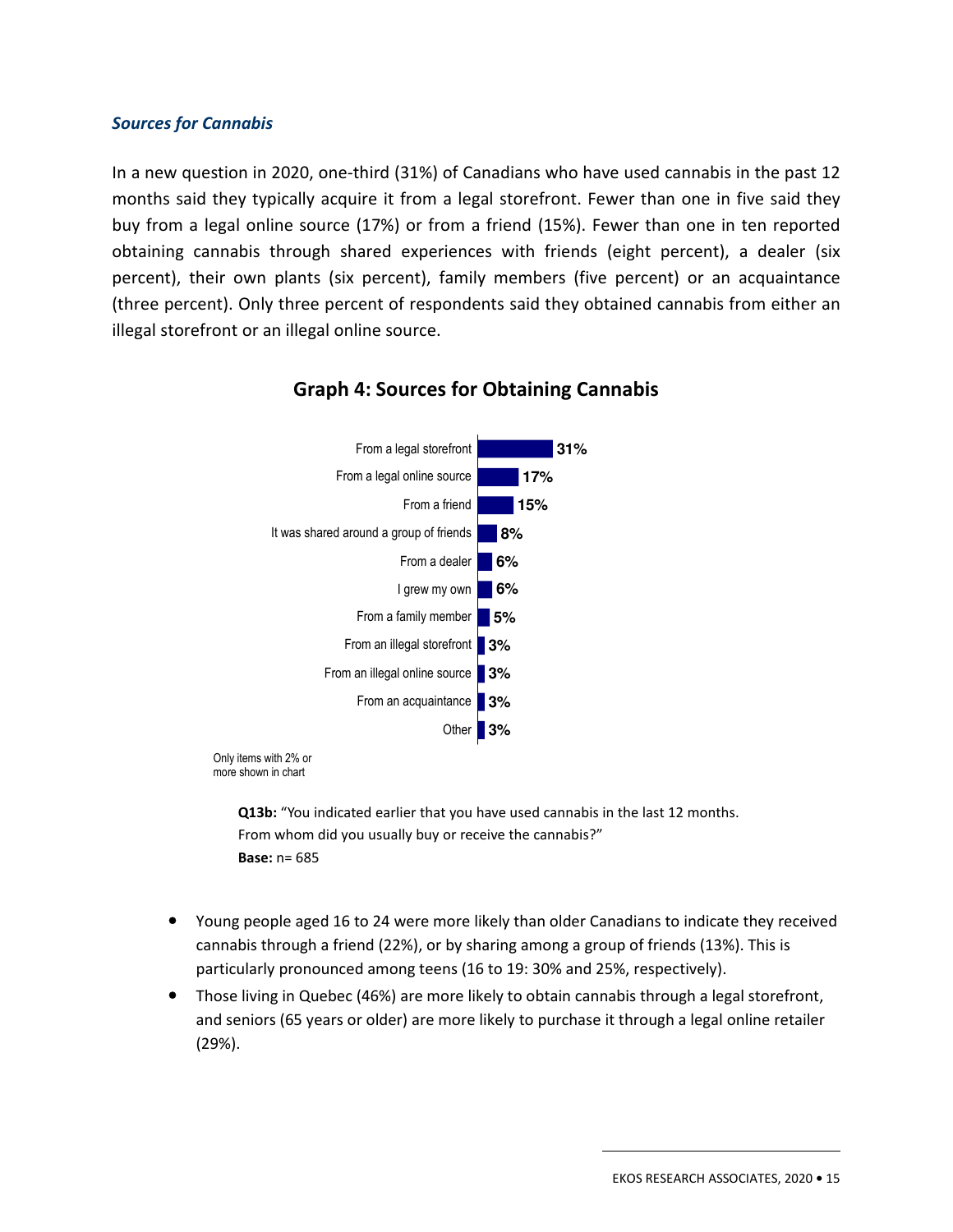#### *Influences on Sources for Obtaining Cannabis*

The consideration that is most likely to influence the decision of where to obtain cannabis, according to 38% of respondents, is quality and safety of the product. Fewer than one in five (15%) reported pricing to be a main driver, and a similar number (13%) base their decision on the legality of the source. About one in ten are driven by convenience (nine percent) and the availability of specifics products such as edibles (seven percent).



## **Graph 5: Important Factors in Decision on Sources of Cannabis**

**Q13c:** "Which factor most influences from whom you usually buy or receive the cannabis you use?" **Base:** n=685

- Those aged 25 to 34 years are somewhat more likely to be driven by price (25%).
- Respondents 65 years of age or older (54%) are more often driven by the quality and safety of the product, which is also true of parents of young people 16 to 24 (48%).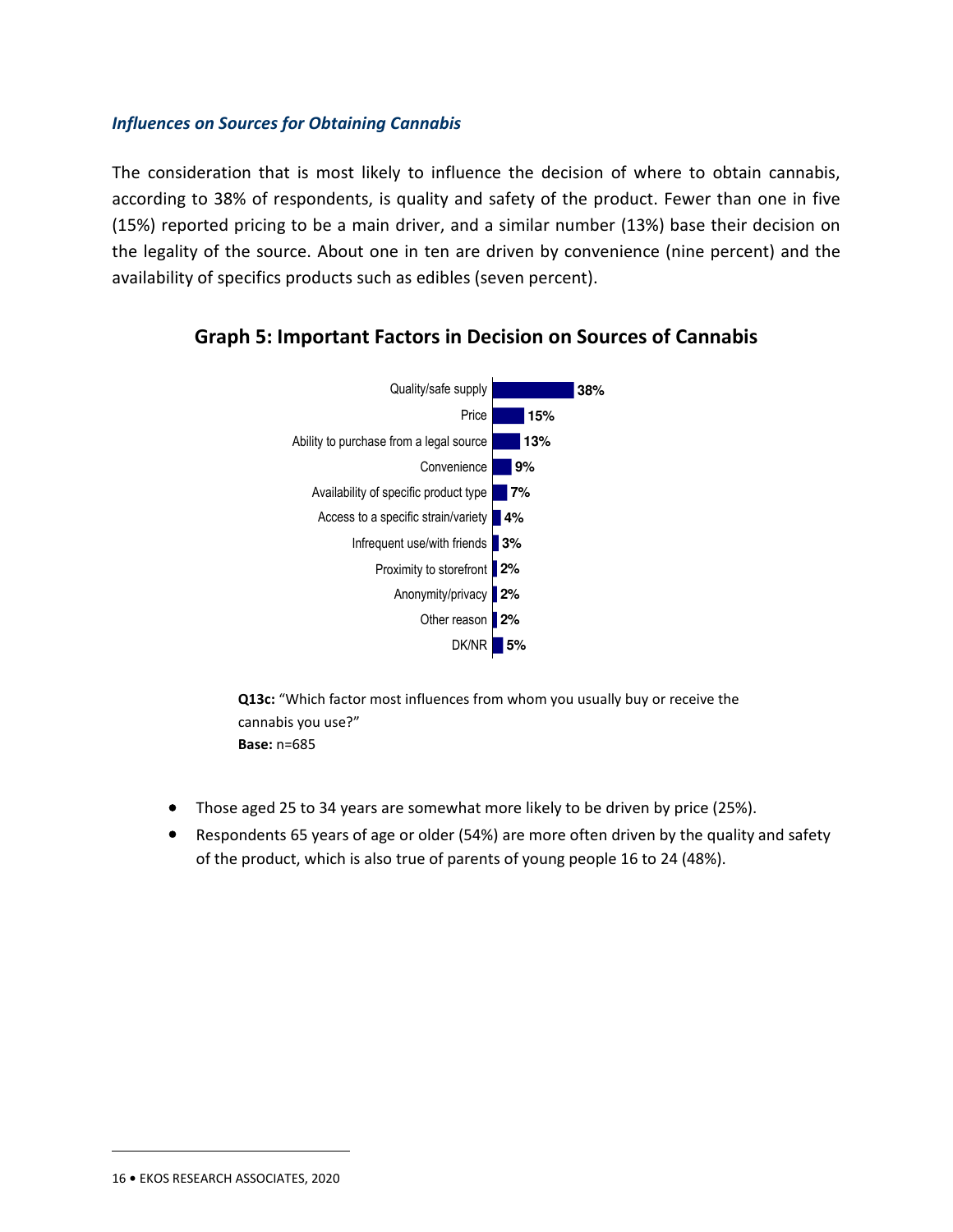#### *Personal Experience Driving While Impaired*

Previous cannabis users (at any point in the past) were asked about operating a vehicle under its influence. Consistent with 2017 findings, 26% of respondents said they have operated a vehicle while under the influence.





**Q16:** "Have you ever driven or operated a vehicle while under the influence of cannabis?"

**Base:** n=1208 (ever used cannabis)

- Those between the ages 25 and 34 are considerably more likely to have driven while impaired (40%).
- Recent cannabis users (within the past year) (36%) were more likely than others to say they have driven under the influence of cannabis.
- This is also higher among men than women (34% versus 18% among women), as also found in 2017.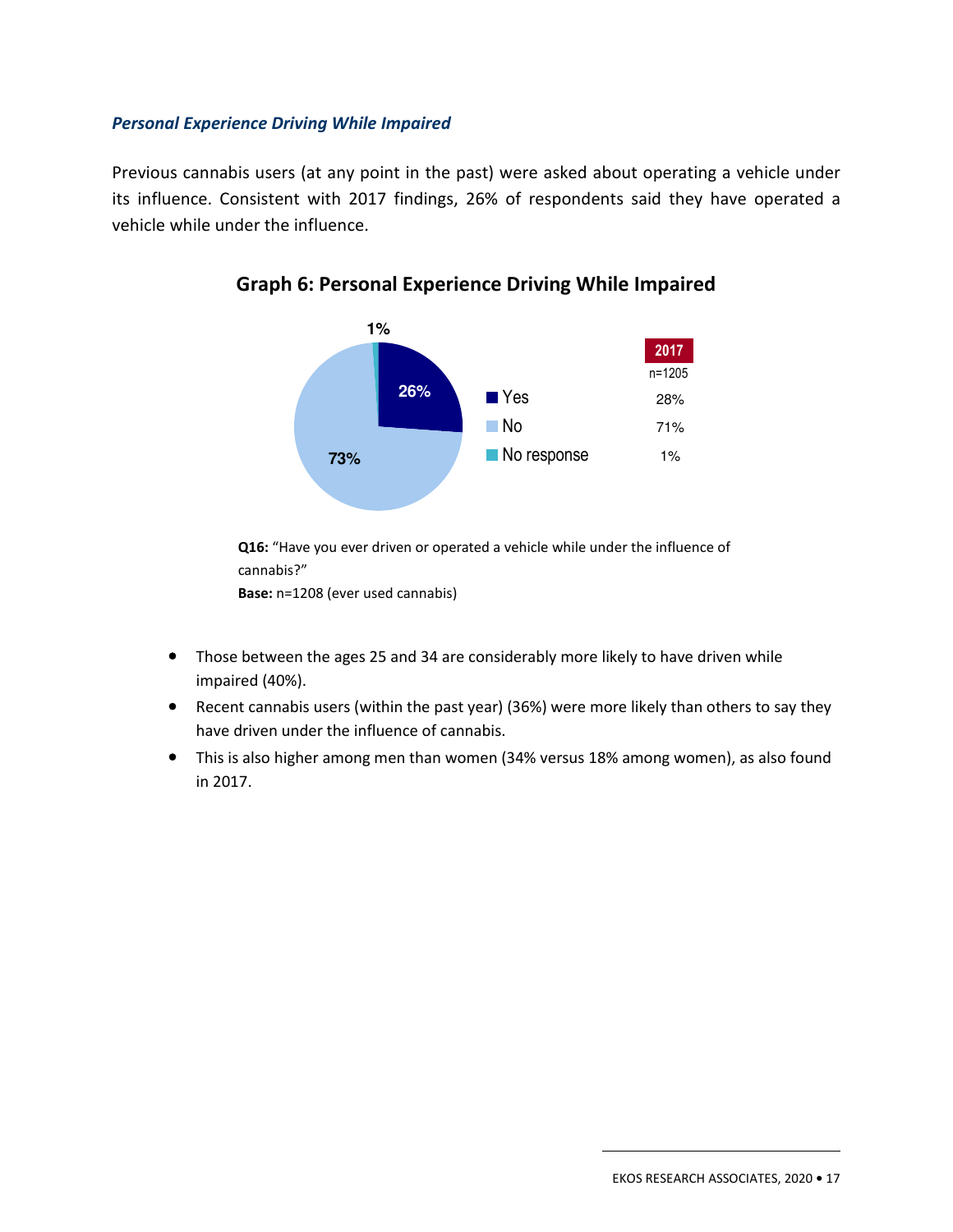#### *Reasons for Driving While Impaired*

Among those who have operated a vehicle while under the influence of cannabis, most said they did not recognize their behaviour as risky, with two in five (39%) reporting they did not feel impaired and one in five (22%) believing they could (still) drive carefully. Fewer than one in ten said they did not have far to travel (9%), did not know better at the time (7%), or had no alternative transportation (6%).



## **Graph 7: Reasons for Driving While Impaired**

**Q17:** "What was behind your decision?" **Base:** n=341 (driven impaired)

- Recent cannabis users (44%) were more apt to say they did not feel impaired. Those who used cannabis more than a year ago were more likely to believe they could (still) drive carefully (40%).
- Young people 16 to 24 and those between 25 and 34 more often reported they did not have alternative transportation compared with older Canadians (11 and 16%, respectively).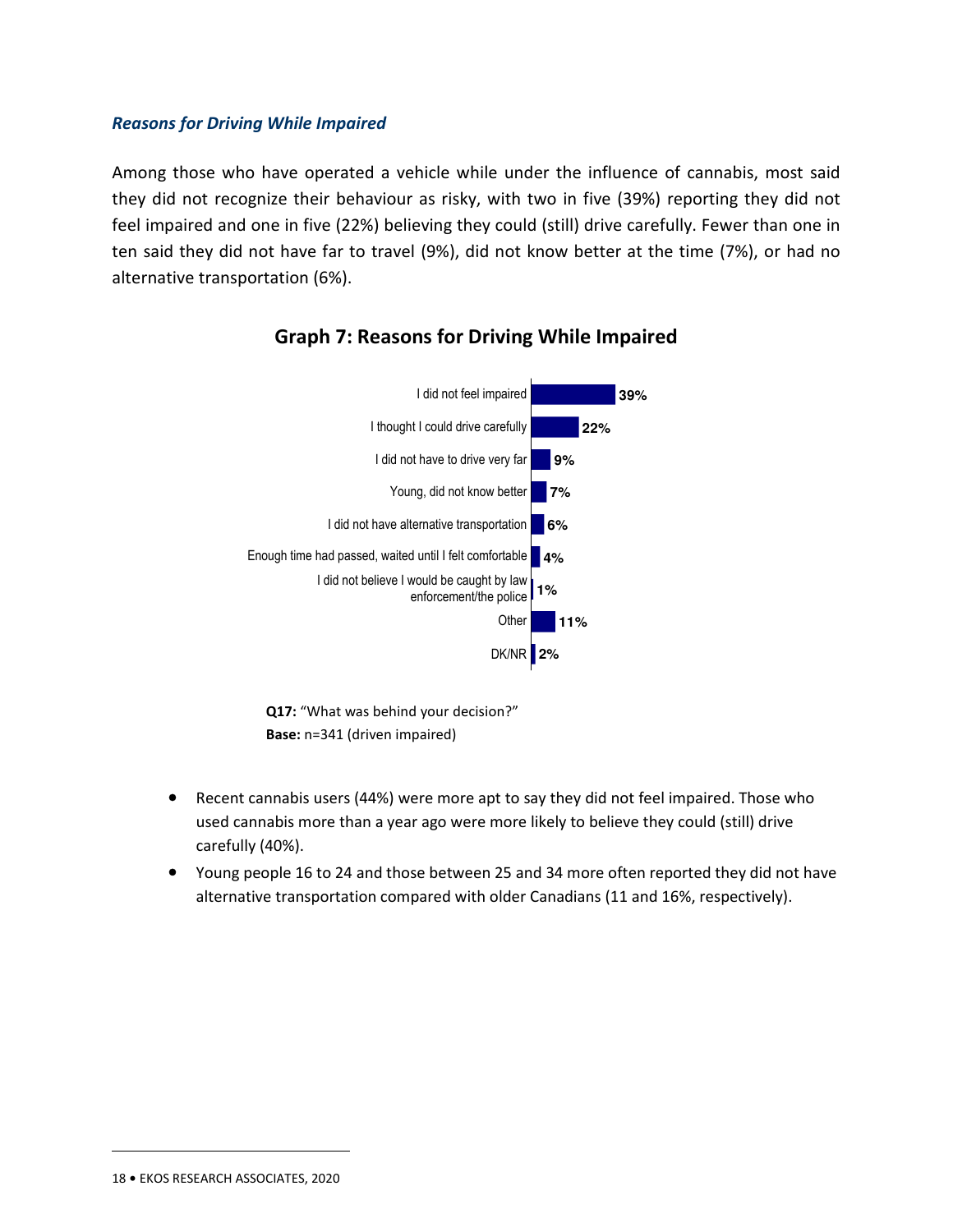#### *Experience as a Passenger with an Impaired Driver*

When asked about riding as a passenger with a driver under the influence of cannabis, 30% said they have, which is roughly on par with 33% in 2017.





**Q19:** "Have you ever been a passenger in a vehicle when the driver was under the influence of cannabis?" **Base:** n=2024

• The likelihood of accepting a ride with a driver under the influence of cannabis is significantly higher among those ages 25 to 34 (48%), those ages 35 to 44 (46%), and, to a lesser extent those ages 20 to 24 (35%). Recent cannabis users are most likely to have done so (57%).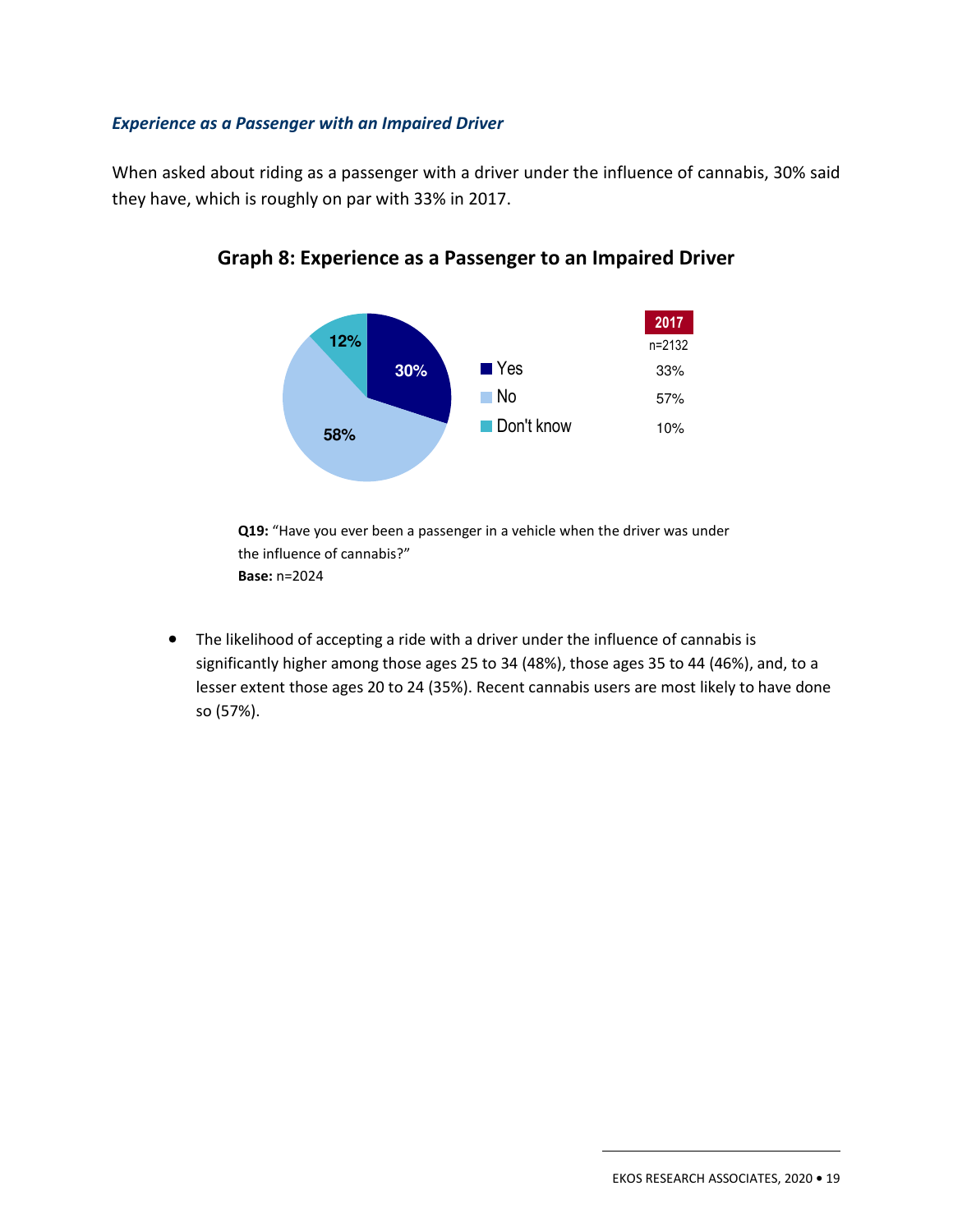#### *Parents' Perceptions of Use among Youth*

More than one in three (38%) parents of young people 13 to 24 indicated their child has used cannabis, up from 34% in 2017. Compared with the self-reported use by youth aged 16-19 (44%), parents of 16 to 19 year old children have a reasonably good assessment of cannabis use by their children (38% reported by this segment of parents). For youth aged 20-24, 70% selfreported cannabis use; however, 50% of parents of those 20 to 24 reported cannabis use by their child suggesting parents are considerably less aware of use by their young adult children.



## **Graph 9: Parents' Perception of Use among Youth**

**Q26:** "As far as you know, has your teenager ever used cannabis?" **Base:** n=469 (parents)

• Parents who have used cannabis themselves are more likely to report children who have used the drug. More than half of parents who are recent cannabis users within the last year (54%) say their child has used cannabis, compared with just 23% of parents who have never used cannabis.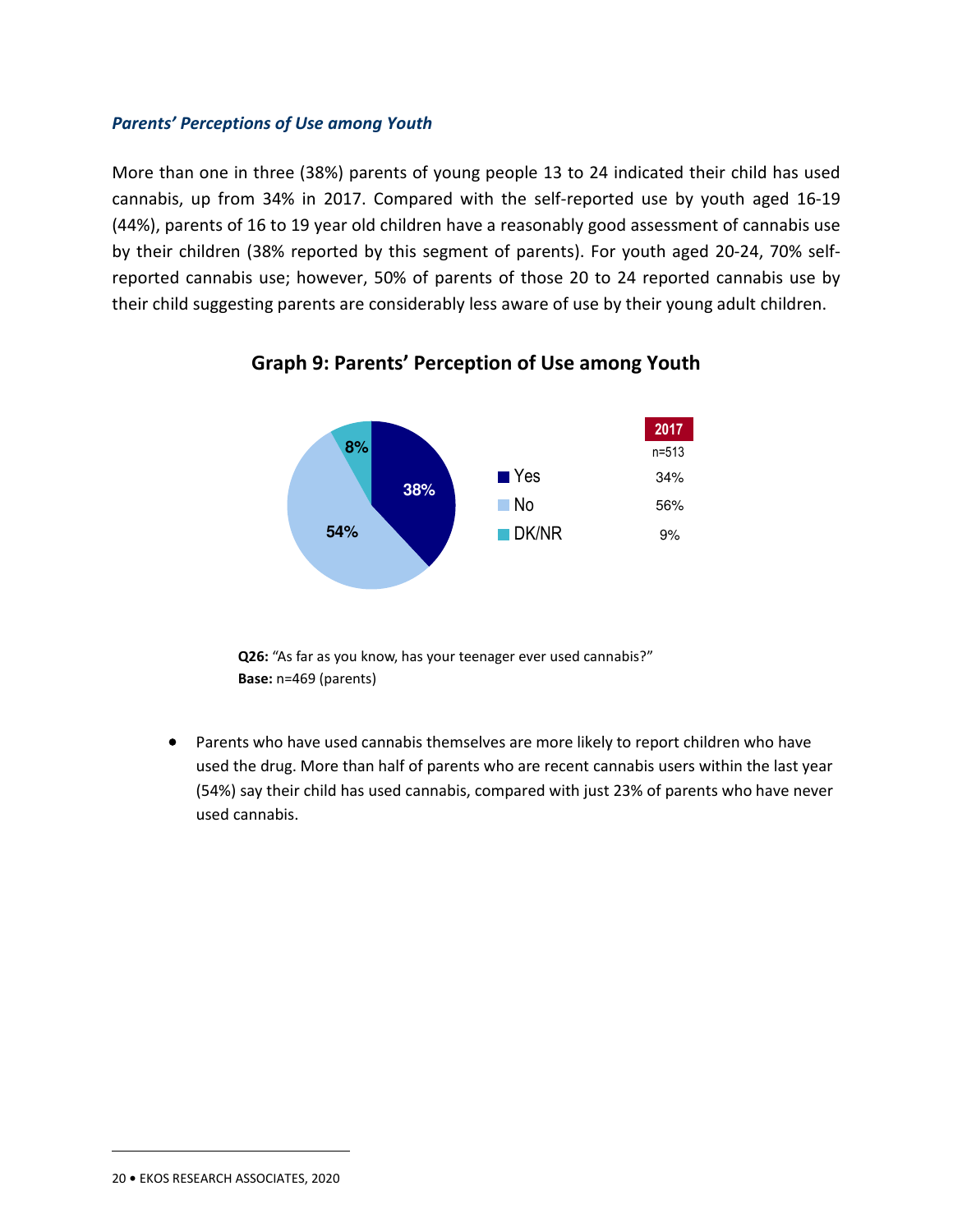As in 2017, very few parents of young people 16 to 24 (6%) believe their child has ever driven a vehicle while under the influence of cannabis. Eight in ten (81%) believe their child has never operated a vehicle under the influence of cannabis, although 12% are unsure.



**Graph 10: Parents' Perceptions of Impaired Driving among Youth** 

**Q27:** "As far as you know, has your teenager ever driven a vehicle while under the influence of cannabis?" **Base:** n=405 (parents)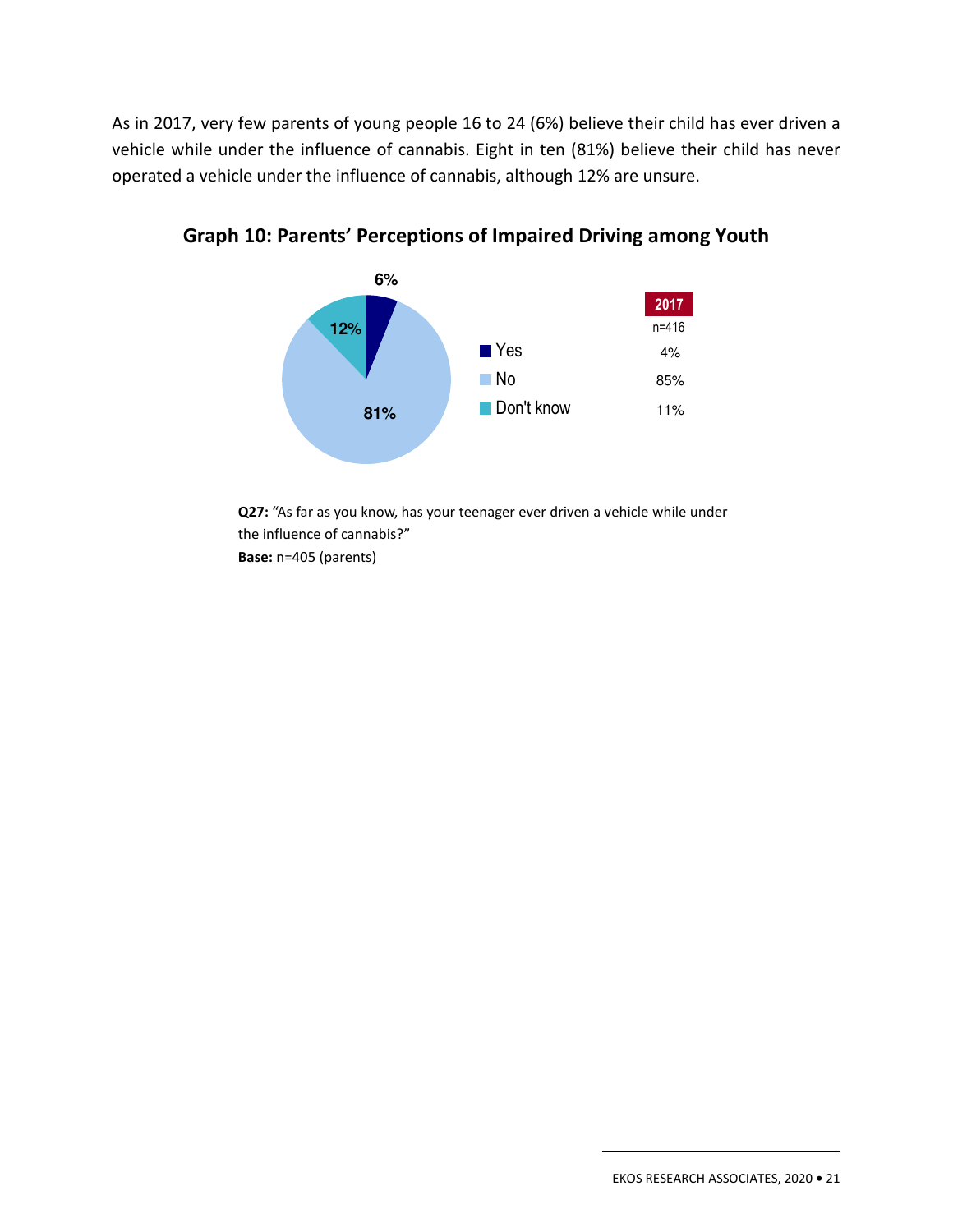#### *Parents' Perceptions of Impaired Driving among Youth*

In terms of accepting a ride from a driver who was under the influence of cannabis, parents of 13 to 24 year old children expressed much greater uncertainty (33% said they are unsure). Only eight percent reported that their child has ridden as a passenger with an impaired driver, although 33% of youth reported the same (higher among those ages 20-24 at 41%). The pattern was similar in 2017.



**Graph 11: Parents' Perceptions of Impaired Driving among Youth** 

**Q28:** "As far as you know has your teenager ever accepted a ride with a driver who was under the influence of cannabis?" **Base:** n=469 (parents)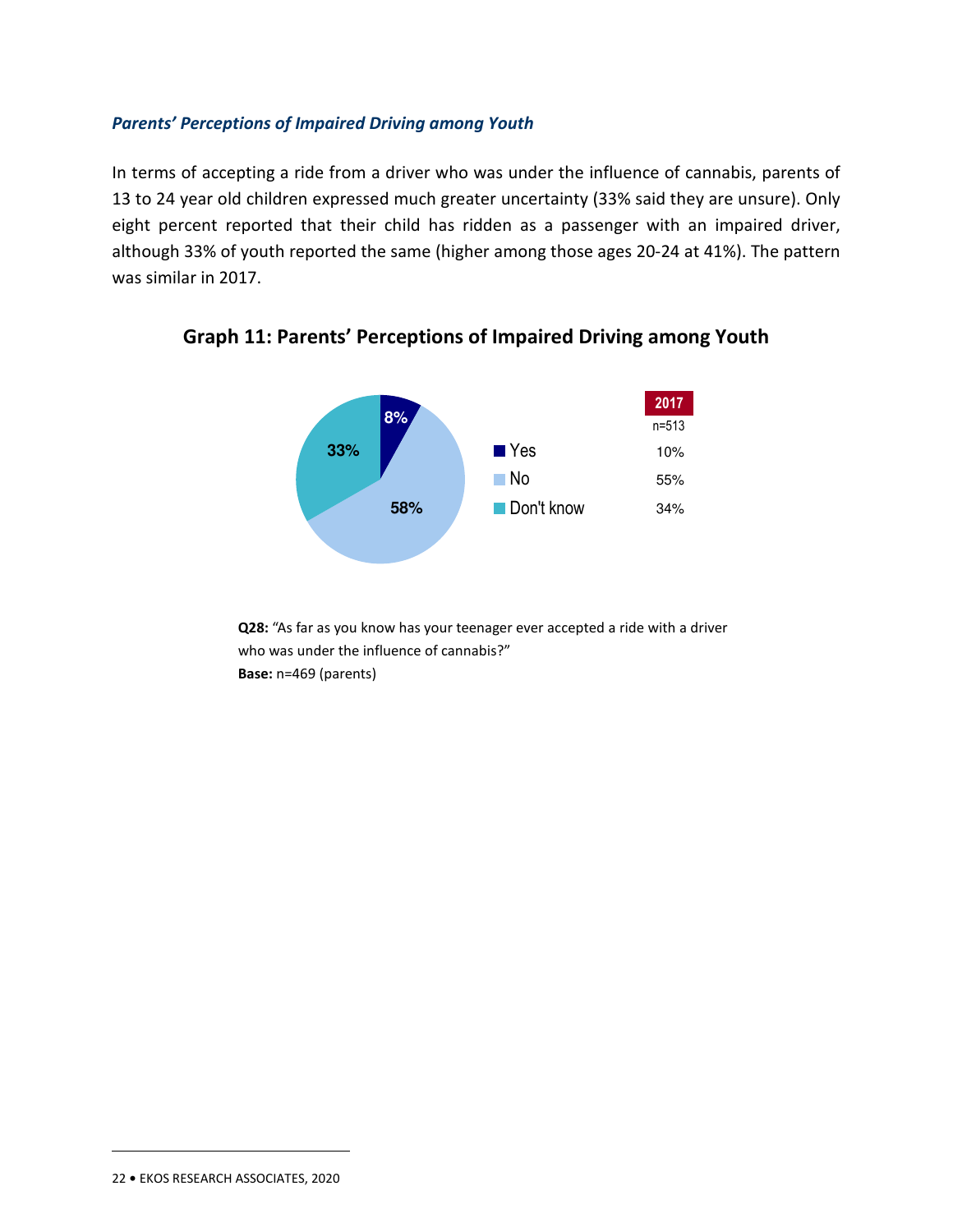#### *Discussions between Parents and Youth*

Survey results highlight a large discrepancy between how parents and youth recall discussing driving while under the influence of cannabis. One-third of young people 16 to 24 (32%) report having discussed this matter with their parents, this is an increase from 2017 (25%). In a sharp contrast, however, eight in ten parents of young people 16 to 24 (80%) report they have had this discussion with their children, up slightly from 74% in 2017.



## **Graph 12: Discussions with Youth (Parents)**

**Q29:** "Have you discussed driving while under the influence of cannabis with your son or daughter?" **Base:** n=405 (parents)

• Young people aged 16-24 who are recent cannabis users, are more likely to report this type of discussion taking place with their parents (43%).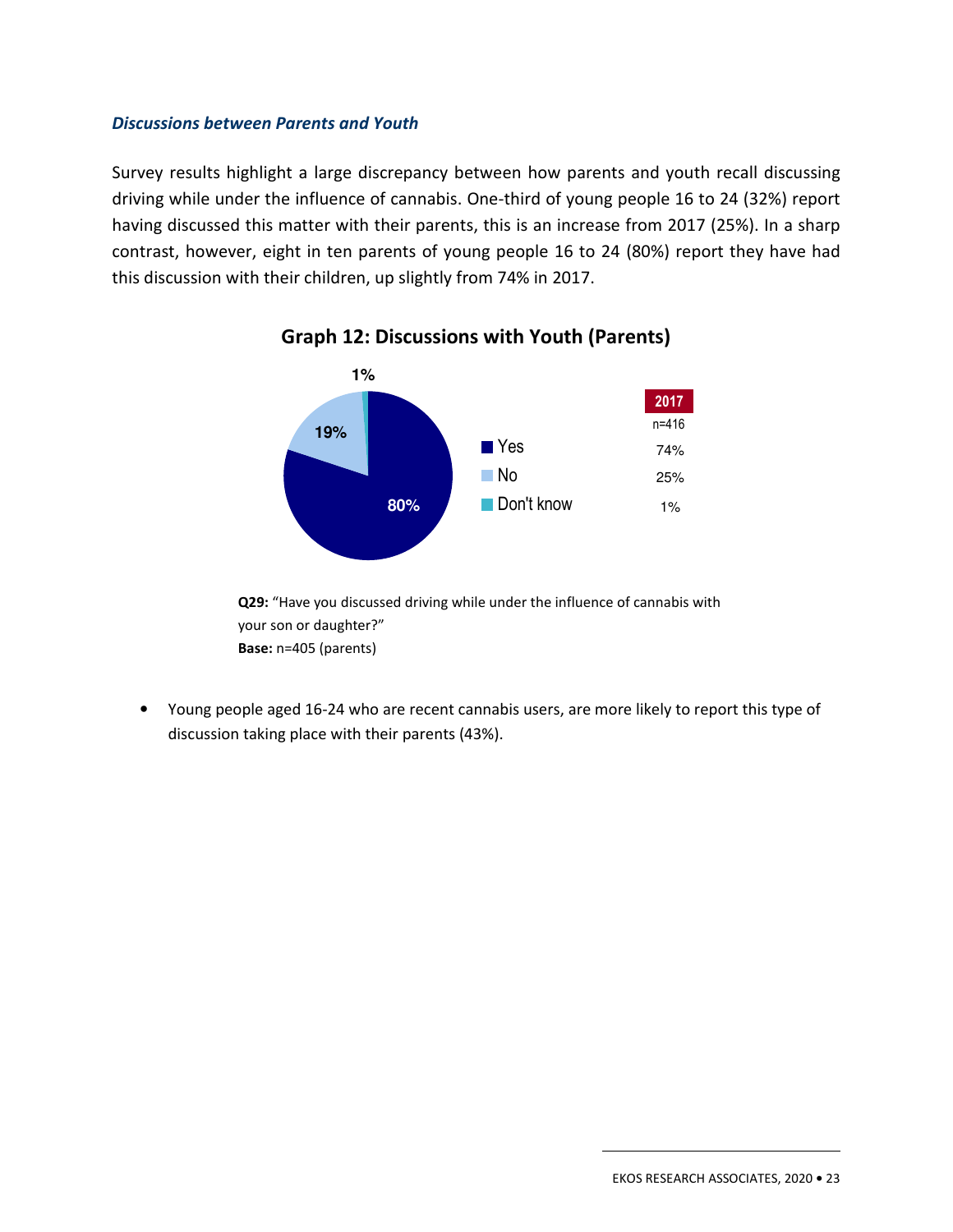The main topics discussed, according to roughly one in four parents are the effects on driving ability (27%) and the general dangers associated with driving under the influence of cannabis (27%, up from 15% in 2017), as well as the legal consequences of driving while impaired (22%, up from 12% in 2017) , or simply instructed their children 'not to do it' (22%, up slightly from 18% in 2017). Fewer than one in five discussed the parallels with driving of cannabis and alcohol (13%, down from 21% in 2017), or strategies to avoid these situations (13%). Other topics include, for example, not accepting rides from impaired drivers (12%), the dangers and risks to oneself and others (9%).

| <b>Total</b>                                                                                                                            | 2020 | 2017 |
|-----------------------------------------------------------------------------------------------------------------------------------------|------|------|
| Q30. What have you discussed?                                                                                                           | 310  | 295  |
| The effects on driving ability                                                                                                          | 27%  | 28%  |
| Dangers/risks                                                                                                                           | 27%  | 15%  |
| The legal consequences                                                                                                                  | 22%  | 12%  |
| Not to do it                                                                                                                            | 22%  | 18%  |
| Parallels/comparisons with drinking alcohol<br>and driving                                                                              | 13%  | 21%  |
| Solutions or alternatives (i.e., back up plan) to<br>avoid these situations                                                             | 13%  | 11%  |
| Not accepting a ride from someone who is<br>under the influence                                                                         | 12%  | 12%  |
| Dangers/risks to yourself and others, can<br>kill/hurt someone, get into accidents                                                      | 9%   | 14%  |
| Harms/risks/effects of consuming drugs in<br>general, social/life consequences, importance<br>of not doing drugs/staying away from them | 6%   | 11%  |
| Should not drive on any drugs/not just<br>cannabis, effects of any drugs on driving<br>ability                                          | 3%   | 5%   |
| Peer pressure or situations of not driving or<br>accepting a ride                                                                       | 0%   | 1%   |
| Other                                                                                                                                   | 5%   | 7%   |
| No response                                                                                                                             | 10%  | 14%  |

**Table 1: Topics Covered in Discussions with Youth**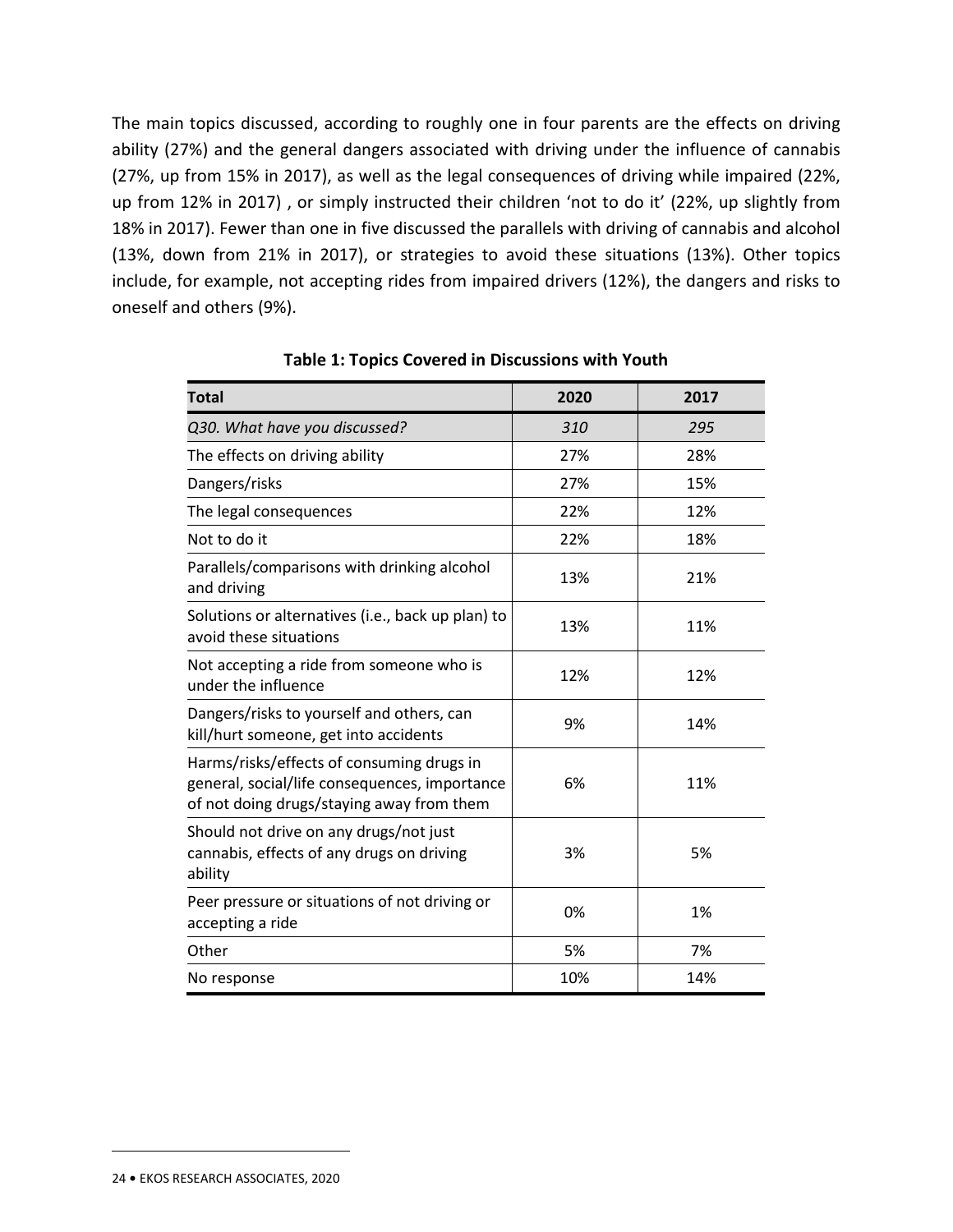# **B. RISKS OF CANNABIS-IMPAIRED DRIVING**

#### *Perceptions of Impairment from Alcohol and Cannabis Use on Drivers*

According to results, Canadians have very little doubt that alcohol impairs one's driving skills. As in 2017, more than nine in ten respondents (94%; as in 2017) agree that alcohol impedes driving ability, and only five percent disagree. Survey results also highlight broad recognition of the impacts of cannabis on drivers. Nearly nine in ten (86%) agree that using cannabis impairs one's driving ability, which is higher than the 81% who agreed in 2017.



# **Graph 13: Perceptions of Impacts of Alcohol and Cannabis Use on Drivers**

**Q2b/a:** "To what extent do you agree or disagree with the following statements?" **Base:** n=2024

- Perhaps not surprisingly, the age cohort most likely to drive while under influence of cannabis – those ages 25 to 34 – are less likely to agree cannabis impairs driving skills, although 81% agree, which is a large increase from 67% in 2017.
- As reflected in the overall average, 93% of young people 16 to 24 agree that cannabis compromises driving ability, as also found in 2017 (91%).
- Similarly, those who have used cannabis within the past year are more likely to downplay the risks of driving with cannabis impairment (77% agree; although a significant increase from 63% in 2017).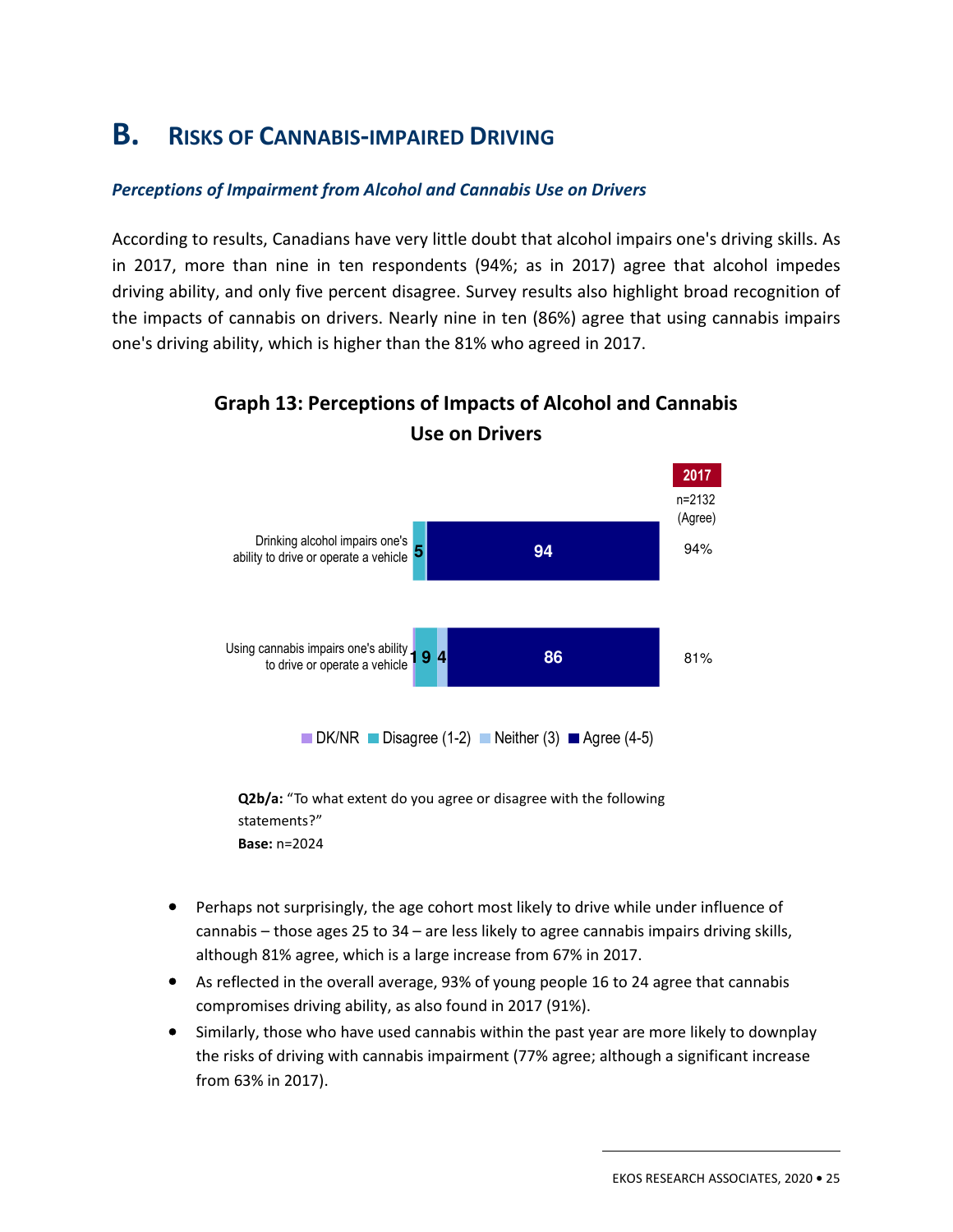#### *Nature of Impacts of Cannabis impairment on Driving Ability*

Respondents were also asked to select – from a prompted list – the ways in which they believe cannabis consumption affects driving ability. Results show an increasing awareness of the effects of cannabis on driving. Eight in ten (80% compared to 74% in 2017) believe that cannabis reduces reaction time and ability to concentrate and nearly two in three (66%; an increase from 57% in 2017) also said that cannabis makes the user a worse driver. There remain some individuals who perceive that cannabis makes the user a more careful driver (seven percent, a marginal decrease from nine percent in 2017) and two percent say cannabis consumption has no discernible impact on driving ability (two percent in 2017).



**Graph 14: Means through which Cannabis Affects Driving Ability** 

**Q4:** "From what you know, in what way(s) does cannabis affect driving ability?" **Base:** n=2024

- Those under age 45 are more likely to suggest that cannabis consumption makes one a more careful driver, (12% to 13% among 16 to 24, 25 to 34, and 35 to 44 age cohorts). In the 25 to 34 age group, however, 13% is a sizable decrease from 23% in 2017. Seniors, meanwhile, are the most likely to say cannabis use makes one a worse driver (72%, compared to 66% on average).
- Not surprisingly, those who have used cannabis in the past year are more likely to say the drug has a positive impact (18%) or no impact (five percent) on driving ability. Non-users, on the other hand, are more likely to say cannabis has a detrimental impact (75%). The view that cannabis makes you a more careful driver is not as widely held among recent cannabis users as it was in 2017 however, when 26% held this view.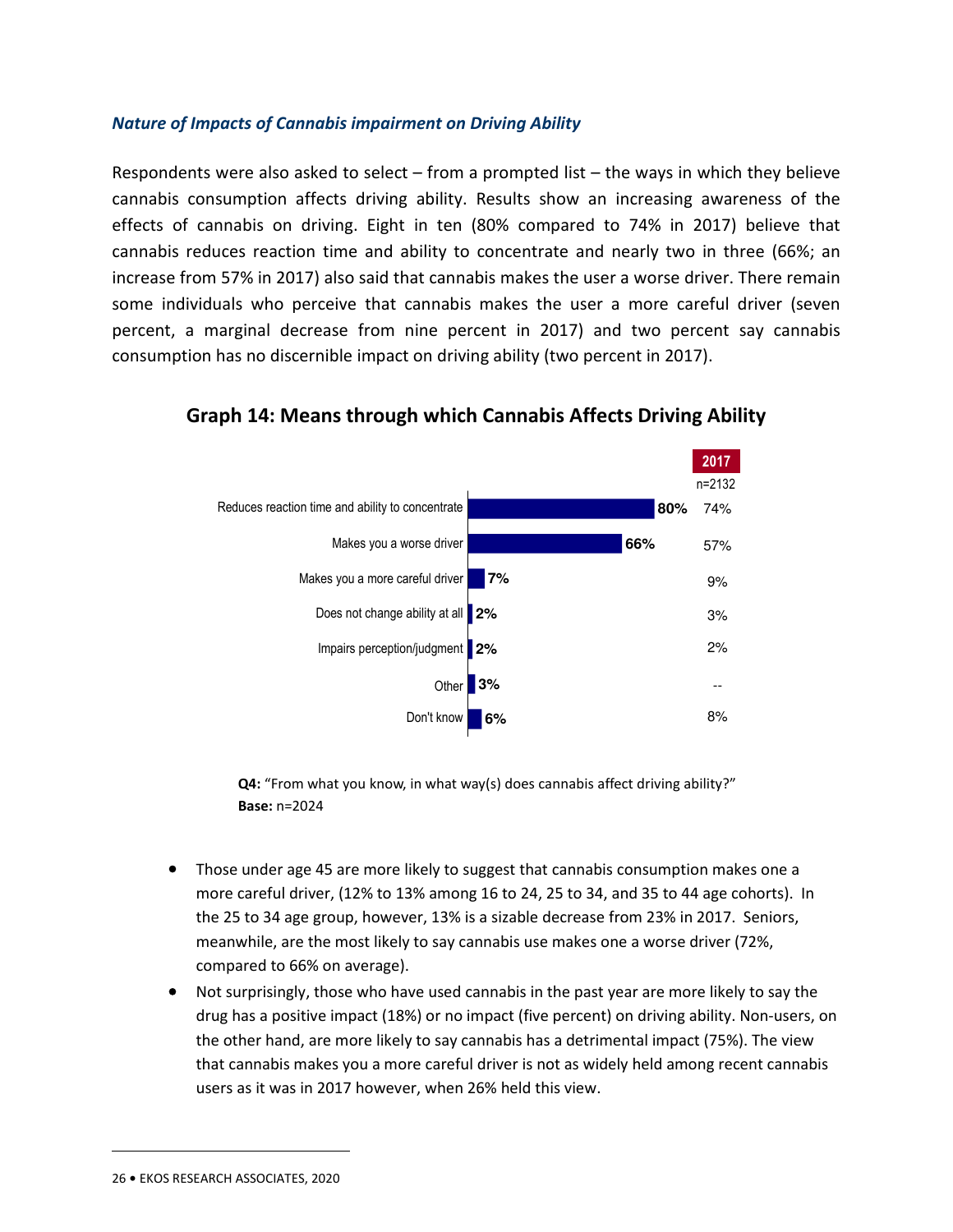#### *Perceived Risk of Cannabis-impaired driving Compared with Alcohol*

When asked whether cannabis consumption is less dangerous than alcohol on one's driving ability, two-thirds (66%) said they do not believe this to be the case. This is an increase from 62% in 2017, although a similar proportion as in 2017 (23%; 25% in 2017) still believe this to be true, and another 10% are unsure.



**Graph 15: Perceived Risk of Cannabis when Compared to Alcohol** 

**Q3a:** "Please indicate if the statement: driving under the influence of cannabis is less dangerous than driving under the influence of alcohol is true or false from what you know." **Base:** n=2024

- Recent cannabis users (i.e., within the past year) are much more likely to say that operating a vehicle while under the influence of the drug is less dangerous that driving drunk (45%; down from 53% in 2017).
- The perception that cannabis is less dangerous than alcohol on driving ability is more prevalent among younger Canadians. Over one-third of those ages 25 to 34 (37%; down substantially from 53% in 2017) and under the age of 25 (34%; on par with 36% in 2017) agree with this appraisal.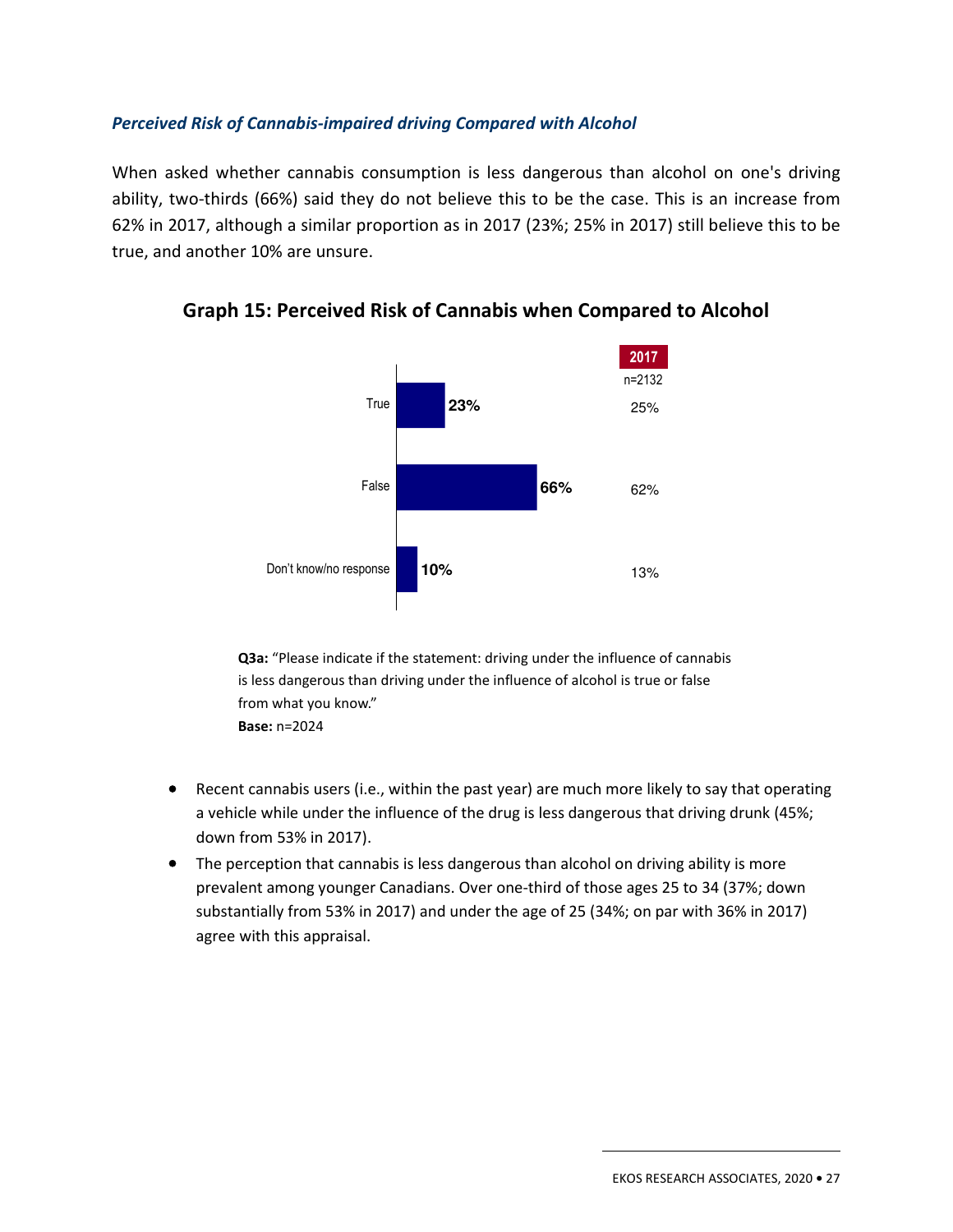#### *Perceived Impairment from Cannabis Use on Judgement*

Seven in ten Canadians (70% compared to 65% in 2017) agree that cannabis users often fail to realize that they are impaired from using cannabis, although 16% disagree and further seven percent neither agree nor disagree.





**Q2d:** "To what extent do you agree or disagree with the following statement: People often don't realize that they are impaired from using cannabis?" **Base:** n=2024

- Those ages 25 to 44 are more likely to disagree that people who are impaired by cannabis use are often unable to recognize their situation (23%), although down significantly from 42% in 2017 among those 25 to 34.
- Similarly, recent cannabis users are more likely to disagree that cannabis users do not realize that they are impaired (30%), also down from 42% in 2017.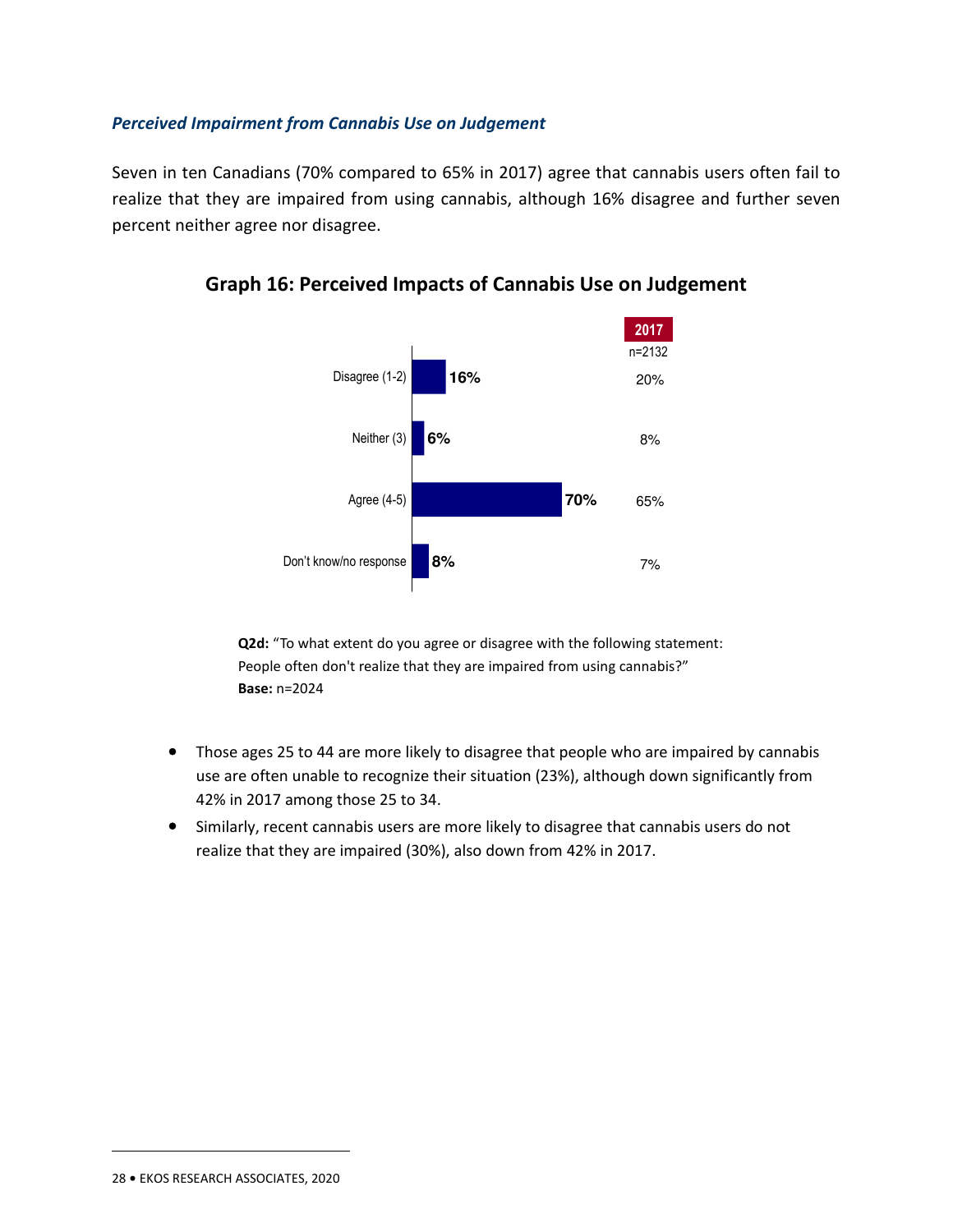#### *Perceived Ease of Recognizing Impairment*

A moderately high proportion of Canadians believe that it is not always easy to tell whether a cannabis user is too high to drive. Two in three (66%, a notable increase from 59% in 2017) believe it is not easy to tell, but more than one in five (22%), feel that an impaired potential driver can be easily identified (down from 27% in 2017).



**Graph 17: Perceived Ease of Recognizing Impairment** 

**Q3c:** "Please indicate if the statement: it is very obvious and easy to see if someone is too high to drive is true or false from what you know." **Base:** n=2024

- Young people, under age 25, are more likely to say it is obvious if someone is too high to drive (38%). Nonetheless, this is down considerably from 2017 when 44% of those under 25 said this was true.
- Recent cannabis users are more confident that it is very obvious (29%), although this is down from 37% in 2017.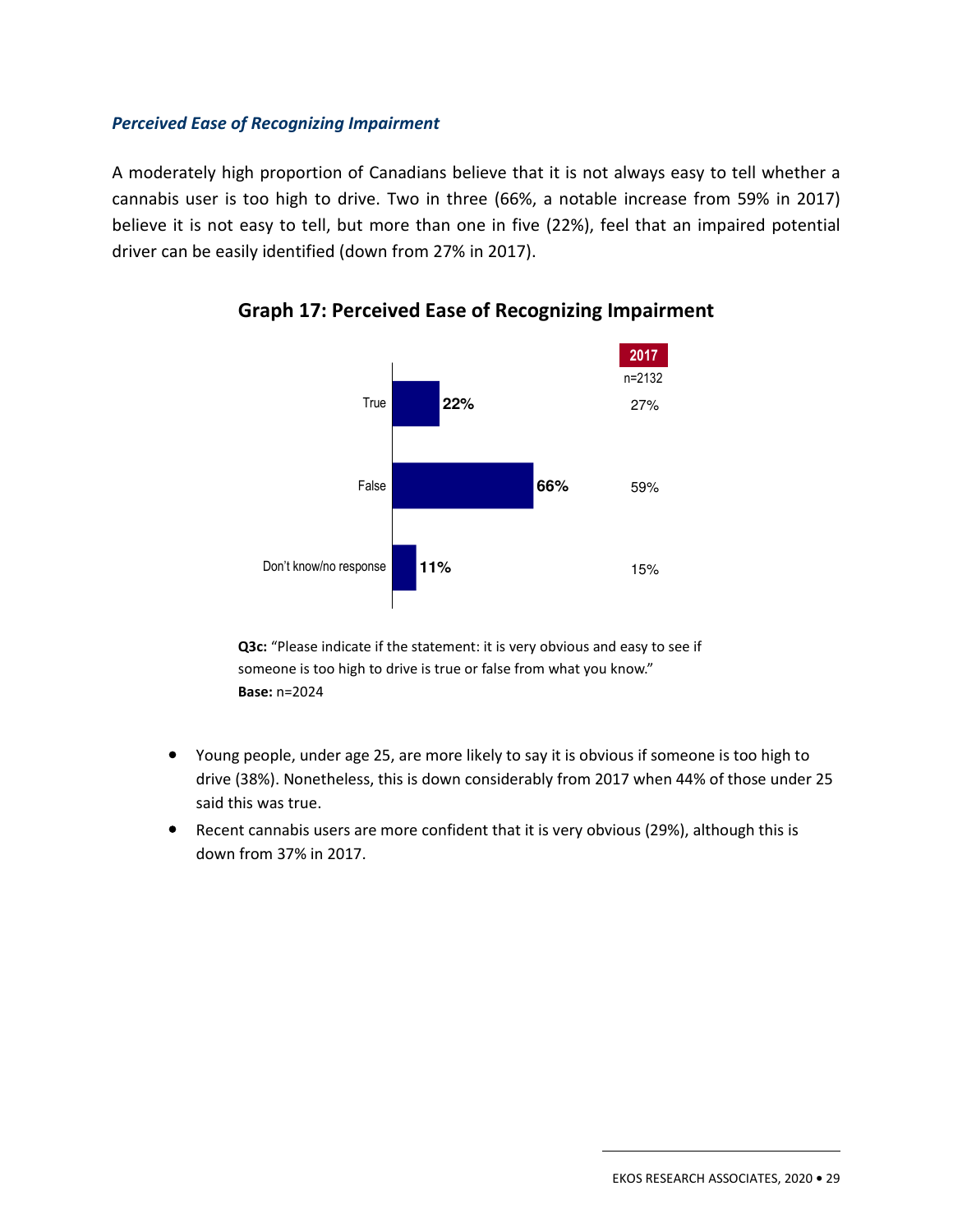#### *Perceived Impact of Combining Cannabis and Alcohol on Impairment*

Not asked in 2017, three in four (75%) Canadians believe that driving under the influence of cannabis and alcohol together is more dangerous than driving under the influence of either cannabis or alcohol alone. Fewer than one in five (16%) feel this is false, and a further nine percent are unsure.



### **Graph 18: Perceived Impact of Combining Substances on Impairment**

**Q3d:** "Please indicate if the statement: Driving under the influence of cannabis and alcohol together is more dangerous than driving under the influence of either cannabis or alcohol alone is true or false from what you know." **Base: n=**2024

• Younger Canadians (under age 35) (84% among young people 16 to 24 and 81% among those 25 to 34), along with those who have used cannabis in the past year (81%), are more likely to say this statement is true.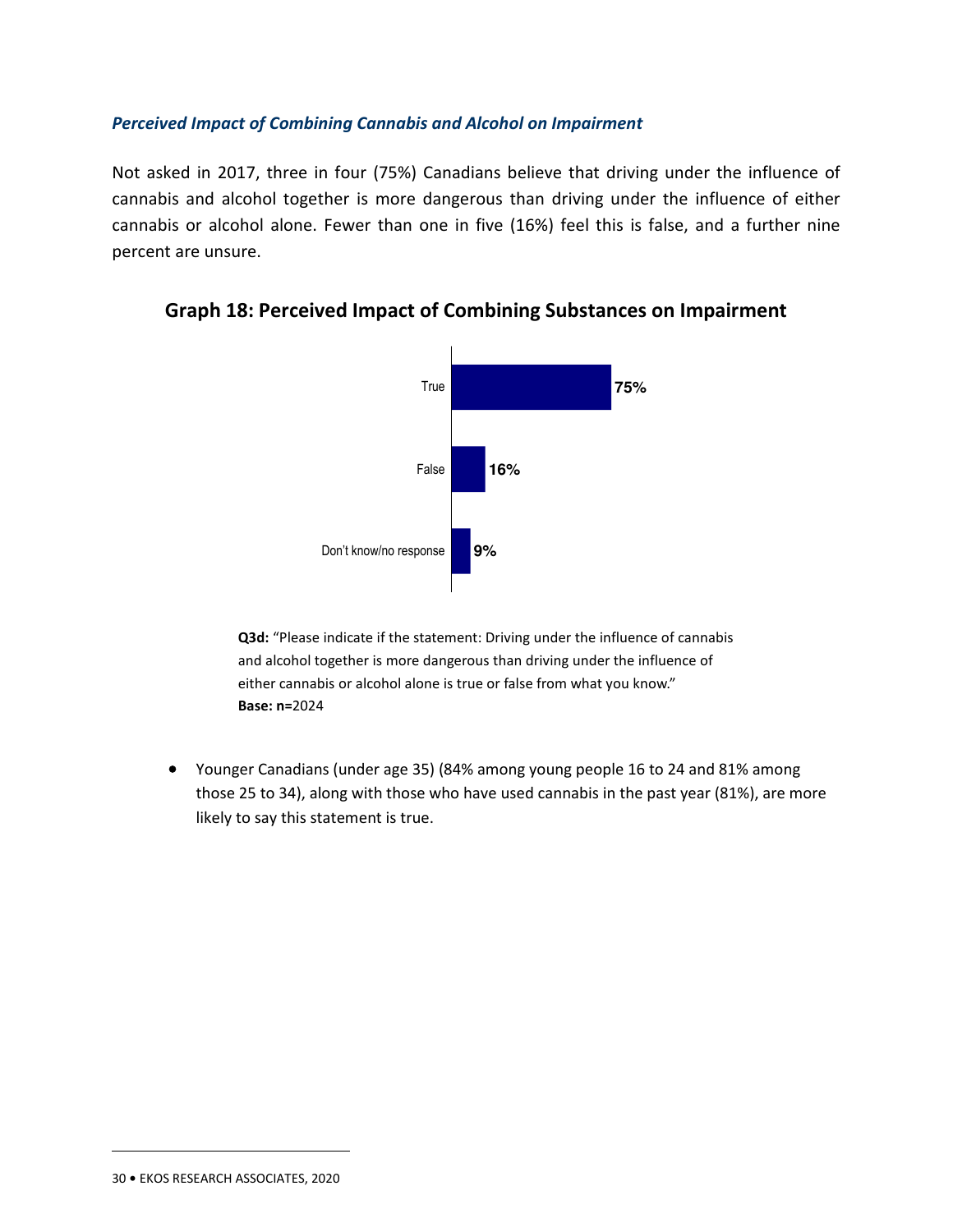#### *Perceived Impact of Different Forms of Cannabis on Impairment*

Also new in 2020, three in five (59%) Canadians believe that different forms of cannabis consumption, such as smoking or edibles, can affect driving differently. One in five (21%) believe this is not the case, while a similar proportion (19%) are unsure.



**Graph 19: Perceived Impact of Different Forms on Impairment** 

**Q3f:** "Please indicate if the statement: Different forms of cannabis consumption (i.e., smoking, edibles, etc.) can affect driving differently is true or false from what you know." **Base:** n=2024

• Younger Canadians (under age 35) (66% among young people 16 to 24 and 75% among those 25 to 34), along with those who have used cannabis in the past year (69%), are more apt to say different forms of cannabis can affect driving differently.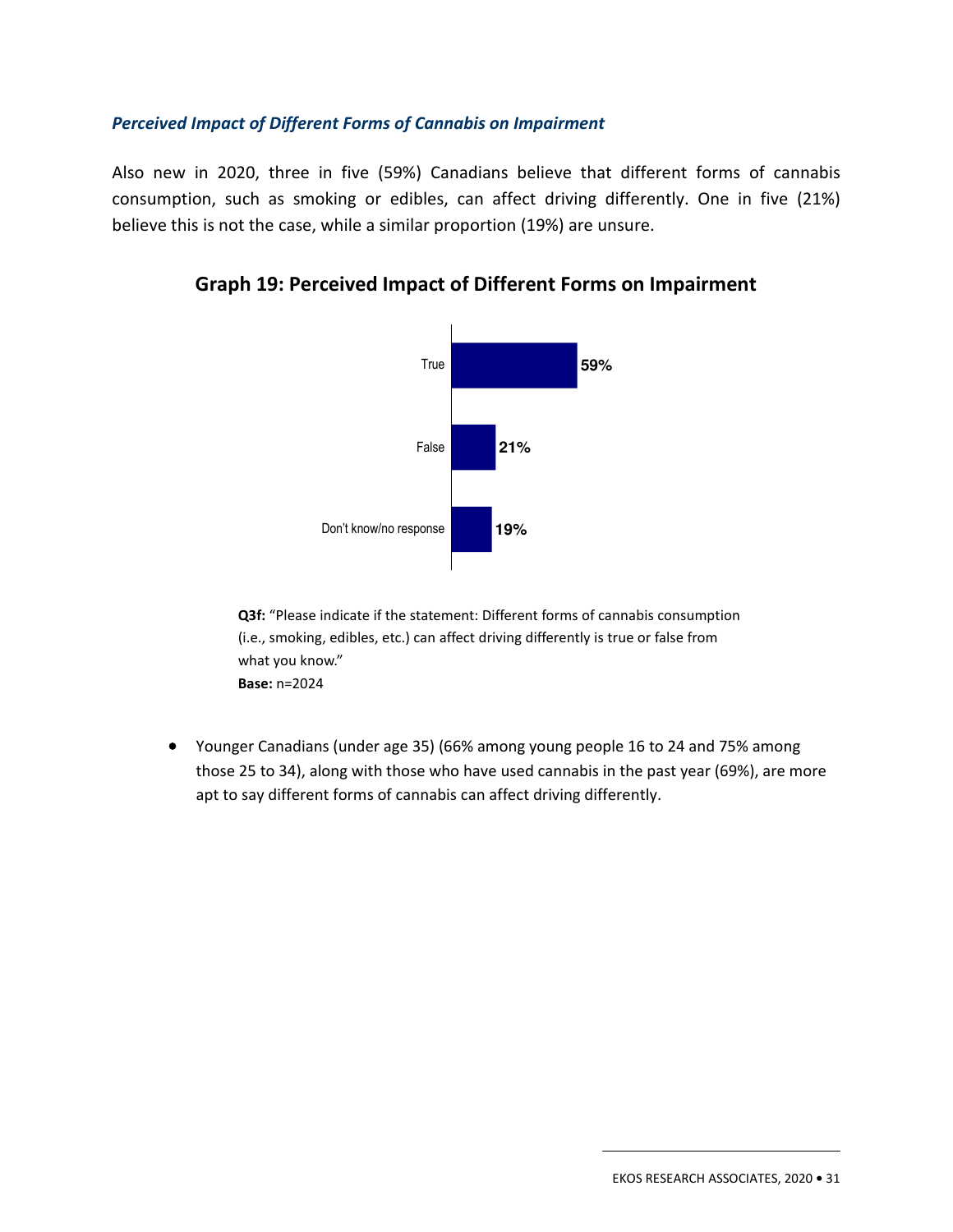# **C. CONCERN FOR IMPAIRED DRIVING**

#### *Top Road Safety Concerns*

Respondents were asked about their top three concerns when it comes to driver safety. While distracted driving emerged as the single largest concern (75%), this is followed by impaired driving from either alcohol, cannabis or prescription drugs (63%), and aggressive driving (61%). Concerns related to impaired driving are somewhat less pervasive than they were in 2017 (compared with 67% in 2017), but not as much as the reduction in concern for distracted driving (down from 84% in 2017).

In the administration of the survey one-third of respondents were shown "driving while under the influence of alcohol", one-third were shown "driving while under the influence of cannabis" and one-third were shown the response using "prescription drugs". Results reveal that impairment from alcohol is still a far greater concern for most Canadians (with 74% placing this as a top three concern), followed by impairment from cannabis (44%) and prescription drugs (42%). In fact, when shown impairment from cannabis use in the list, aggressive driving becomes a much more likely second choice for concern (65%). These results have changed only marginally since 2017, following the same pattern.



## **Graph 20: Top Driver Safety Concerns**

**Q1xTotal:** "What are your top three concerns when it comes to road safety?" **Base:** n=2024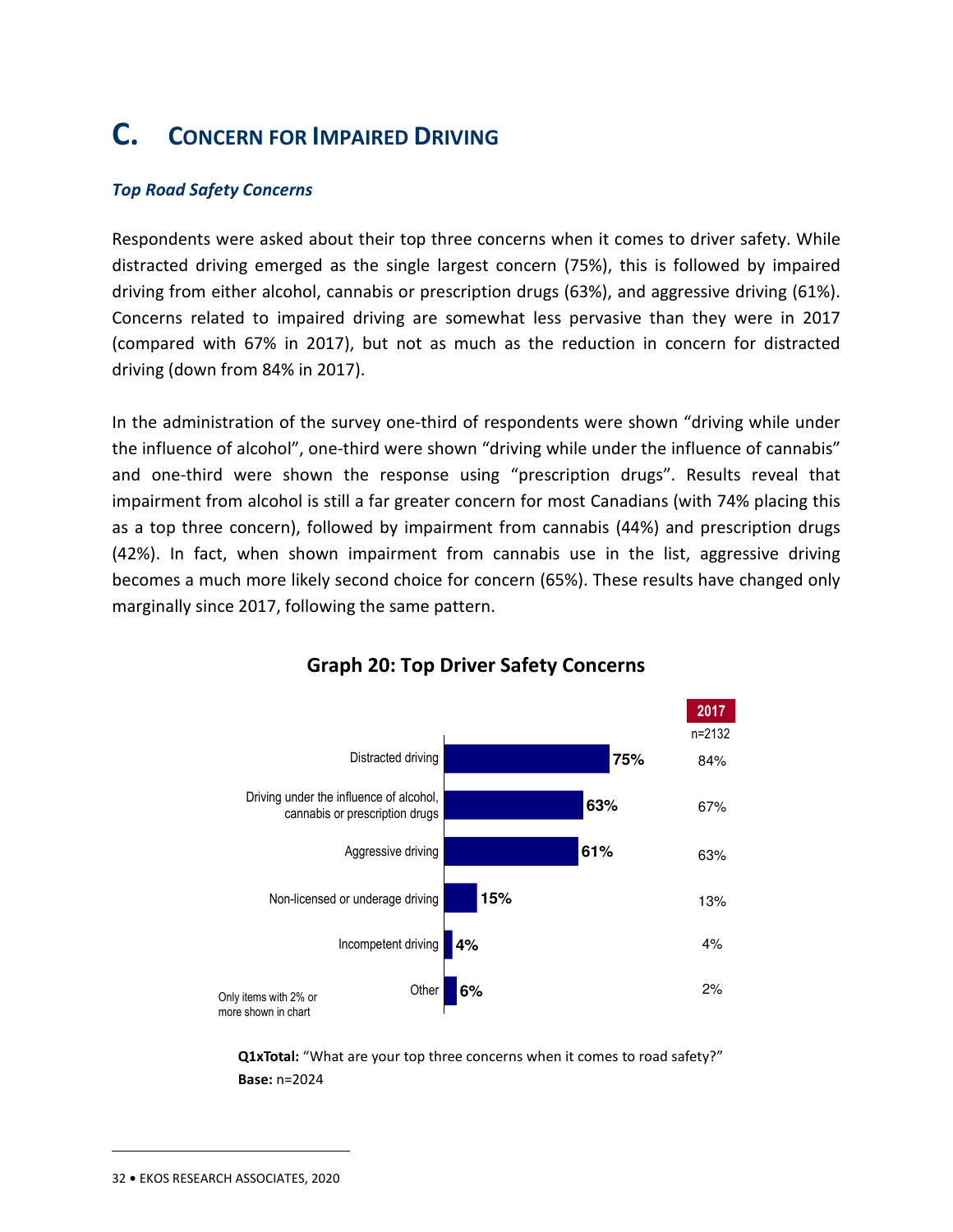- A critical difference among age cohorts is that both the 25 to 34 year old respondents (74%; up considerably from 51% in 2017) and youth (16 to 24: 69%, roughly on par with 2017) are the most likely to point to impaired driving as a top concern.
- Those who are between 25 and 35 stand out more strongly, however, in their heightened concern for impairment from alcohol (92%) and from prescription drugs (54%), but less so in their concern for impaired driving from cannabis (40%; but up from 30% in 2017).
- Young people 16 to 24, however, have relatively greater heightened concerned about impairment from cannabis (59%; up from 49% in 2017), as well as from prescription drugs (54%).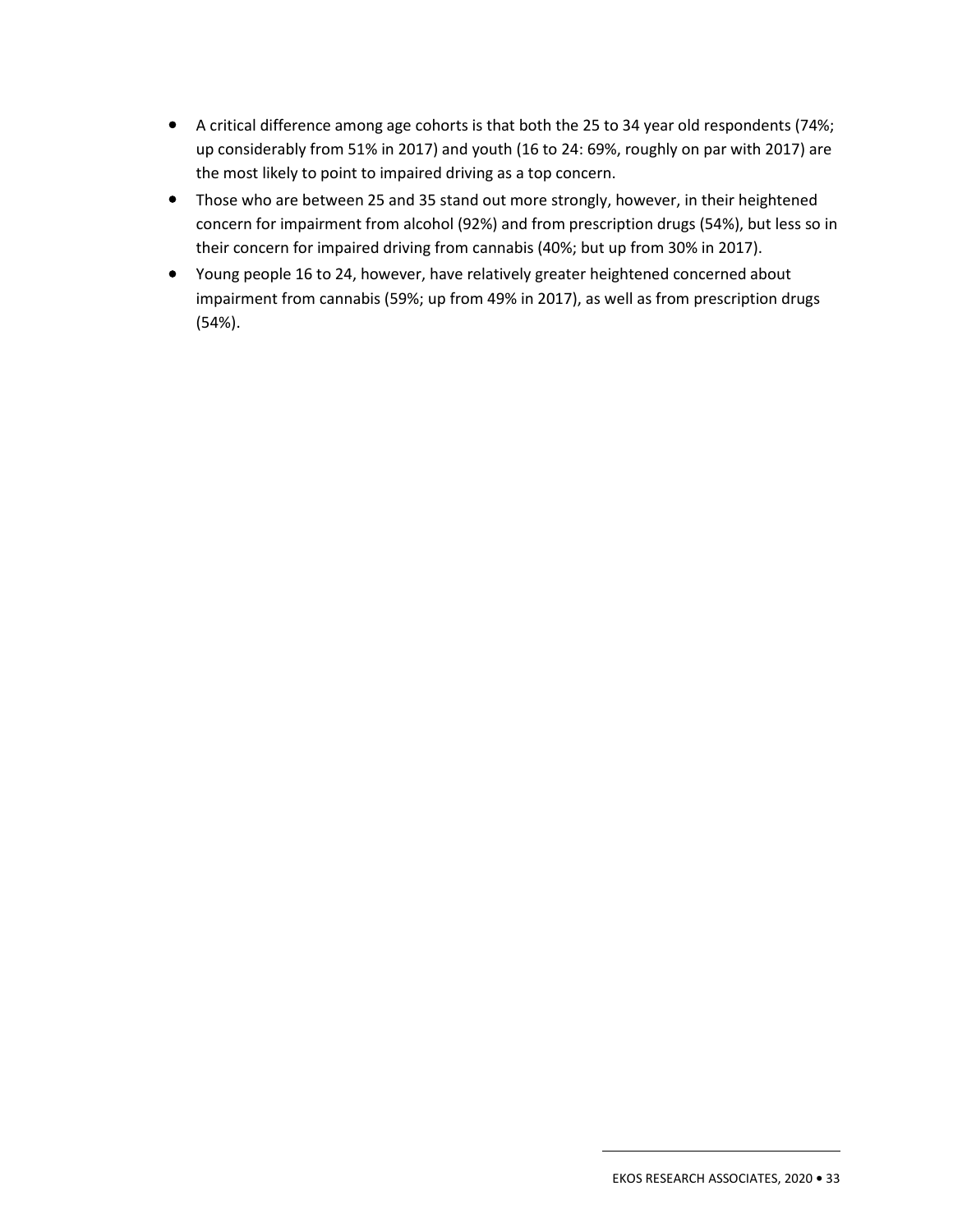#### *Perceived Impact of Cannabis Legalization on Incidence of Impaired Driving*

In a new question added in 2020, Canadians highlighted their belief that cannabis-impaired driving is on the rise since recreational use of cannabis became legal in Canada. In fact, half (49%) feel the incidence of driving while impaired from cannabis has increased (20% said a large increase and 29% said a "little" increase). Another 33% feel that the incidence remains the same as it was prior to legalization, however, virtually no one believes the rate has decreased.



## **Graph 21: Perceived Impact of Legalization on Rate of Impaired Driving**

**Q5:** "Since recreational use of cannabis became legal in Canada, do you think that the rate of driving while under the influence of cannabis has decreased, increased or stayed the same?" **Base:** n=2024

- The perception of a rise in the incidence of cannabis-impaired driving is marginally more likely among young people 16 to 24 (53%), as well as among those who have never used cannabis (58%).
- It is least likely among those who are 25 to 44 (41%), and in particular, among recent cannabis users (36%).

<sup>34</sup> **•** EKOS RESEARCH ASSOCIATES, 2020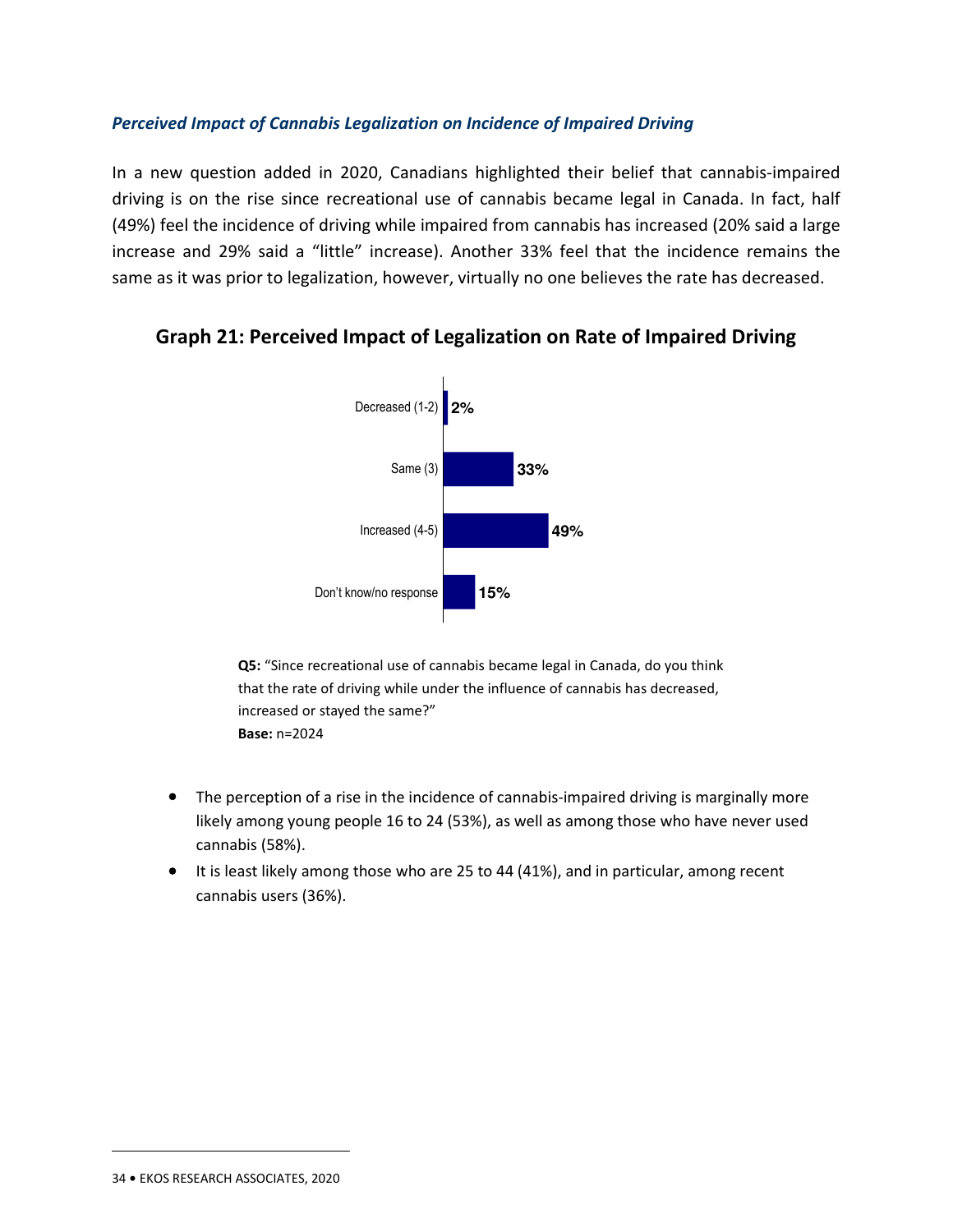#### *Level of Concern Regarding Cannabis-Impaired Driving*

In terms of concern about others on the road who are driving under the influence of cannabis, most report at least a moderate concern. Just under half (46%) indicated they are concerned or even very concerned, and another 29% said they are moderately concerned. Only one in four (25%) rated themselves as not very or not at all concerned.



**Graph 22: Concern for Public Safety from Cannabis-Impaired Driving** 

**Q6:** "How concerned are you about others on the road who are driving under the influence of cannabis?" **Base:** n=2024

- Concern is limited among young people 16 to 24 (34%, with 38% expressing moderate concern and 27% saying they are not concerned). The pattern is similar among those 35 to 44. The least concern is expressed by those who are 25 to 34, where only 23% are concerned and 46% said they are unconcerned.
- Among young people 16 to 24 specifically, those 20 to 24 expressed significantly less concerned than those 16 to 19 (34% saying they are not concerned compared with 18% of teens).
- Similarly, only 24% of recent cannabis users expressed concern and 46% said they are not concerned.
- Conversely, concern is considerably greater among those 55 or older (57% to 65%), including parents of young people 16 to 24 (51%).
- These patterns are generally very similar to those found in 2017, although 34% expressing concern is down among young people 16 to 24 from 44% in 2017.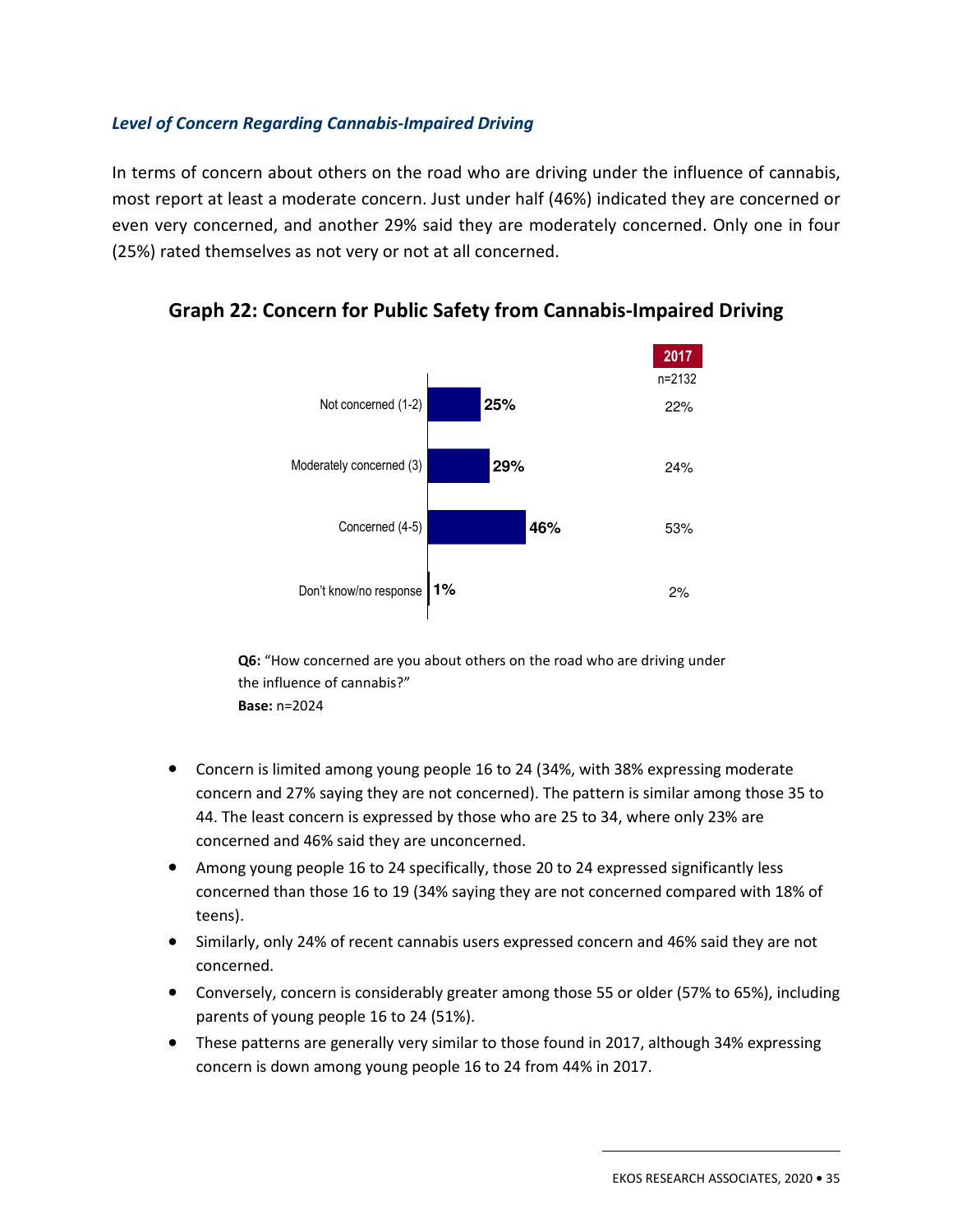#### *Personal Concerns with Driving Impaired*

When asked about their biggest concern if driving while under the influence of cannabis, hurting, paralyzing, or killing someone else was seen as the key concern, according to 70% of respondents. In a second tier of concern, 43% pointed to personally getting hurt, paralyzed or killed in an accident, and just generally getting into an accident is also a concern for almost half of respondents (46%). Although less of a concern than these top three, fully 38% said that having a permanent criminal record, possibly affecting employment or international travel is a concern, which is a considerable increase from 2017 at 29%. Another 22% pointed to getting caught by police as a concern, also an increase from 14% in 2017. Other concerns are limited including significantly increased insurance premiums, family or peer judgement, or damage to property.

Respondents were shown the list with getting hurt, paralyzed or killed in separate categories, with "getting killed" selected most often of the three (21%), followed by "getting hurt" (19%), and then "becoming paralyzed" (15%). Multiple responses were accepted, allowing respondents to select each of these in unison, if desired.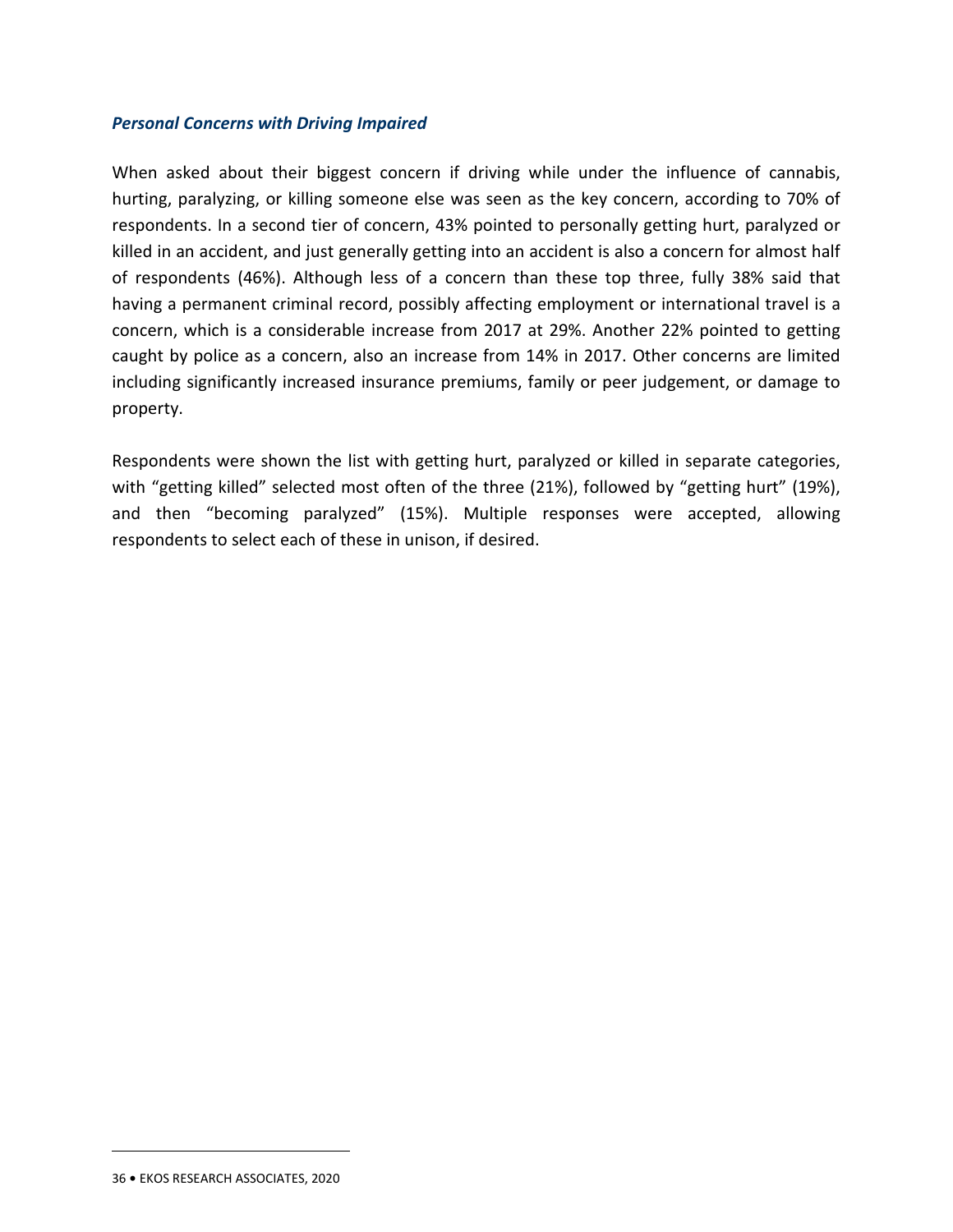

## **Graph 23: Biggest Concern**

**Q15:** "What would be your biggest concern with driving while under the influence of cannabis?

**Base:** n=2024, \*because of respondents' ability to select more than one response, overall % in not additive.

- Those between the ages of 25 and 34 and 35 and 44 are least apt to be concerned about hurting, paralyzing, or killing someone else (62% - 65%) as their biggest concern.
- This is also the case among recent cannabis users (60%).
- Young people 16 to 24 and those 25 to 34 are considerably more likely than other groups to be concerned with a permanent record (52% among young people 16 to 24 and 46% among those 25 to 34) or getting caught by the police (28% among for those 16 to 24 and 37% among those 25 to 34). In fact, collectively, as many young people 16 to 24 are concerned about permanent record and getting caught by authorities as they are about hurting, paralyzing or killing someone else. The prevalence of concern for having a record or getting caught have increased since 2017 among these two age cohorts. This prevalence is also higher among men compared with women.
- The same pattern also exists among recent cannabis users where 44% are concerned about a permanent record and 38% about getting caught by the police, and getting caught, in particular has increased 11 points from 27% in 2017.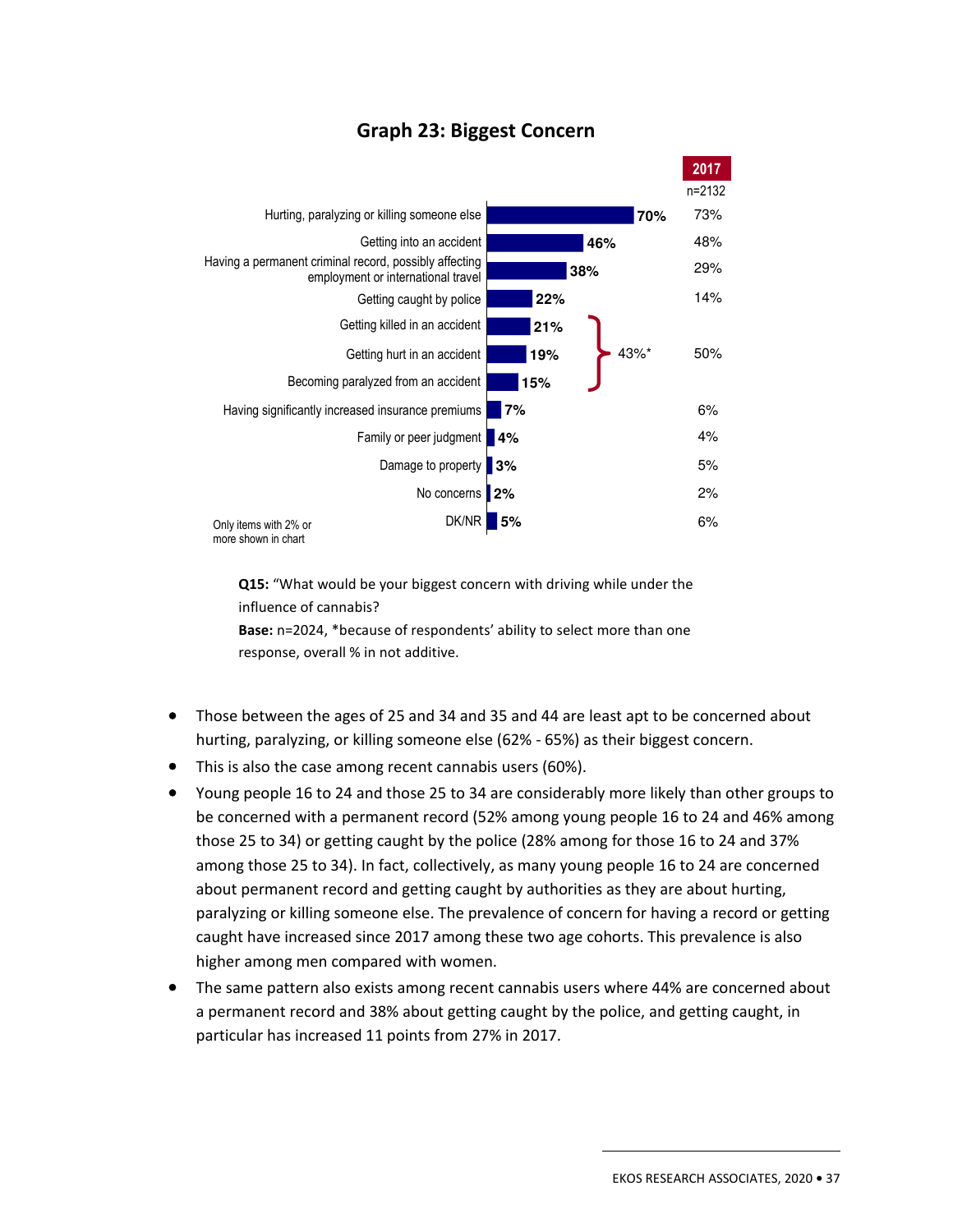#### *Likelihood of Accepting a Ride*

When asked how likely they would be to accept a ride from someone they knew was under the influence of cannabis, more than eight in ten (82%) said they would not, which is a slight increase from 78% in 2017. Nine percent said they would be likely to do so and a further eight percent indicated a moderate likelihood, which is similar to results found in 2017.



## **Graph 24: Likelihood of Accepting a Ride**

**Q20:** "How likely would you be to accept a ride from someone who you knew was under the influence of cannabis?" **Base:** n=2024

- A majority of youth aged 16 to 24 (77%) are unlikely to accept a ride from someone impaired by cannabis, an increase from 2017 (73%). However, results indicate that one in five are still at risk given that 11% said they would be moderately likely and 11% said they would be likely to accept a ride under those conditions. It is also noteworthy that those who are under 20 are the least likely to accept a ride (88% said they would be unlikely to accept a ride, compared with 69% among those 20 to 24).
- Those between the ages of 25 and 34 are at the greatest risk, with 12% saying they would be moderately likely and another 21% saying they would be likely to accept a ride, although some gains have been made since 2017 when 42% said there was some likelihood. In contrast, those over 45 are very unlikely to accept a ride (82% to 91% in each older age cohort).
- Even more pronounced, 23% of recent cannabis users would be likely to accept a ride and a further 15% said they would be moderately likely to do so. In 2017, however, 54% said they would be at least moderately likely to accept a ride, highlighting significant gains.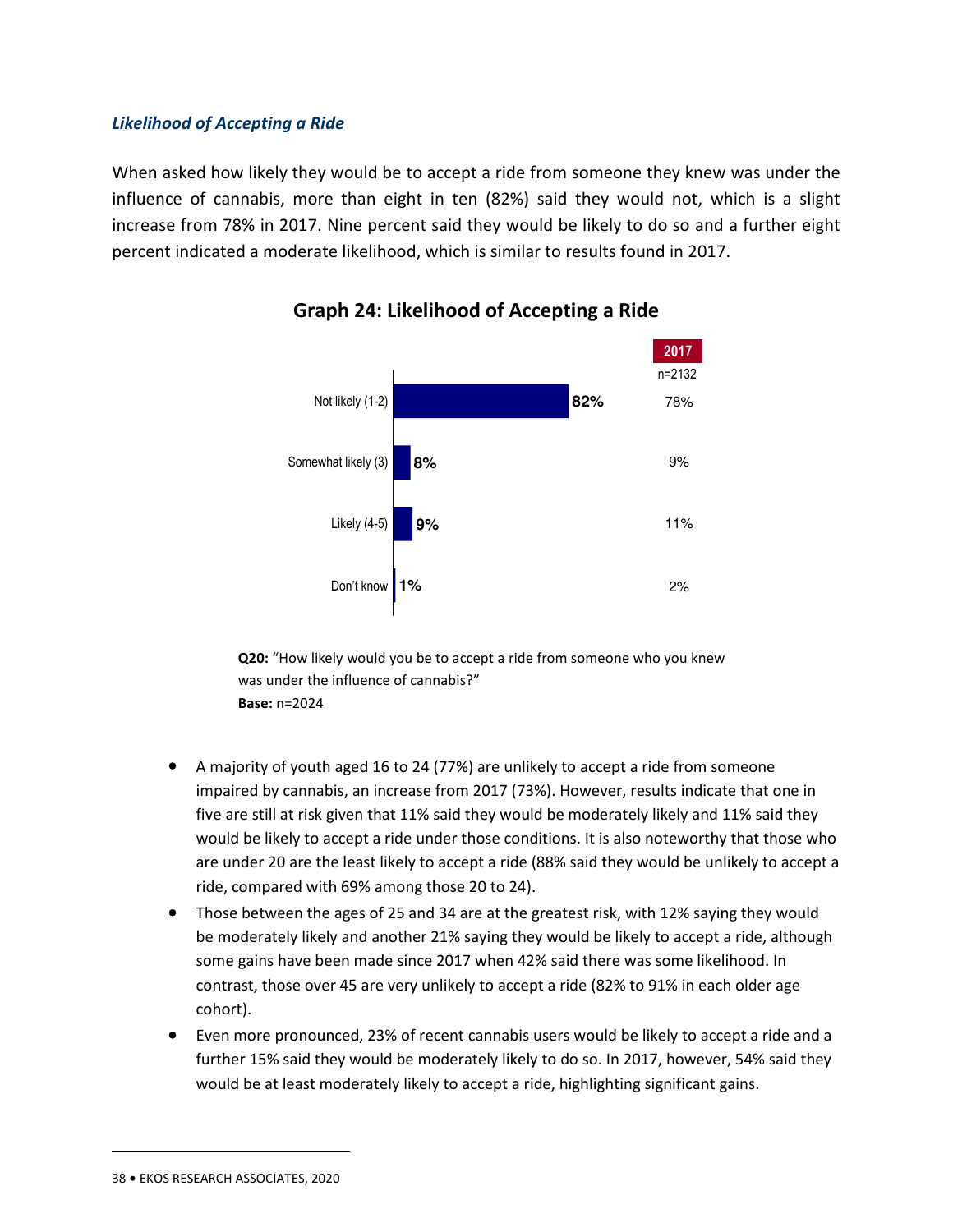#### *Personal Concerns for Being a Passenger*

Concerns as a passenger in a vehicle where the driver was under the influence of cannabis were also explored. As in 2017, the top concern is getting hurt, becoming paralyzed or getting killed in an accident (85%). Although still a key concern, fewer are worried about hurting, paralyzing, or killing someone else (55%). Again, as a passenger, getting caught by police (12%), or having a permanent record (10%) are of considerably less concern. Only five percent of respondents said they would be worried about damage to property and three percent indicated family or peer judgement. Results are generally very similar with those found in 2017.

As with the question related to being the driver, getting killed, hurt and becoming paralyzed were shown separately. As a passenger, results reveal significantly greater concern for getting hurt (68%) or killed (49%), whereas fewer are worried about becoming paralyzed (36%).



## **Graph 25: Concerns as a Passenger**

**Q21:** "If you were a passenger in a vehicle where the driver was under the influence of cannabis, what concerns, if any, would you have?" **Base:** n=2024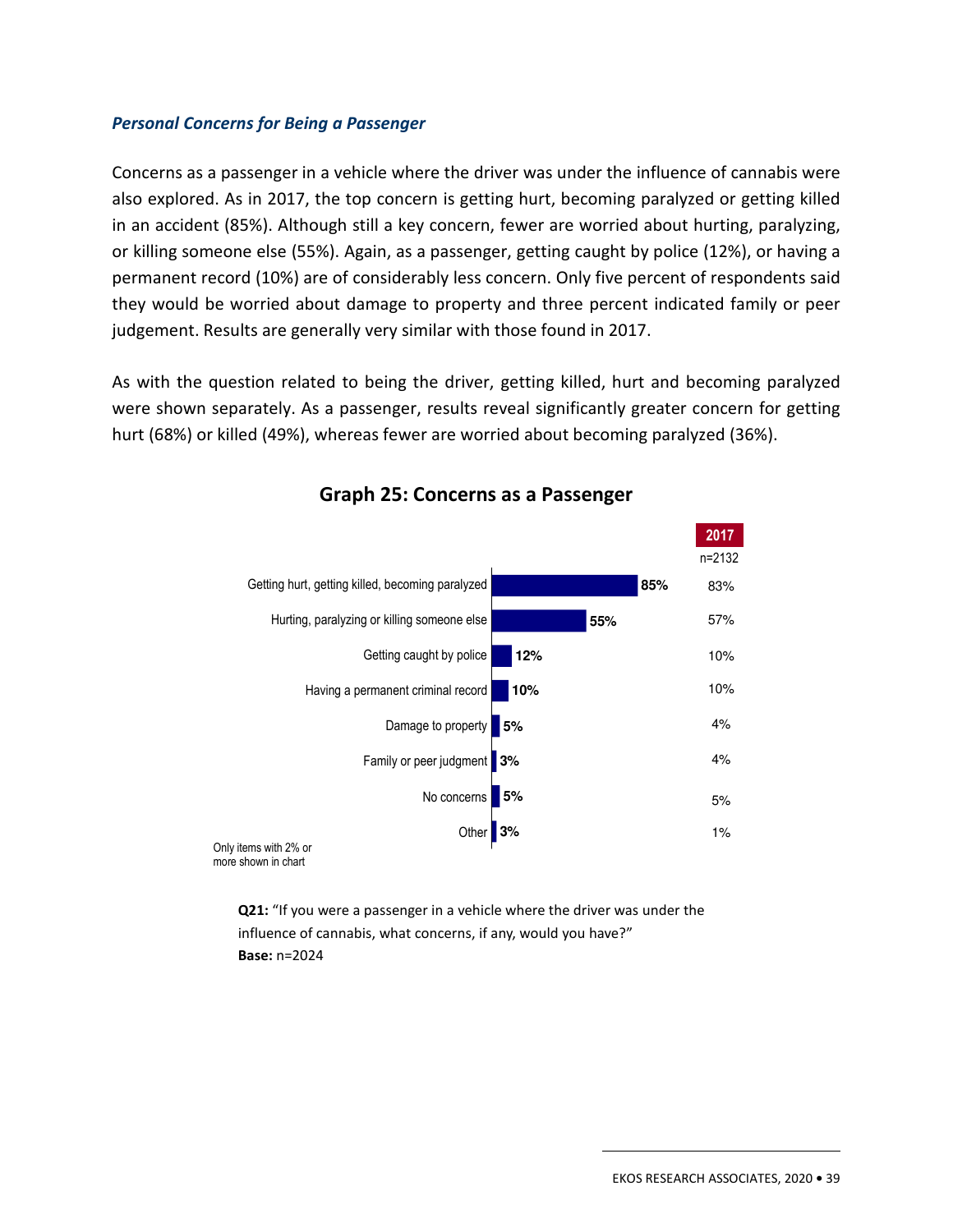- Although getting hurt, becoming paralyzed or killed is by far the key concern across age groups, and among young people 16 to 24 in particular (88%; up from 67% in 2017), this younger age segment is also more likely than any other age cohort to also be concerned with getting caught by the police (24%; on par with 2017) or having a permanent record (21%; much lower than 40% in 2017).
- The same pattern exists for recent cannabis users with regard to getting caught (19%).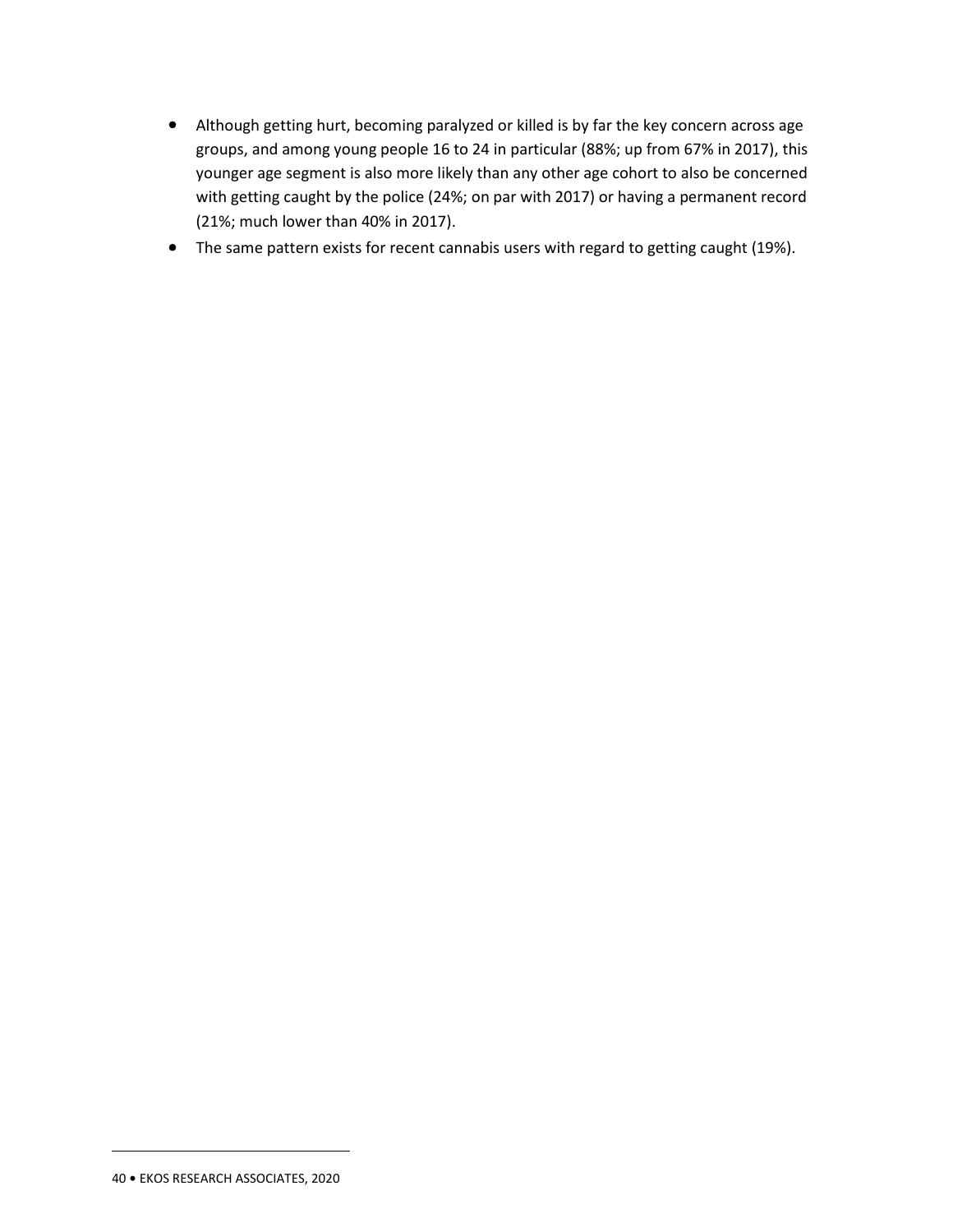## **D. NORMALIZED BEHAVIOUR**

#### *Social Acceptability of Driving Under the Influence*

In terms of how acceptable it is for people they know to drive while under the influence of cannabis, a clear majority (83%) said they do not see it as acceptable, which is an increase from 79% in 2017. Only 10% see it as moderately acceptable and another six percent believe it is acceptable.



## **Graph 26: Social Acceptability of Driving Under the Influence**

**Q14:** "How acceptable is it for people you know to drive while under the influence of cannabis?" **Base:** n=2024

- Young people 16 to 24 generally (76%) do not see driving under the influence of cannabis as acceptable, which is on par with 74% in 2017.
- Although 73% of those 25 to 34 think of it as unacceptable, 12% find it acceptable, and another 14% find it moderately acceptable. Unacceptability, however, has increased by 10 percentage points since it was 63% in 2017.
- Still, younger people (8% to 12% of those under age 44) are more likely to find driving under the influence of cannabis as acceptable, with older Canadians least likely to find it acceptable (2%).
- Acceptance is also considerably greater among recent cannabis users, where 18% find it moderately acceptable and another 14% feel it is acceptable, although this lower than in 2017 when 43% indicated some level of acceptance.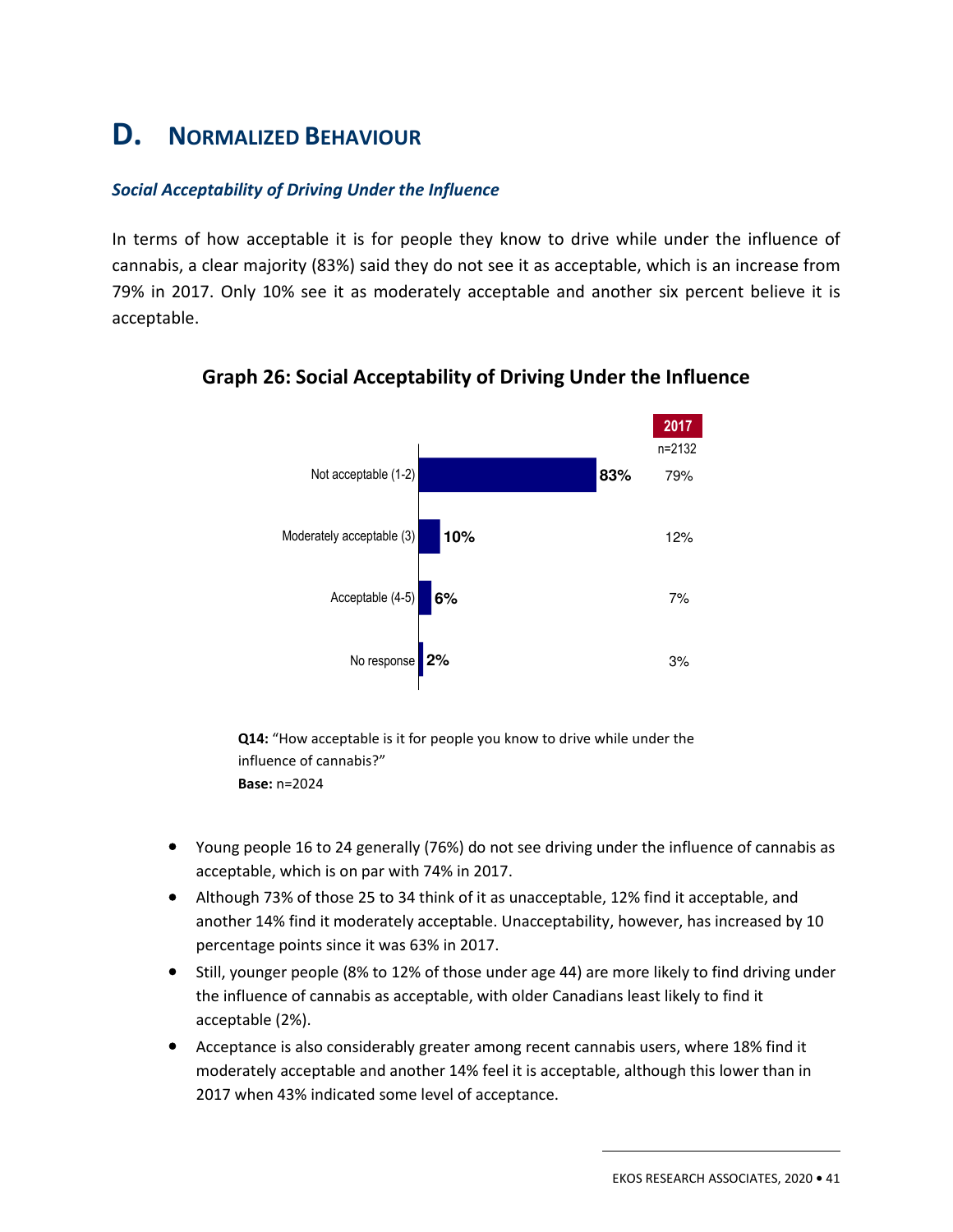#### *Comparison with Alcohol*

Results nonetheless highlight a split in perception about the relative social acceptability of driving while under the influence of cannabis compared with alcohol. Although half (48%) do not believe this to be true, 42% said they believe that it is more socially acceptable than driving with alcohol-induced impairment, and another 10% were unsure. These results mirror closely the findings in 2017.





**Q3b:** "Please indicate if the statement: Driving while under the influence of cannabis is more socially acceptable than driving under the influence of alcohol is true or false from what you know." **Base:** n=2024

- Social acceptability of driving under the influence of cannabis in comparison to driving under the influence of alcohol is strongest among young people 16 to 24 (59%) and those who are 25 to 34 (57%), which is precisely what it was in 2017 among those 25 to 34, and higher than it was in 2017 for young people 16 to 24 at 50%.
- As in 2017, the pattern is the same among recent cannabis users (51%), although in this case it has decreased from 57% in 2017.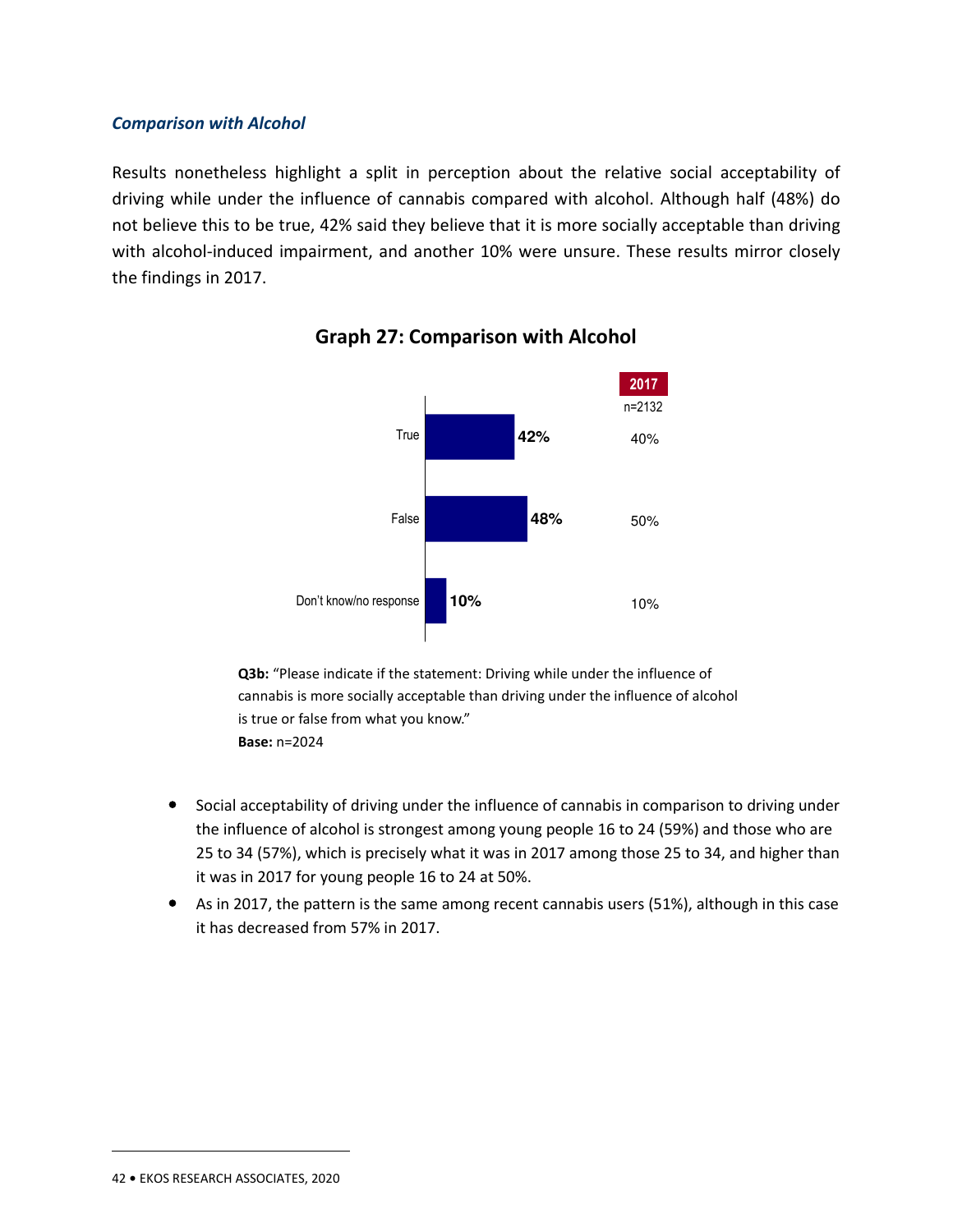#### *Perceived Prevalence of Cannabis-impaired Driving*

When asked how common it is for people they know (e.g., friends, family, work colleagues) to drive under the influence of cannabis, just over half of respondents (53%) indicated they believe this is to be a rare occurrence. This is an increase from 49% in 2017. Nonetheless, 14% said it is common, and the same proportion (13%) believe it to be moderately common.



## **Graph 28: Prevalence of Cannabis-impaired Driving**

**Q18:** "As far as you know, how common is it for people you know (e.g., friends, family, work colleagues) to drive while under the influence of cannabis?" **Base:** n=2024

- Just under six in ten young people 16 to 24 (58%) said this would be a rare occurrence, and only 17% said it is common. This is similar to results from 2017 when 54% said it is uncommon.
- Similarly, 54% of respondents between the ages of 25 and 34 reported it is a rare occurrence, but 21% said it is common, which has decreased from the 26% found in 2017.
- Similarly, 23% of recent cannabis users said it is a common occurrence, and another 20% said it is moderately common, although this is an improvement from 50% indicating some commonality in 2017.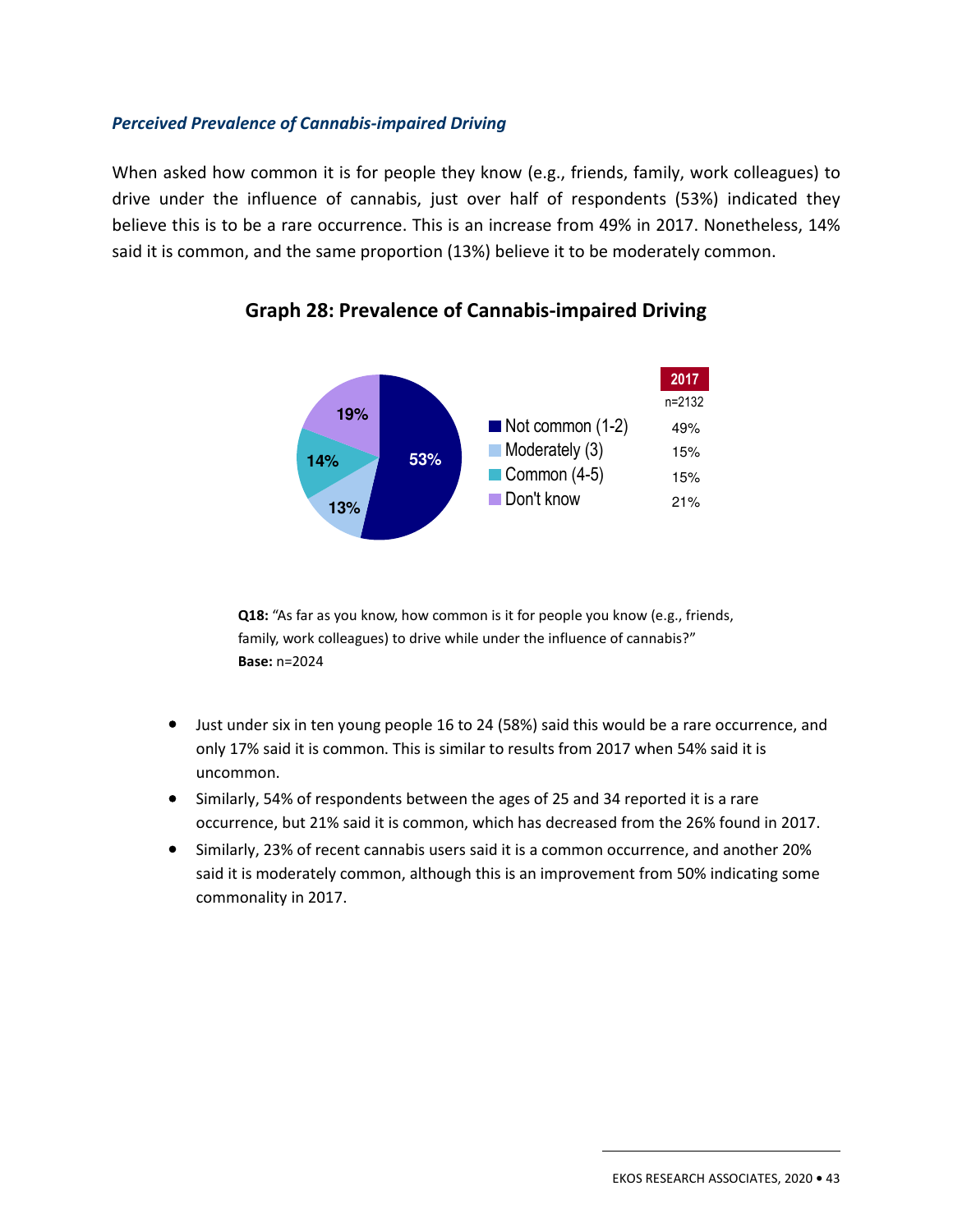#### *Comfort with Intervention*

When asked about their comfort level in trying to stop a friend or family member from driving if they thought that they were impaired after using cannabis, the majority of respondents (72%) said they would be comfortable doing so, as was also the case in 2017. Twelve percent, however, said they would not be comfortable and 15% said they would be only moderately comfortable, as was also the case in 2017.



## **Graph 29: Comfort Intervening with Impaired Drivers**

**Q22:** "How comfortable would you be trying to stop a friend or family member from driving if you thought that they were impaired after using cannabis?" **Base:** n=2024

- The level of comfort is marginally lower among those under 45 years of age (68% to 73%), compared with those who are 45 to 64 where it is 77% to 78%. It is actually lowest among seniors (65%). Compared with 2017, comfort levels have risen from 61% to 68% among those under 25, and from 65% to 71% among those between the ages of 25 and 34.
- Similarly, parents of young people 16 to 24, are among the most comfortable (79%), as was the case in 2017.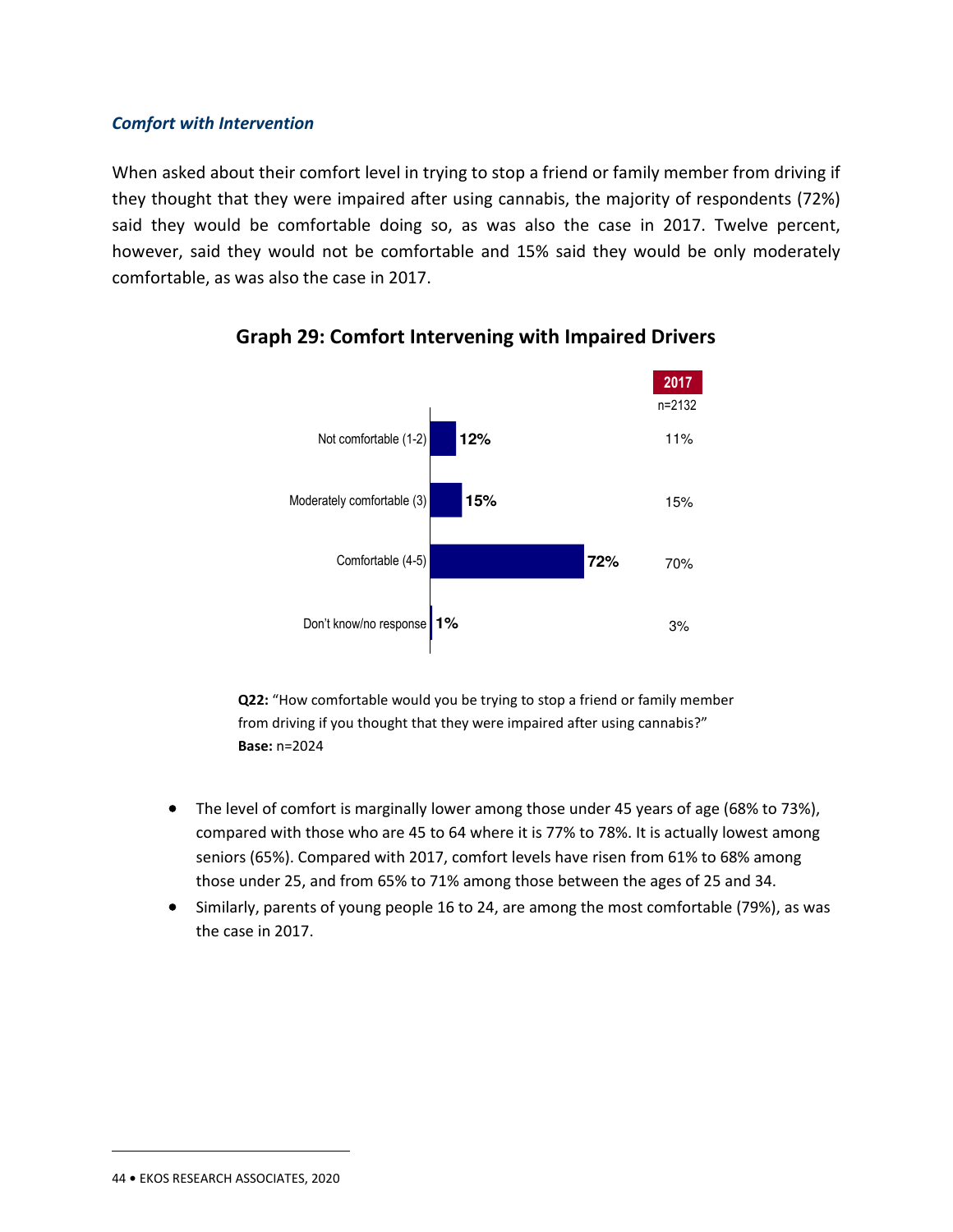#### *Intervention with Passengers*

Also reflecting the results from 2017, 74% said they would be comfortable in trying to stop a friend or family member from accepting a ride from a driver who they thought was impaired after using cannabis. Another 15%, however, said they would be only moderately comfortable, and nine percent said they would not be comfortable.



## **Graph 30: Comfort Intervening with Passengers**

**Q23:** "How comfortable would you be trying to stop a friend or family member from accepting a ride from a driver who you thought was impaired after using cannabis?" **Base: n**=2024

• The same patterns are found with regard to comfort in stopping someone from accepting a ride, with seniors expressing the least comfort (67%; down from 79% in 2017), while those over 45, and parents of young people 16 to 24 are most apt to be comfortable (79% to 82%). Youth and those between the ages of 25 and 34 (73%) are general on par with the average indicating comfort, up slightly from 65% in 2017.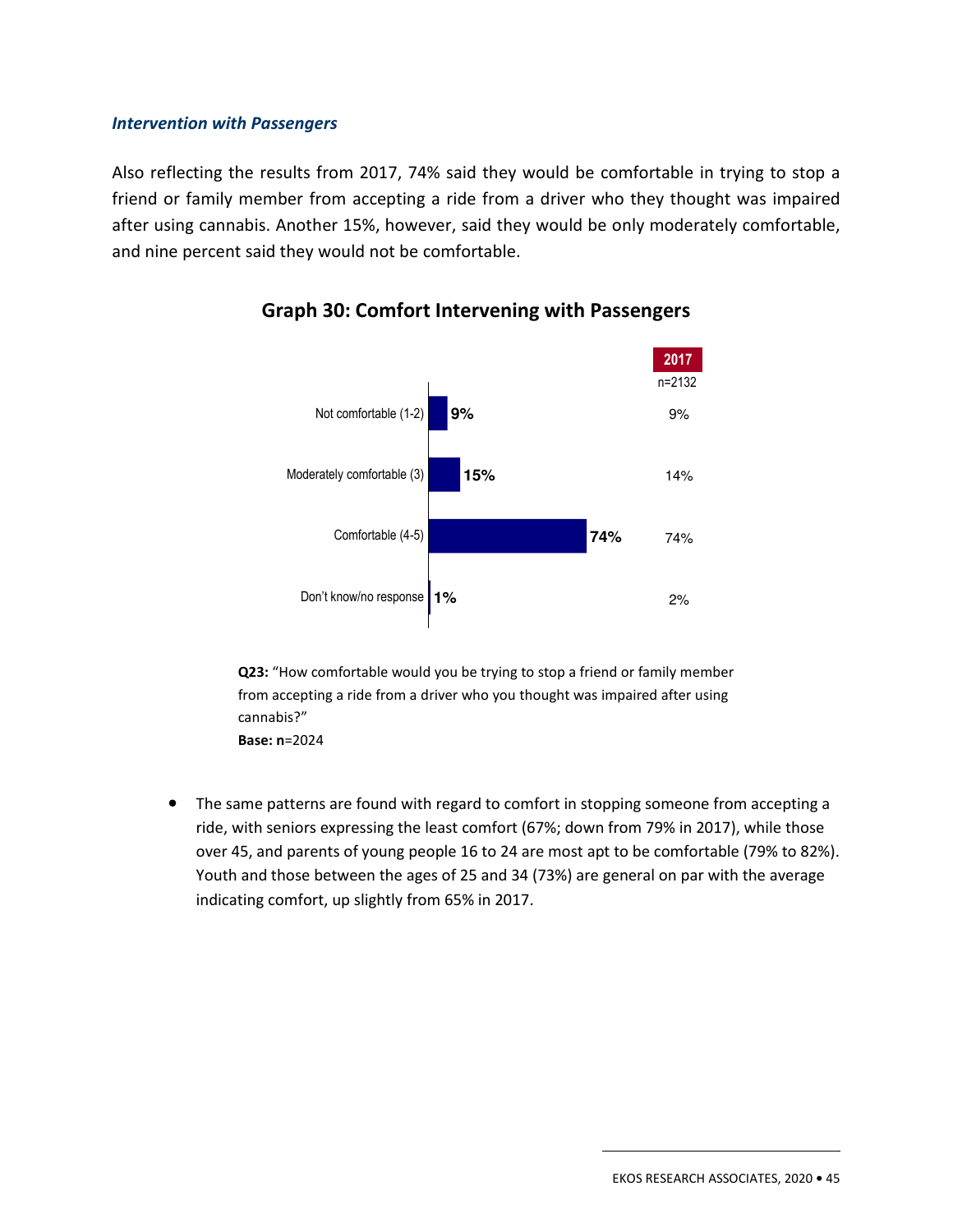#### *Comfort Reporting to Police*

Canadians are decidedly less comfortable in reporting to the police if they are aware of someone driving impaired after using cannabis. Although 37% said they would be comfortable, a similar proportion (39%) said they would not be, and 19% rated themselves in the middle, as was also the case in 2017.



## **Graph 31: Comfort Reporting to Police**

**Q24:** "How comfortable would you be in reporting to the police, if you knew that someone was driving impaired after using cannabis?" **Base:** n=2024

- While those under 35 are no less comfortable than their older counterparts in trying to stop someone, they are considerably less comfortable in reporting to the police (25% to 27% indicating they are comfortable, but 48% to 49% saying they are not comfortable in doing so). In this case, it is seniors who are the most comfortable at 45%. Discomfort among those under 25 and 25 to 34 are roughly on par with the 45% seen in 2017.
- Recent cannabis users also indicated less comfort in this area: 24% saying they are comfortable, but 53% indicating they would be uncomfortable in this role. Discomfort however has decreased from 58% in 2017.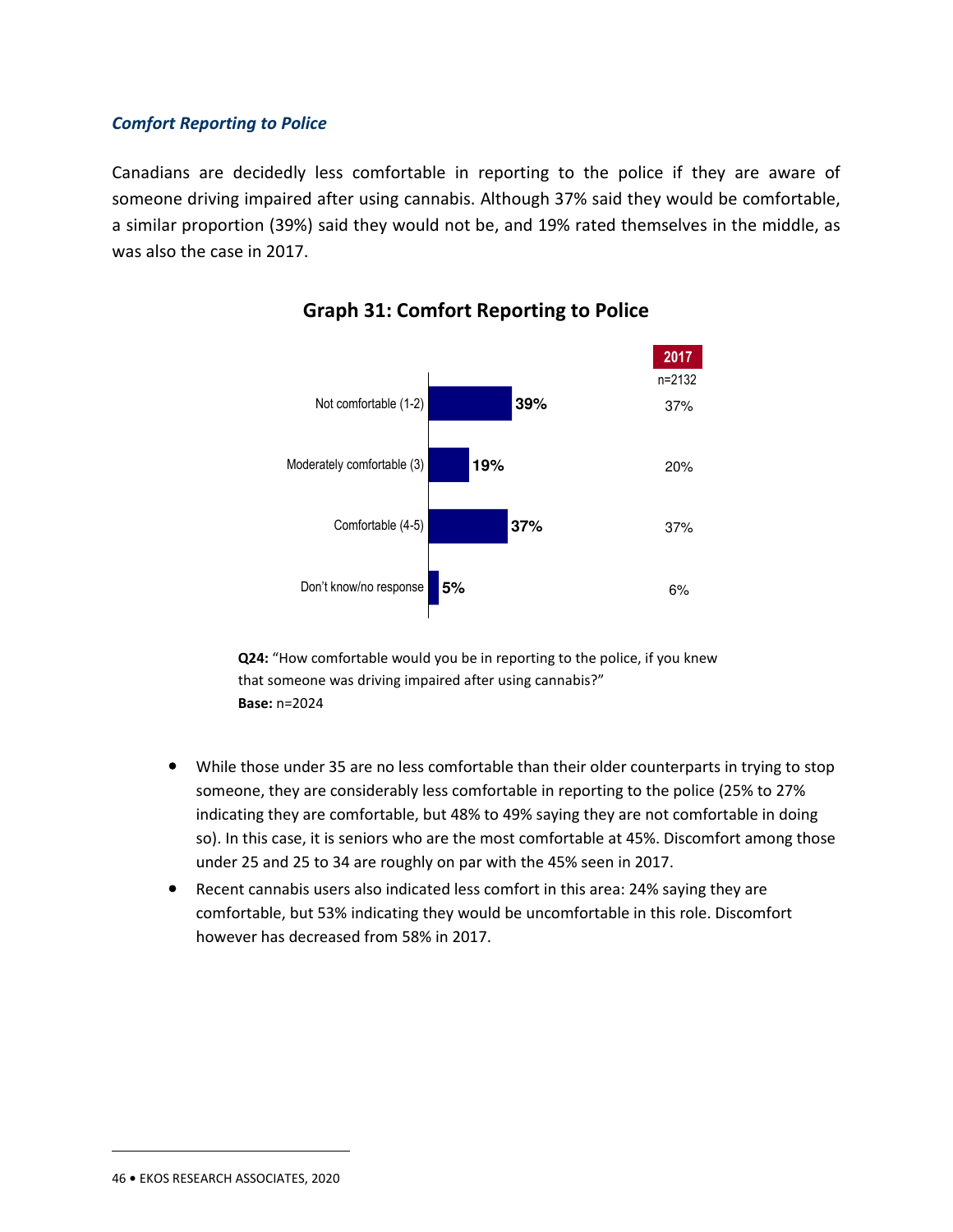## **E. INFORMATION**

## *Incidence of Searching for Information*

The incidence of searching for information on the effects of drugs on driving ability is moderate, which is consistent with 2017 results. Nearly three in ten respondents (29%) indicated they have searched for information, although over two-thirds (70%, a slight increase from 66% in 2017) have not.



## **Graph 32: Incidence of Searching for Information**

**Q7:** "Have you ever looked for information on the effects of drugs on driving ability?" **Base**: n=2024

- Youth under age 25 (37%; up from 31% in 2017), and 20 to 24 in particular (47%) are more likely than those in other age ranges to have sought information on the impacts of drugs on driving ability. Those aged 44 to 54 years are least likely to have searched for this information (18%; down from 27% in 2017).
- Recent cannabis users are slightly more likely to have researched the effects of drugs on driving ability (36%).
- Parents of youth 16 to 24 years of age were somewhat less likely to say they have looked up information on the effects of drugs on driving (22%; down from 34% in 2017).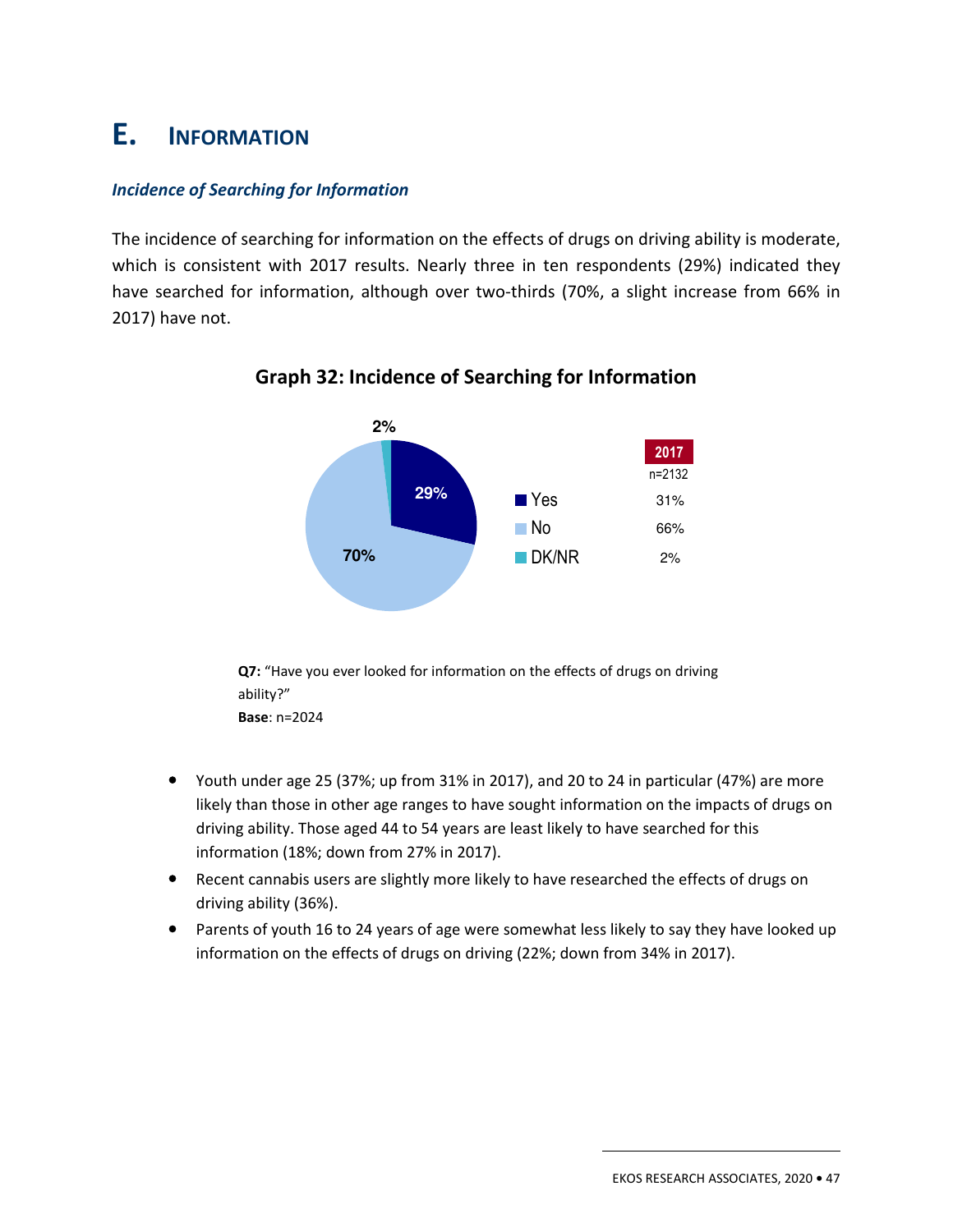#### *Preferred Sources for Information*

When asked about preferred sources for information on the impacts of drugs on driving ability, health professionals remain the most trusted source by a wide margin, selected by more than half of respondents (58%, 57% in 2017). Three in ten (30%) indicated law enforcement as a preferred source, which is similar if marginally decreased from 32% in 2017. One in seven (16%) would consult with a friend, and one in ten (10%) would turn to a teacher, counsellor, or social worker. Other sources were selected much less frequently.



## **Graph 33: Preferred Sources for Information**

**Q8:** "If you were to speak with someone to get information on the effects of drugs on driving ability, who would you be most likely to speak with?" **Base:** n=2024

- Similar to 2017, young people 16 to 24 are among the only age cohort that is likely to turn to a friend (29%; 30% in 2017), a teacher, counsellor, or social worker (21%), or a parent (20% rising to 28% among those 16 to 19 specifically).
- Those between 25 and 34 years of age are equally likely to ask a friend (24%) but place higher trust in health professionals than others (71%; up considerably from 57% in 2017).
- Recent cannabis users are more likely than others to speak with friends (22%), also found in 2017.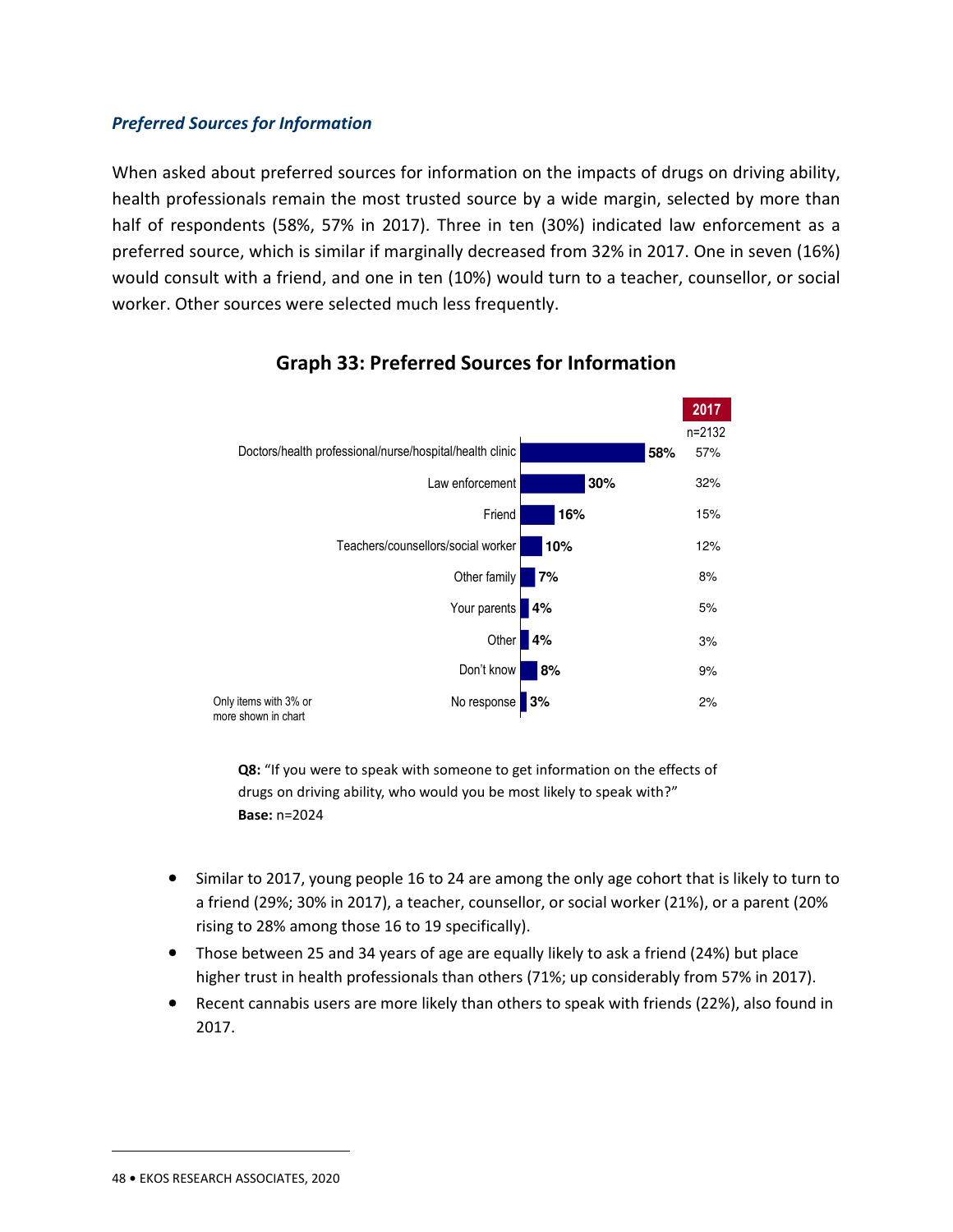#### *Preferred Online Sources for Information*

Respondents were also asked to specify which online sources they would consult for information about the effects of drugs on driving ability. Two-fifths (42%, a decrease of five percentage points from 2017) cited the Internet in general, with no mention of a specific organization. The most frequently cited specific source, however, is a Government of Canada website, according to 38%<sup>3</sup>, an increase from 31% in 2017. Nearly one in four said they would turn to a police organization (24%), the Canadian Automobile Association (23%, down six percent from 2017), or a not-for-profit group such as Mothers Against Drunk Driving Canada (23%). One in five pointed to a website maintained by their provincial or municipal government (20%, an increase from 17% in 2017).



## **Graph 34: Preferred Online Sources for Information**

**Q9:** "If you were to look for information online on the effects of drugs on driving ability, where would you most likely look for reliable information?" **Base:** n=2024

<sup>&</sup>lt;sup>3</sup> Readers should bear in mind that the survey was identified as being sponsored by the Government of Canada.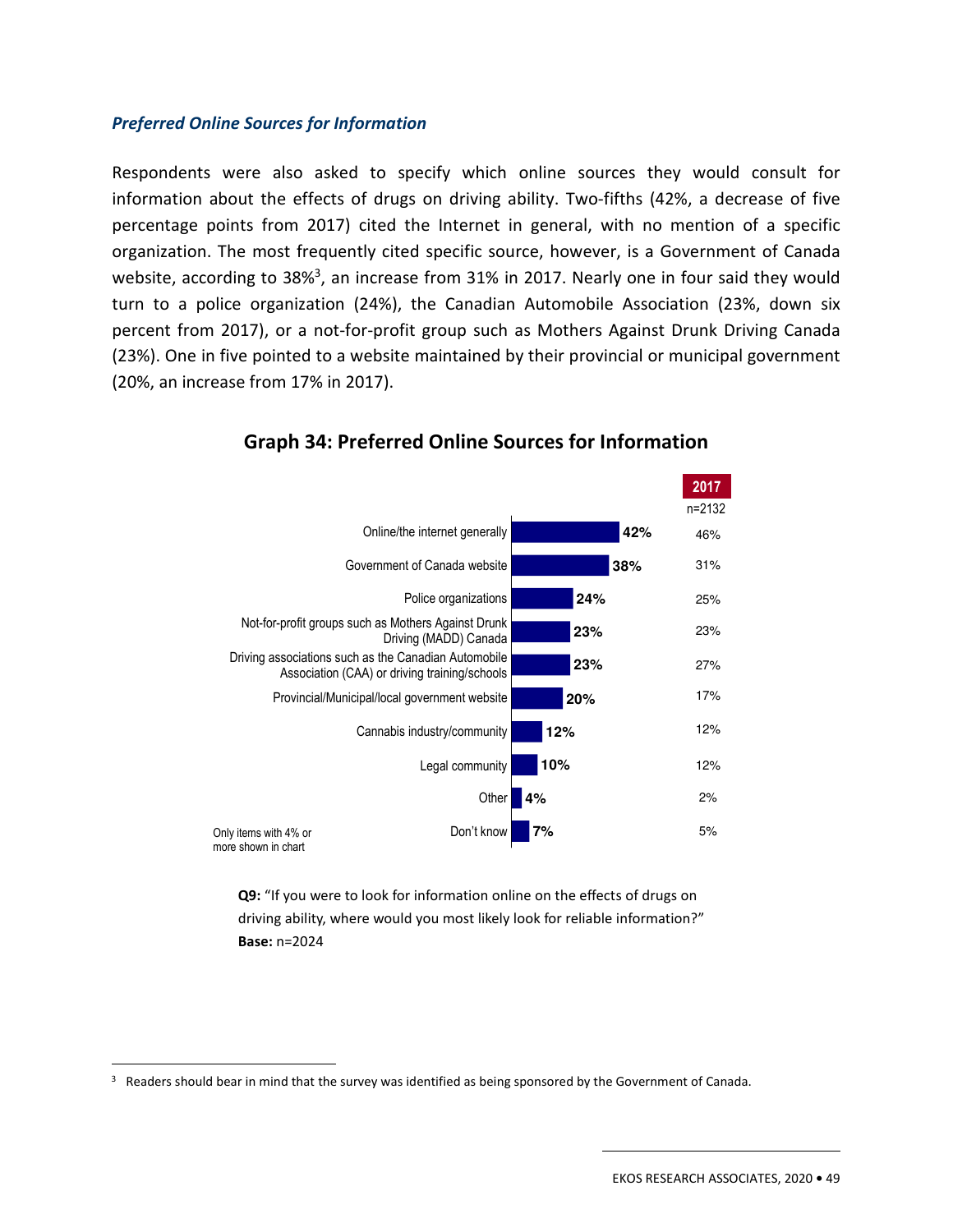- Compared to other age groups, young people 16 to 24 and those 25 to 34 were more likely to select several of the items tested. For instance, 45% to 46% would access a Government of Canada website, 19% to 22% would go to the cannabis industry, and 13% to 16% would seek legal websites.
- Seniors 65 years of age or older are more likely to search for organizations online such as not-for-profits (27%) and driving associations (27%).
- Recent cannabis users said they would be more likely to turn to the cannabis industry itself (22%).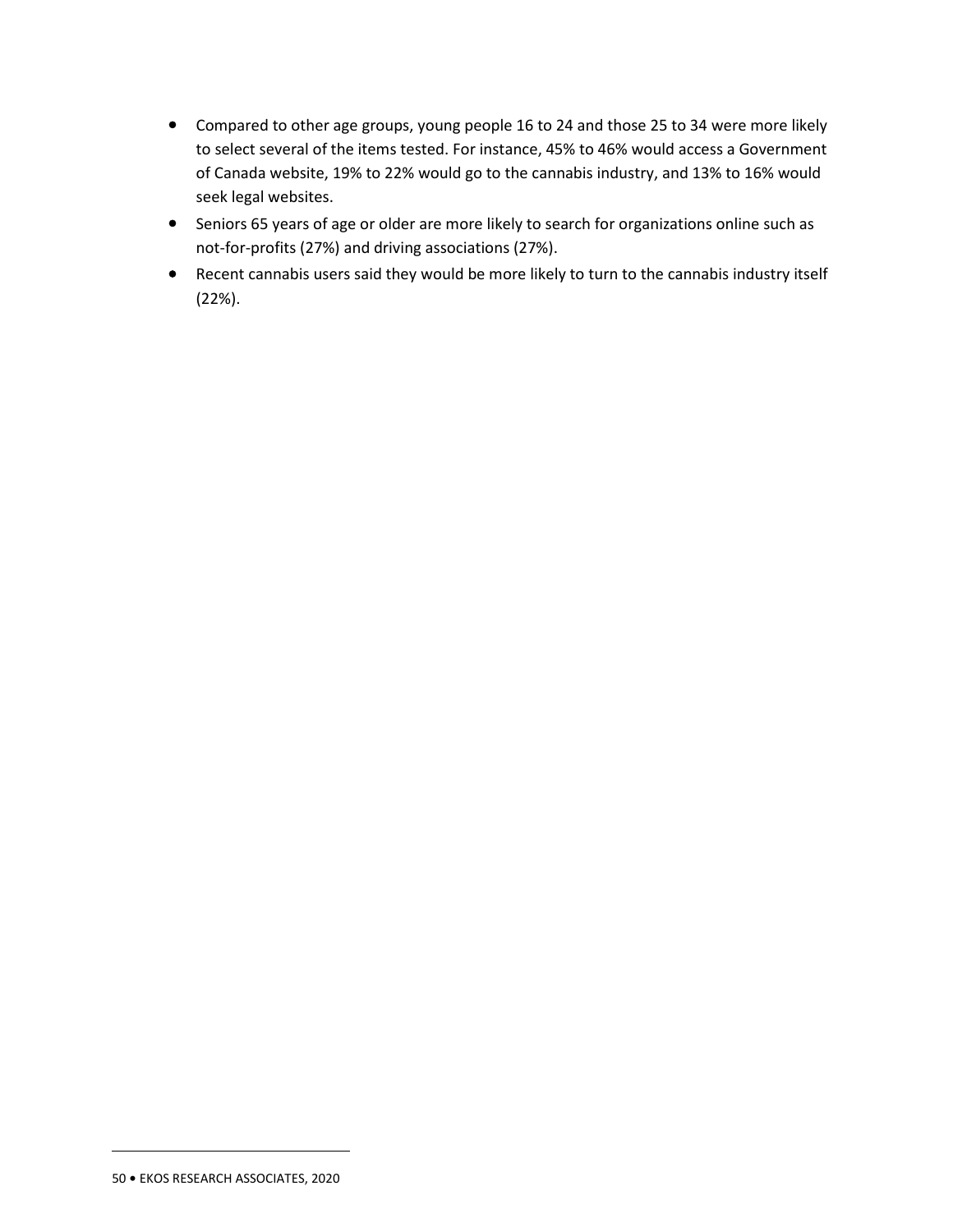#### *Type of Information Sought*

Respondents were similarly asked to identify the types of information they would want to know about the effects and risks of drug use on driving ability. Two-thirds (66%, a decrease from 74% in 2017) indicated an interest in learning more about the effects of cannabis on driving ability, or the length of time before it is safe to drive after using drugs (62%). Over half of respondents (54%) want to know the effects of different forms of cannabis (not included in the list shown in 2017). Just under half (44%; down from 56% in 2017) would like more information about how the police test for drugs and a similar number (44%; down from 50%) want to learn more about the laws and penalties regarding driving while impaired. Nearly two-fifths (38%; up from 34% in 2017) are interested in learning about their rights as a driver should they be pulled over, while one in five (19%) would like advice on how to talk with family members about drug use.



## **Graph 35: Type of Information Sought**

Only items with 3% or more shown in chart

> **Q10:** "What information, if any, would you want to know about the risks and effects of driving after using drugs?" **Base:** n=2024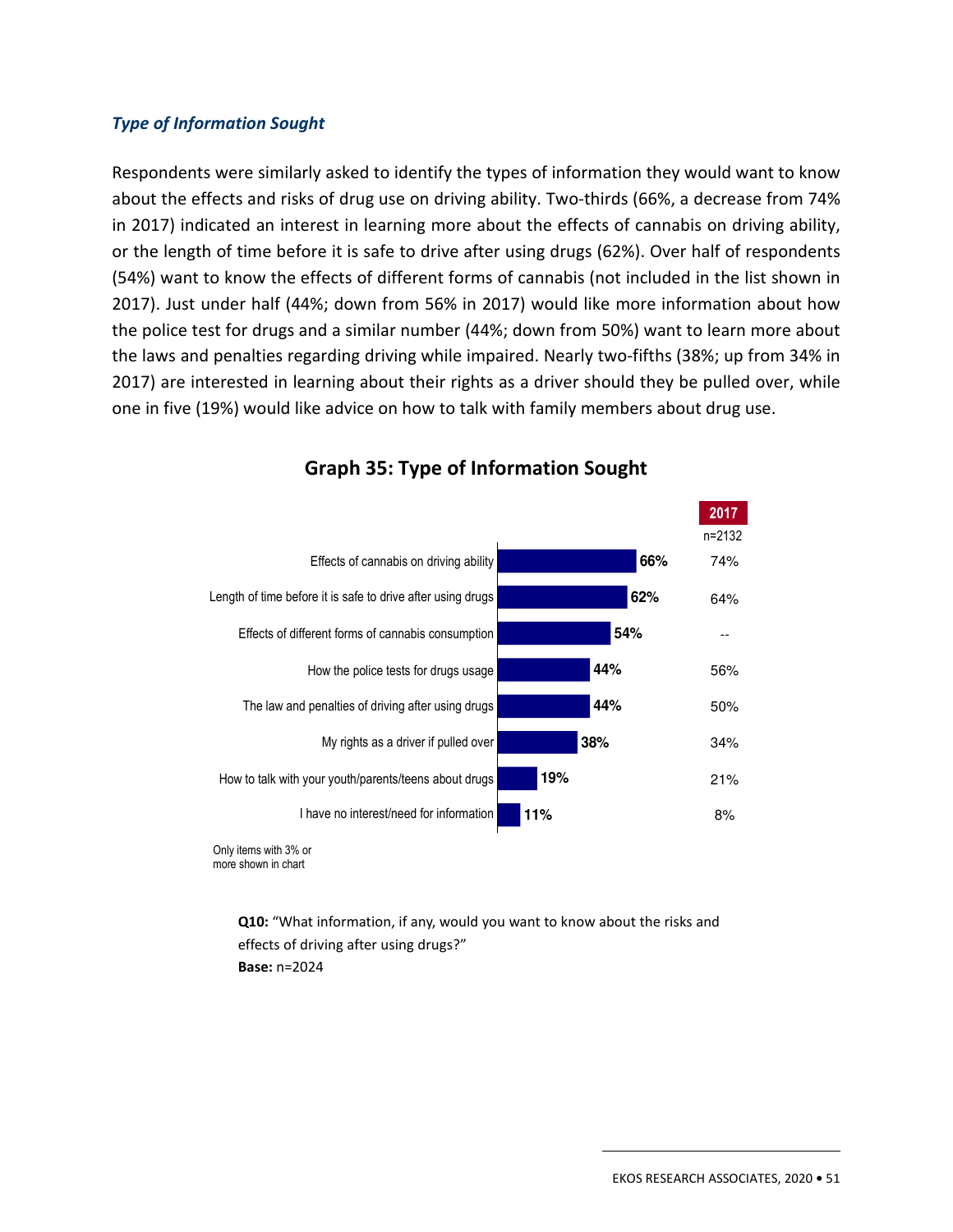- Young people 16 to 24 are considerably more likely to express interest in information regarding the length of time before it is safe to drive after drug use (68%; up from 60% in 2017), the laws and penalties of driving impaired (60%), how police tests work (50%), and a driver's rights when they are pulled over (56%; up considerably from 39% in 2017). The pattern is largely the same among recent cannabis users, and, to a lesser extent, those between the ages of 25 and 34.
- Parents of young people 16 to 24 are more interested in learning how to talk with family members about drug use (26%, on par with 29% in 2017).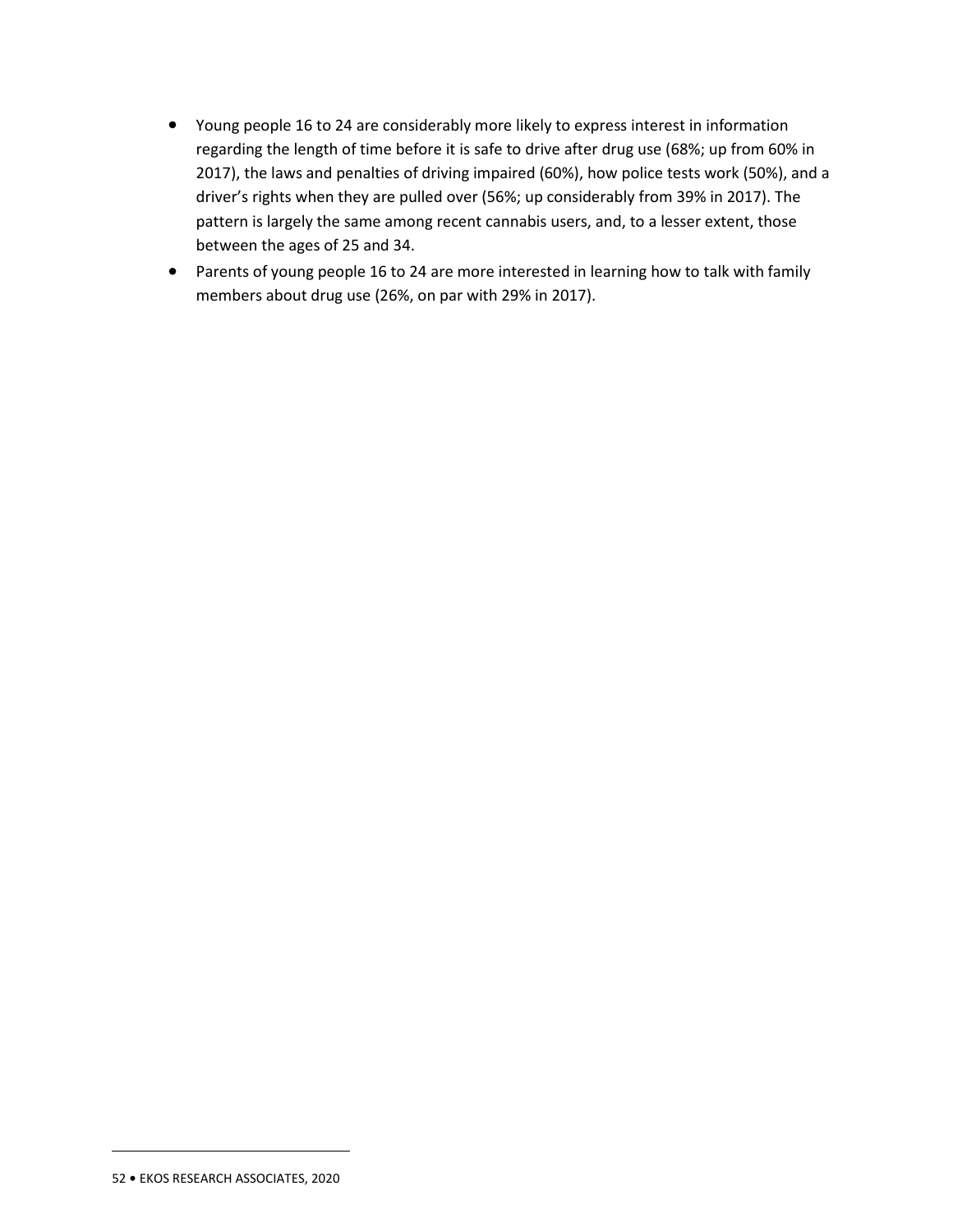#### *Availability of Trusted Information Sources*

As in 2017, respondents were asked whether they feel they have enough trustworthy information about the effects of drugs on driving ability in order to make informed decisions about risk. Half of respondents in the survey sample were asked generically about "information", while the other half were asked about "Canadian information" specifically.

Based on results, Canadians feel more informed in terms of availability of trustworthy information to make decisions than they did when surveyed in 2017. Half of respondents (50%) said they have enough information to make informed decision, an increase from 42% in 2017. Similar to 2017 findings, another third (33%) feel they have moderate access to information. One in ten (11%) do not feel they have sufficient information at their disposal, a decrease from 20% in 2017.

Canadians are similarly positive about the availability of Canadian information (i.e., from a Canadians content). Just under half (45%) said Canadian information is available, compared with 32% in 2017. One-third (31%, a slight decrease from 35% in 2017) indicated moderate availability, and fewer than one in five (15%, down from 23% in 2017) said that information is limited.



## **Graph 36: Perceived Availability of Trusted Information**

**Q10a/b:** "To what extent would you say that you have enough trustworthy information/Canadian information to make informed decisions about the risks of driving while under the influence of drugs, including cannabis?" **Base:** n= 1031/993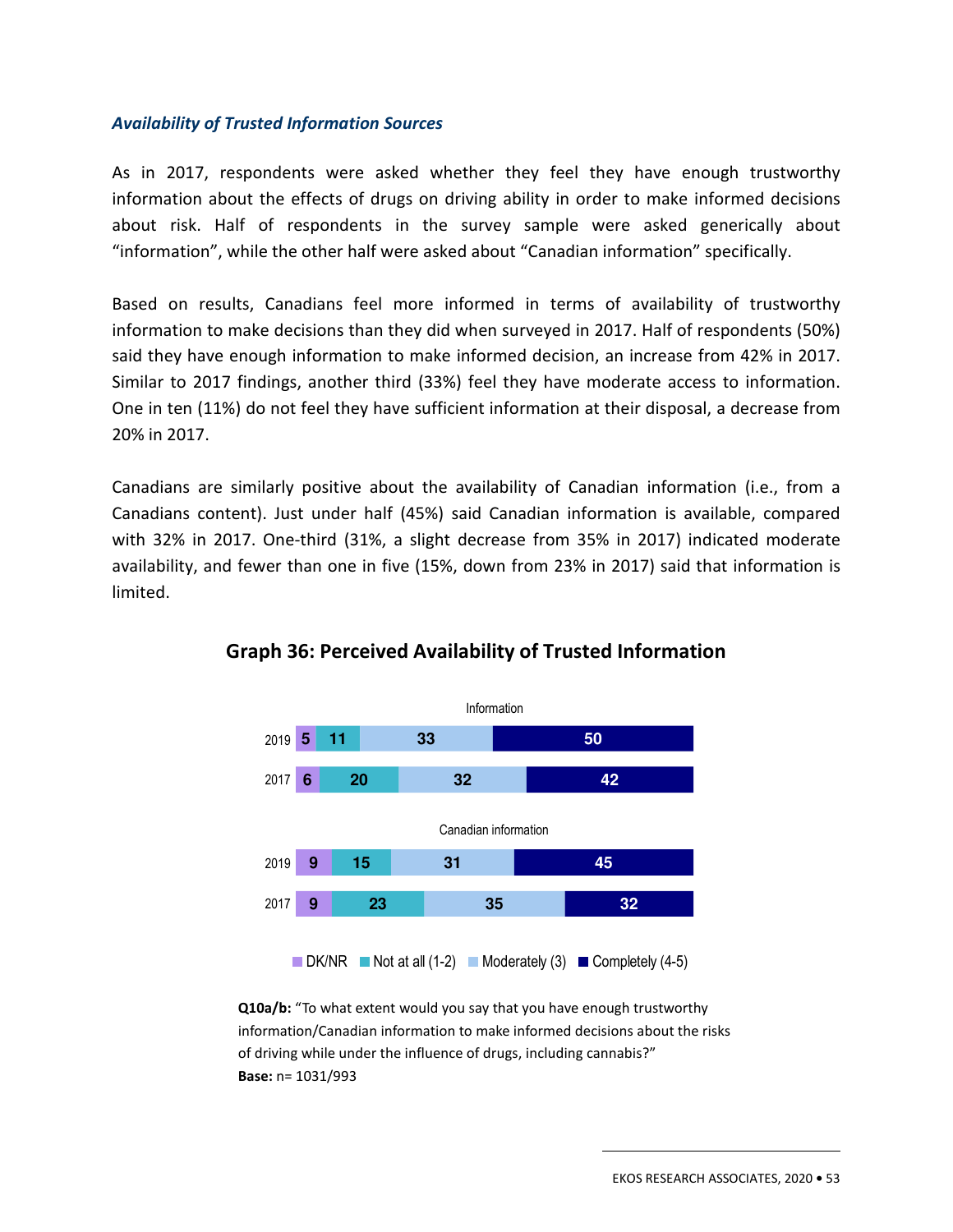• Recent cannabis users (58%), are more likely than others to say they have trustworthy information available, up from 46% in 2017.

## **F. CANNABIS LAWS AND CONSEQUENCES**

#### *Familiarity with Current Legal Status*

Canadians are generally aware that driving while under the influence of cannabis is not legal. Over nine in ten (91% compared to 83% in 2017) recognize that it is currently illegal to operate a vehicle while under the influence, however, one in twenty (five percent) still believe it to be legal and another five percent are uncertain.



**Graph 37: Familiarity with Current Legal Status** 

**Q31:** "As far as you know, is it currently legal to drive while under the influence of cannabis in Canada?" **Base:** n=2024

• There are few significant differences in awareness on this point across various segments.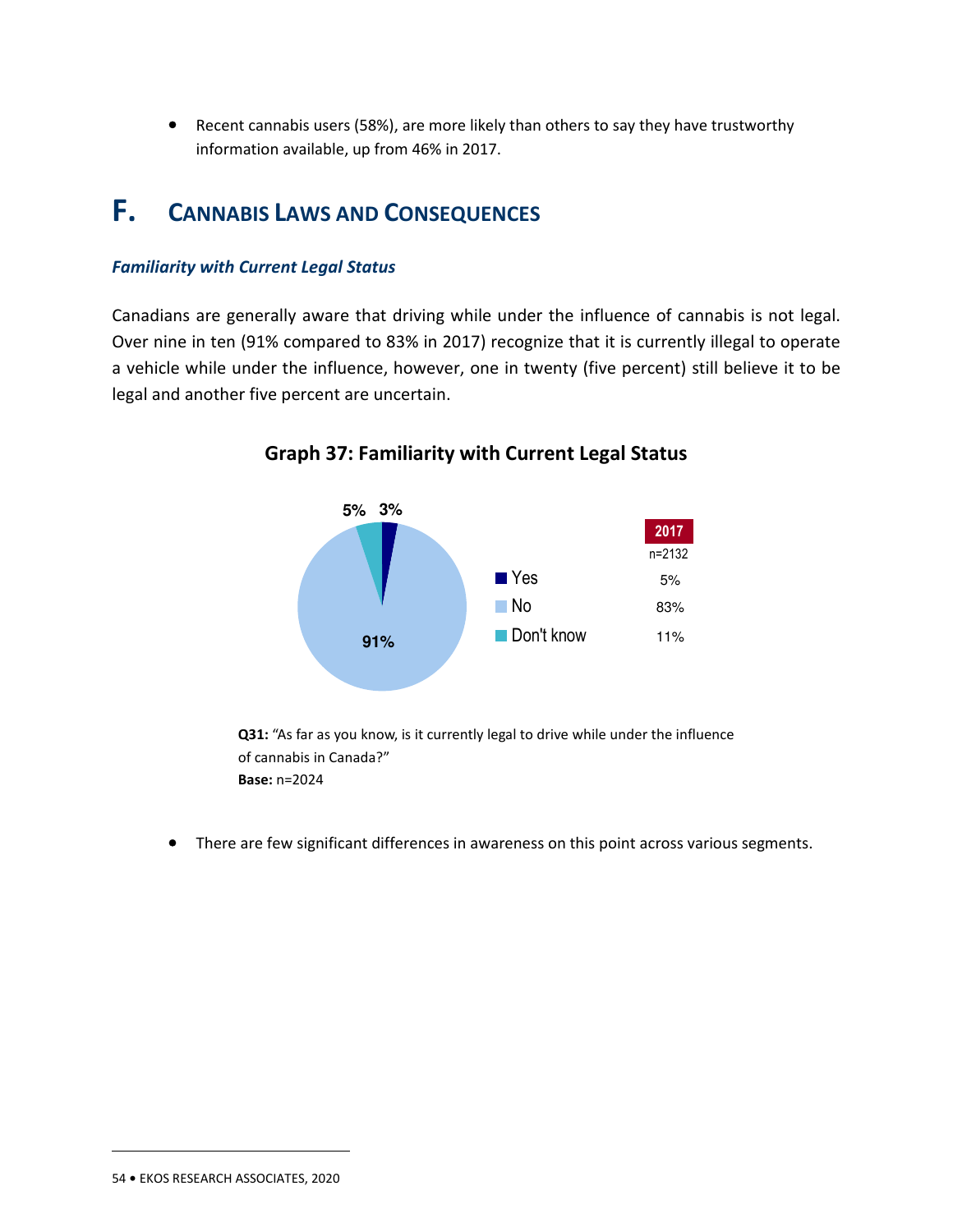#### *Familiarity with Duration of Impairment*

Based on results of the survey, Canadians are very unsure about the amount of time a driver should wait before getting behind the wheel after consuming cannabis before it is safe to operate a vehicle. In fact, more than one in three (34%) said they are uncertain. One in four (25%, compared to 18% in 2017) believe a user should wait three hours or more and slightly less (18%, an increase from 13% in 2017) feel it is best to drive only after a night of sleep. Although few believe that one to two hours (three percent) or two to three hours (eight percent) is sufficient.



## **Graph 38: Familiarity with Duration of Impairment**

**Q33: "**As far as you know, how long after using cannabis is it safe to drive a vehicle?" **Base:** n=2024

- Over half of those 25 to 34 years old tend to believe a duration of hours is sufficient. For example, five percent believe one to two hours is enough time, while 12% feel two to three hours is sufficient, and 36% indicate that at least three or more hours is needed. Older Canadians, age 65 and over, tend to say that a full night of sleep is needed (22%).
- These patterns were similar in 2017.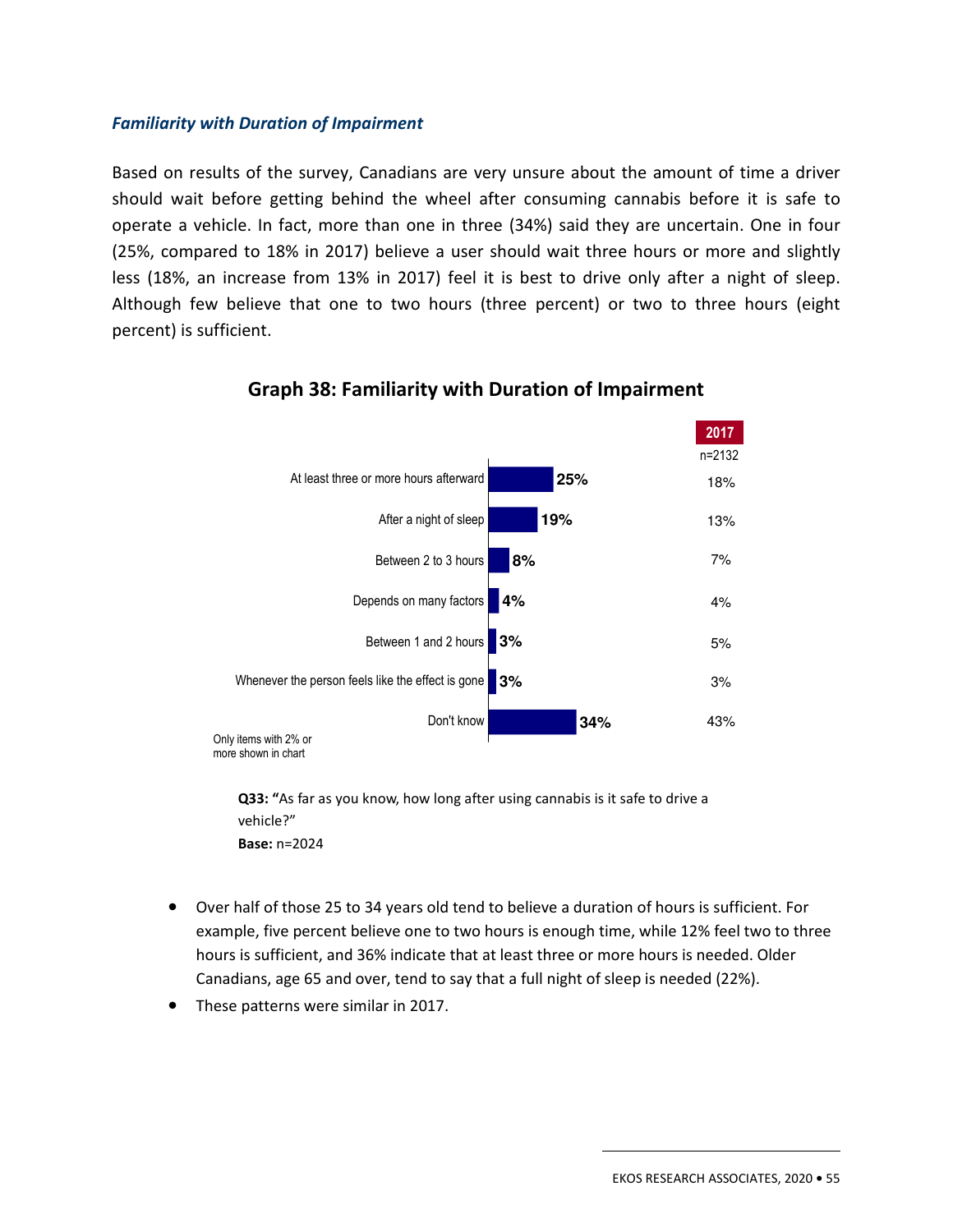#### *Familiarity with Detection Technology*

Results suggest an increasing awareness among Canadians about whether police can detect impairment from cannabis among drivers who are stopped at the roadside. In 2017, 45% of Canadians felt that police can detect impairment; this has increased to 63% in 2020. Over one in ten (14%) still believe police can not detect impairment at the roadside. The proportion of those unsure has also decreased, with 23% indicating they do not know, compared to 31% in 2017.



## **Graph 39: Familiarity with Detection Technology**

**Q34:** "As far as you know, can the police detect impairment from cannabis, among drivers who are stopped at the roadside?" **Base:** n=2024

• Canadians under age 25 (71%; up from 55% in 2017) are more likely to believe that police can detect impairment from cannabis, while those 25 to 44 (57% – 58%; up from 44% in 2017) are least likely.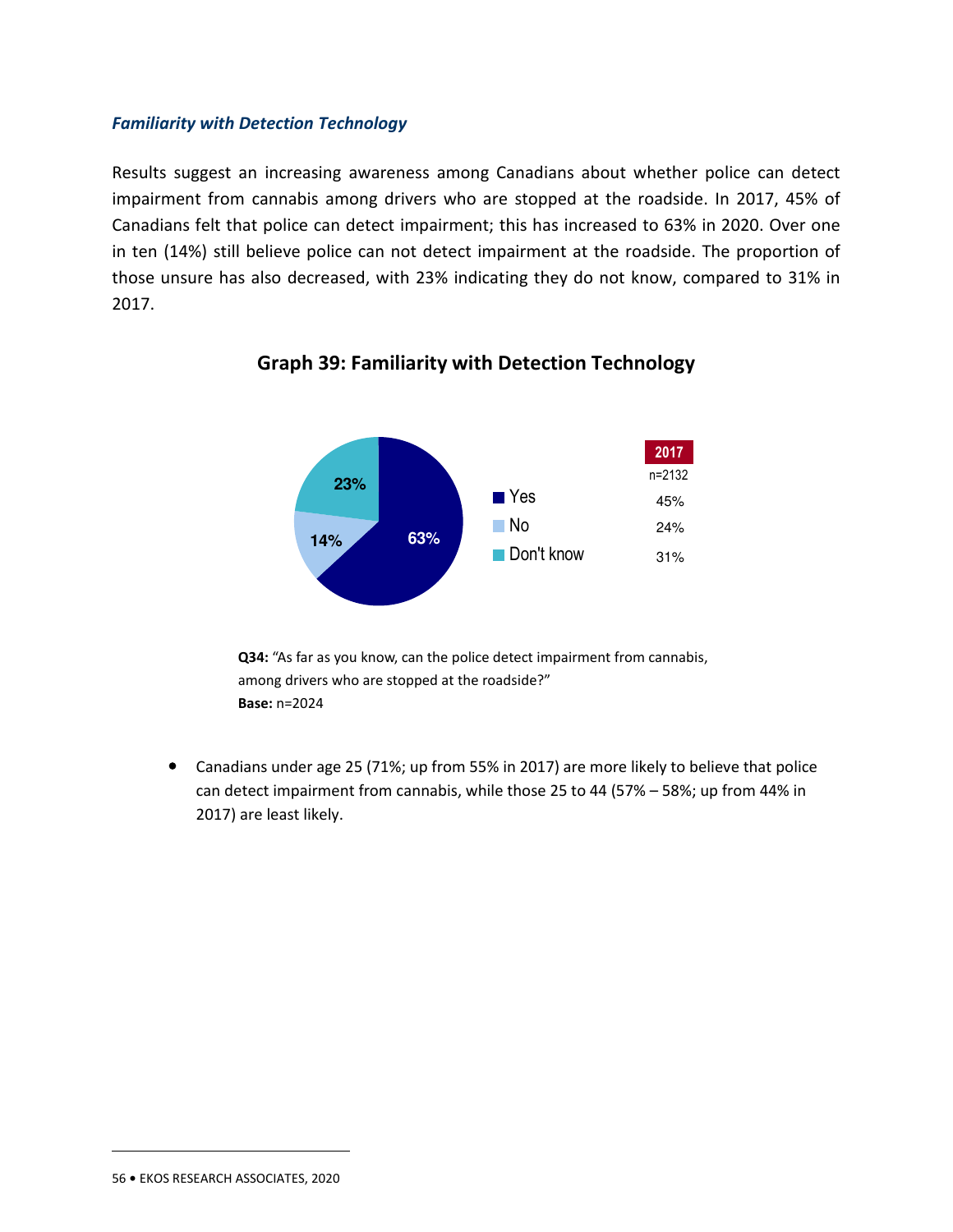#### *Awareness of Cannabis Laws and Penalties*

The minority of Canadians feel they are aware of the laws around cannabis and the legal consequences of breaking cannabis laws. One in five (19%) are aware that an individual may face monetary fines or jail terms for breaking Canadian cannabis laws, while 43% say they are not aware and 36% are only somewhat aware.



**Graph 40: Awareness of Cannabis Laws and Penalties** 

**Q39:** "Currently, an individual may face monetary fines or jail terms for breaking Canadian cannabis laws. How aware would you say you are of the laws around cannabis, and the legal consequences of breaking cannabis laws?" **Base:** n=2024

• Canadians between 25 and 35 (26%), along with recent cannabis users (29%) are more likely to report that they are aware of cannabis laws.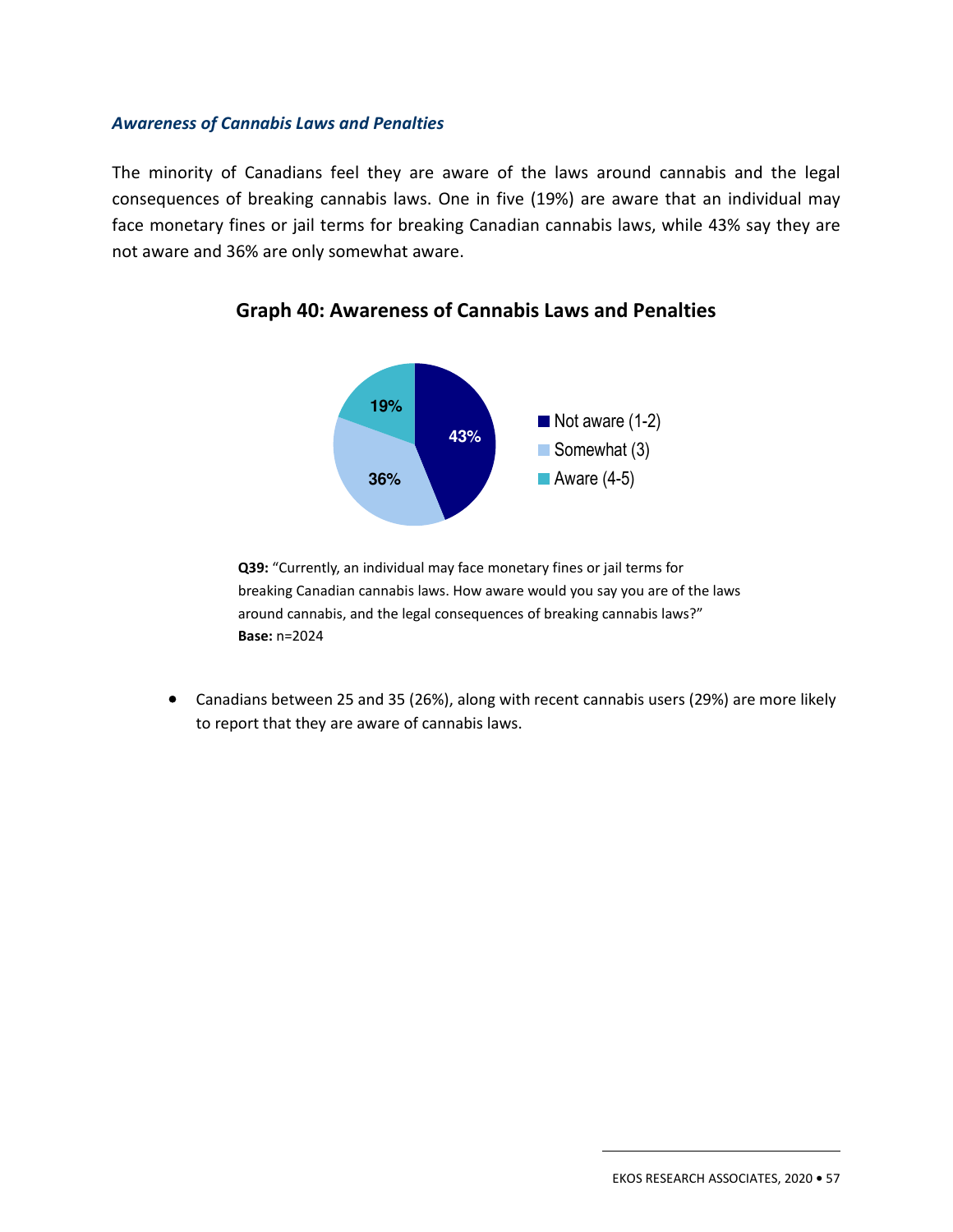#### *Awareness of Penalties for Cannabis-impaired Driving*

Respondents were informed that penalties for driving while impaired from cannabis can include a \$1000 fine, loss of licence for 12 months, and up to 18 months' imprisonment and criminal record, with greater consequences if an accident results in harm. Over one-quarter (27%) of Canadians are aware of these penalties, while two in five (40%) are not aware and one-quarter (32%) are only somewhat aware.



**Graph 41: Awareness of Penalties for Cannabis-Impaired Driving** 

**Q36a:** Currently, drug impaired driving carries a \$1,000 dollar fine and loss of license for 12 months. It may also include jail time of up to 18 months, as well as a permanent criminal record. Where an accident results in harm or death the sentence can be up to 10 years in prison. "How aware were you of the legal consequences of drug-impaired driving before now?" **Base:** n=2024

• Recent cannabis users (32%) are more likely to be aware of the penalties than other Canadians.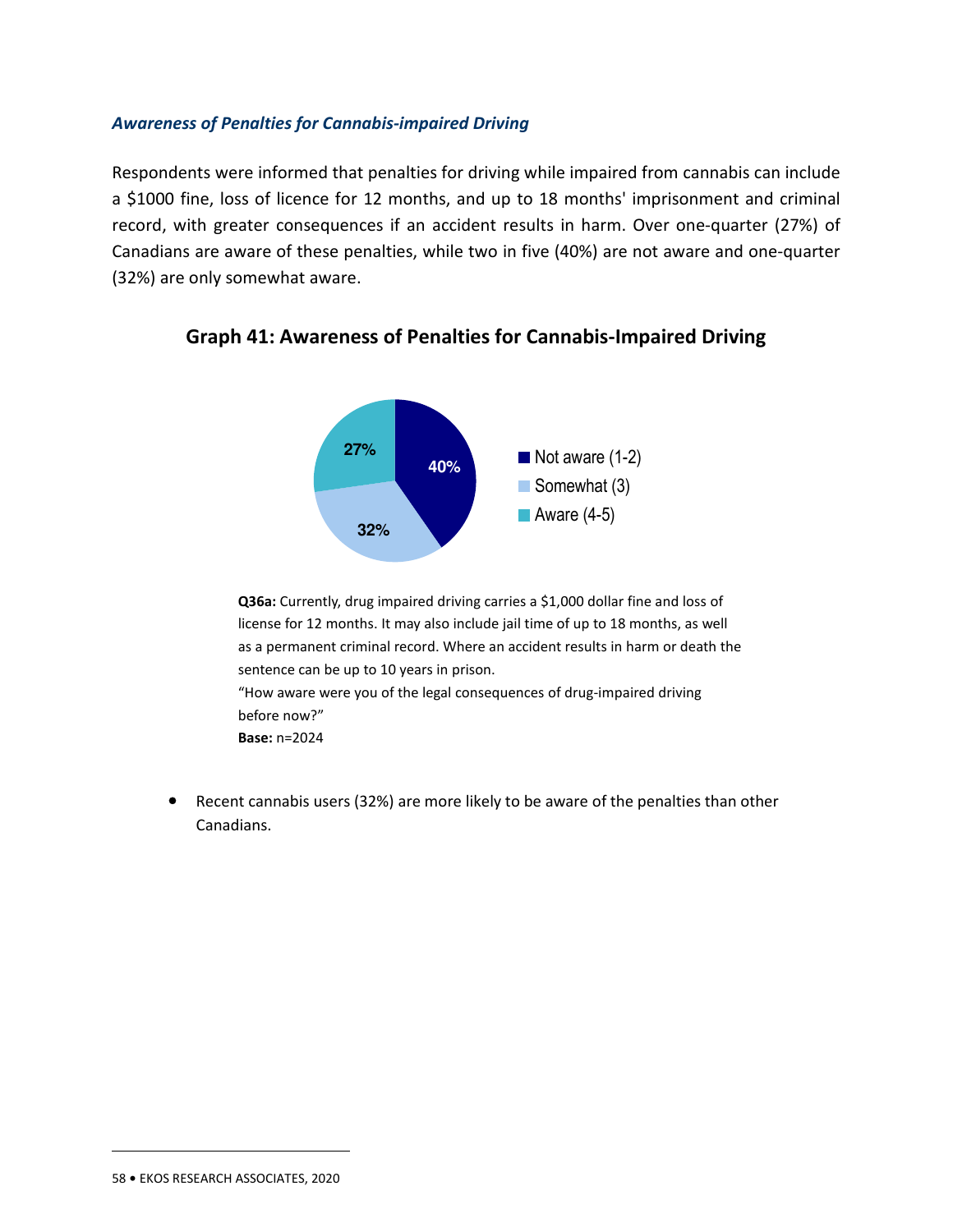#### *Legal Consequences of Driving Impairment: Cannabis versus Alcohol*

When asked whether they believe the penalties associated with driving while impaired from cannabis are greater, lesser, or equivalent to those associated with driving while impaired from alcohol, the majority of Canadians believe that impairment from cannabis and impairment from alcohol carry the same penalties (65% believe penalties are the same, a sizable increase from 47% in 2017). Less than one in ten (six percent compared to 12% in 2017), however, believe that the penalties associated with cannabis are less strict that those regarding alcohol, and another four percent believe cannabis impairment carries greater consequences. A notable portion of Canadians are again unsure (25%, although a notable decrease from 35% in 2017).



**Graph 42: Penalties of Cannabis versus Alcohol-Impaired Driving** 

**Q35:** "Are the penalties for driving while impaired from cannabis less strict, the same, or more strict than they are for impairment from alcohol?" **Base:** n=2024

• Recent cannabis users are more likely to say that penalties are the same (72%) or more strict (7%) than they are for alcohol-impaired driving.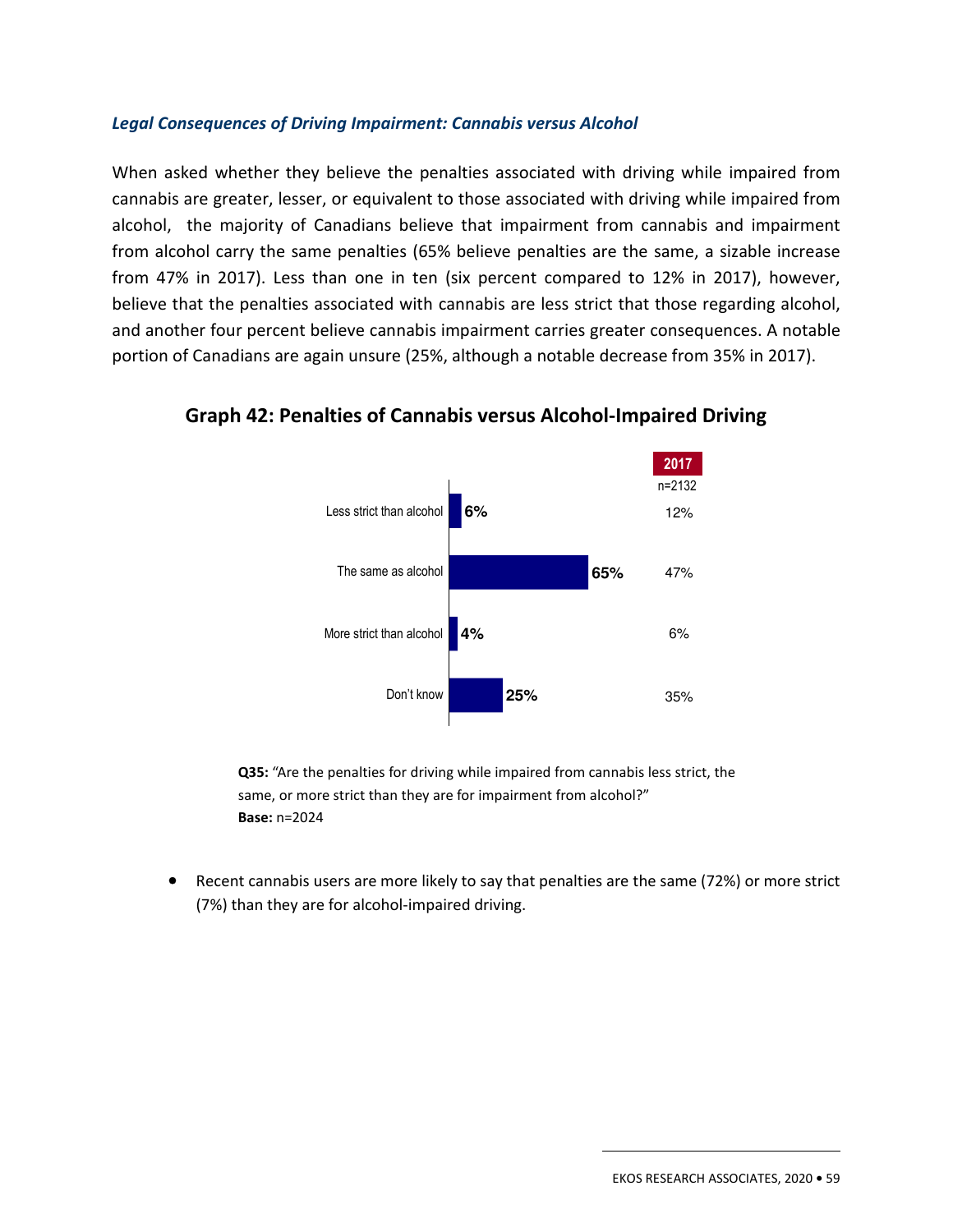#### *Perception of Effectiveness of Penalties*

Fewer than half of Canadians (43%) feel that penalties are strict enough to prevent people from driving while under the influence of cannabis. Over one-third (36%) feel they are not strict enough, and one in five (20%) are unsure.



**Graph 43: Perceived Effectiveness of Penalties on Impaired Driving** 

**Q36:** "Do you think that these penalties are strict enough to prevent people from driving while under the influence of cannabis?" **Base:** n=2024

• Young people 16 to 24 (55%; particularly those 20 to 24 at 57%) are more likely to say penalties are strict enough to prevent people from driving while under the influence of cannabis. This is also the case for recent cannabis users (55%).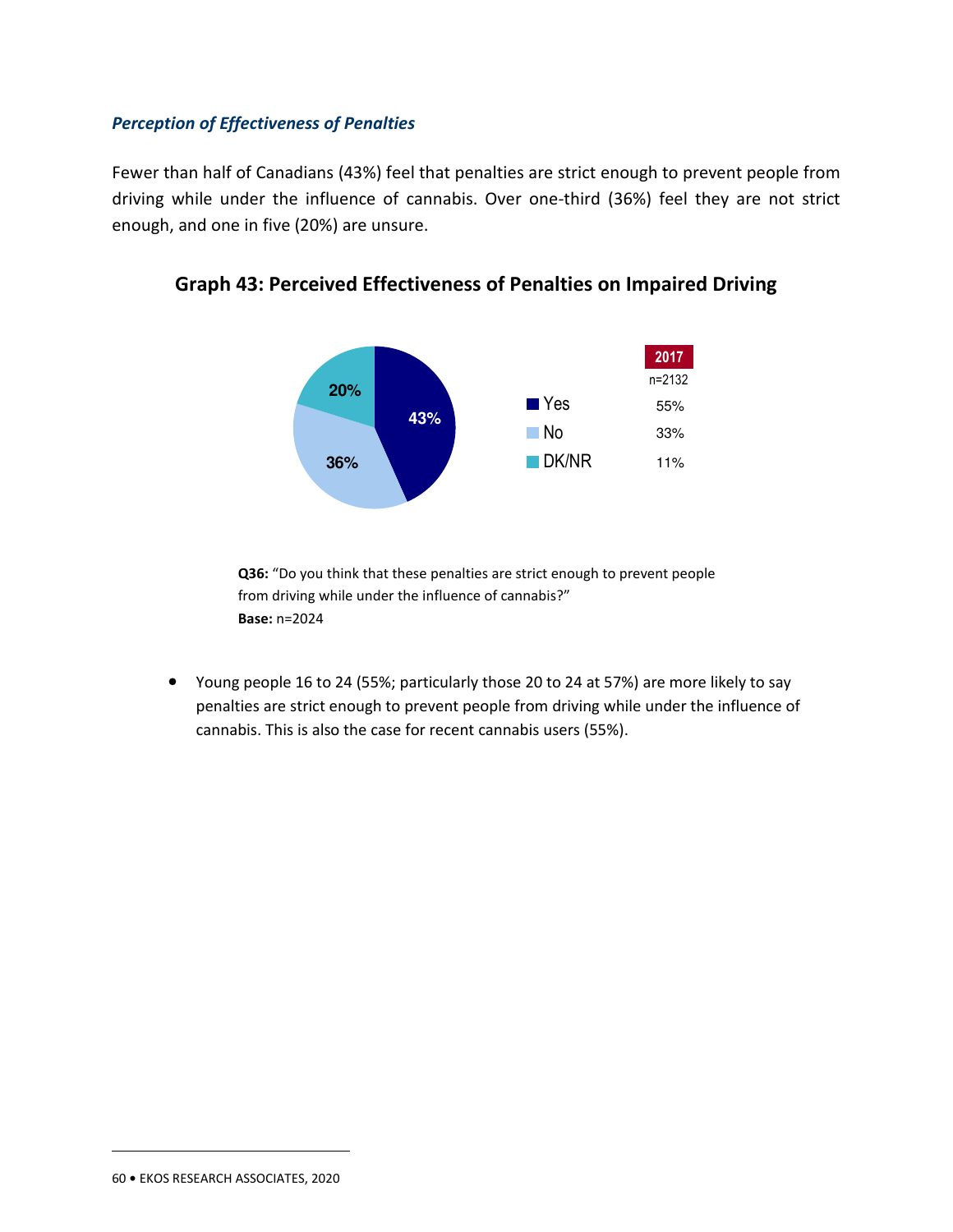# 3. **APPENDICES**

## **A. METHODOLOGICAL DETAILS**

#### *Sample Source*

The survey sample was drawn from our randomly recruited panel Prob*it*. Prob*it* panellists were selected using a random-digit dial (RDD) landline-cell phone hybrid sample frame. This is the same sample frame and sampling process used to conduct telephone surveys, which are considered to be representative of the population<sup>4</sup>. Once selected, they are contacted and recruited by telephone and asked to complete a basic profile (i.e. base survey instrument) including a range of demographic information about themselves. They are also asked if they would prefer to complete surveys online or by telephone. All sample members are eligible to participate, including those with cell phones only, those with no Internet access and those who simply prefer to respond by telephone rather than online. This panel represents a fully representative sample of Canadians, from which we can draw random samples and collect data in a more cost conscious and timely manner than would otherwise be possible in a traditional telephone survey. This panel of more than 100,000 individuals can be considered representative of the general public in Canada (meaning that the incidence of a given target population within our panel very closely resembles the public at large) and margins of error can be applied.

#### *Testing and Administration*

Prior to conducting the survey, the instrument was tested with 12 cases in English and 19 cases in French. Additional questions were placed on the pretest version of the questionnaire asking about length, flow, clarity of wording and so on to elicit feedback from respondents. Minimal changes were made as a result of the testing, although a few questions were removed in order to stay within the intended survey length.

The survey was administered between January 21 and February 17, 2020, using a bilingual questionnaire, installed on a secure web-server controlled by EKOS. The email invitation included a description and purpose of the survey (in both languages) along with a link to the survey website. The survey database was mounted using a Personalized Identification Number

<sup>4</sup> Canadian Internet Use, Statistics Canada.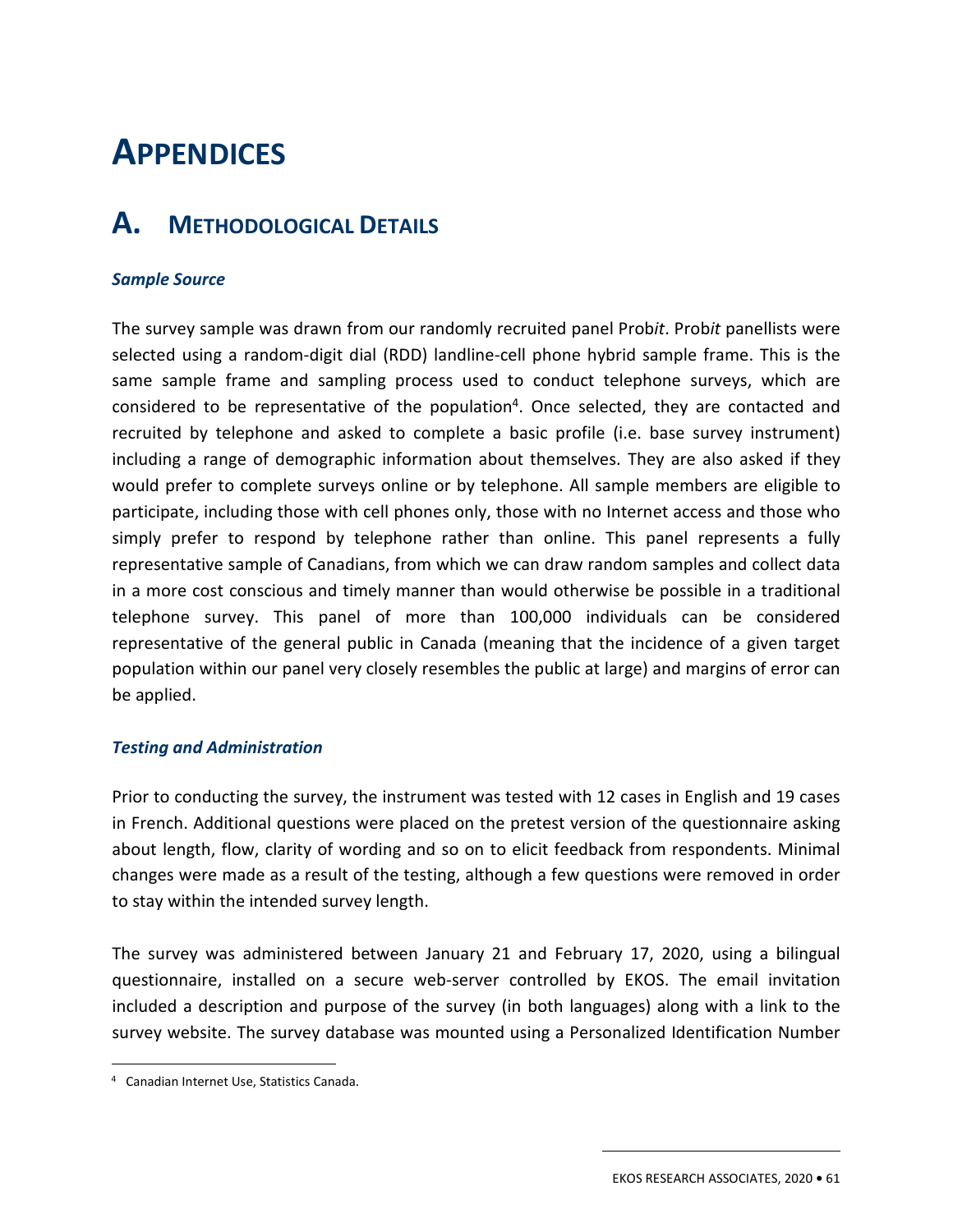(PIN), so only individuals with a PIN were allowed access to the survey (the PIN was included in the email invitation). The questionnaire was prefaced with a brief introduction to the study and rationale for the research. The voluntary and confidential nature of the survey was also emphasized. Survey data collection adhered to all applicable industry standards. All invited panel members were informed of their rights under current Privacy legislation, as well as how to obtain a copy of their response and results of the survey.

In this survey, a sample of 13,889 was drawn from the online only portion of the Prob*it* panel, although over 6,800 were sent in an effort to target young people 16 to 24.

Another 1,002 panel sample members were contacted by telephone. This is a typical participation rate for this kind of survey. The response rate was 24% among those 25 years of age or older, and  $12\%^5$  among young people 16 to 24. The average length of the interview was 17 minutes.

Respondents were informed in the invitation that all responses are completely confidential and no responses will be linked to individual names.

The database was reviewed following data collection for data quality, outliers, coding requirements, weighting and construction of independent variables, and was used to explore sub-group patterns (e.g., by age, gender and so on) in the analysis. Weighting of the sample was based on population parameters according to the latest Census on age, gender and region of the country.

<sup>&</sup>lt;sup>5</sup> Among the 8,002 adults sampled, 679 bounced as undeliverable (7,323 valid sample) and 1,748 were either completed (1,714) or ineligible (34). The response rate of 23.9% is calculated as the 1,748 completed or screened out, divided by the valid base of sample invited to participate (n=7,323). Among the 6,889 youth sampled, 325 were undeliverable leaving a valid sample of 6,564. Of these 771 were either completed (418) or found ineligible (353). The response rate of 11.7% is calculated as the 771 completed or screened out, divided by the valid base of sample invited to participate.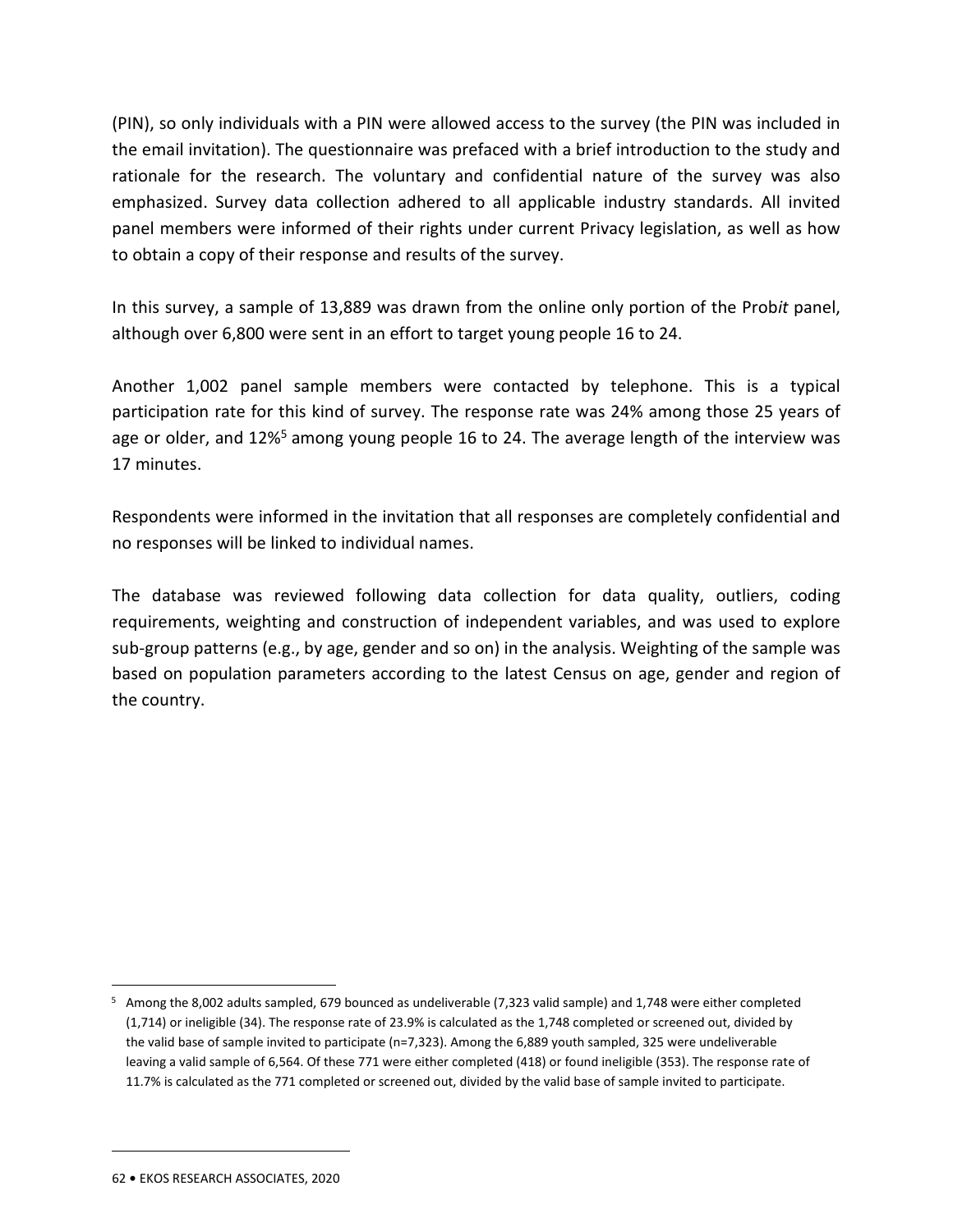### *Sample Characteristics*

The following table presents a sample profile for the baseline survey. This includes demographic characteristics related to employment, education, income, cultural attributes, language, age and region. Each is presented for the full sample of 2,132 Canadians.

| <b>Total</b>                                                                                                | 2020 | 2017 |
|-------------------------------------------------------------------------------------------------------------|------|------|
| Age (unweighted)                                                                                            | 2024 | 2132 |
| $25$                                                                                                        | 21%  | 20%  |
| 25-34                                                                                                       | 6%   | 10%  |
| 35-44                                                                                                       | 16%  | 14%  |
| 45-54                                                                                                       | 18%  | 24%  |
| 55-64                                                                                                       | 17%  | 18%  |
| $65 +$                                                                                                      | 21%  | 15%  |
| Are you the parent or legal guardian of any children<br>currently living in the household? If so, how many? | 2024 | 2132 |
| Yes                                                                                                         | 35%  | 36%  |
| No                                                                                                          | 64%  | 76%  |
| No response                                                                                                 | 0%   | 1%   |
| What are the ages of children in the home?                                                                  | 751  | 836  |
| Under 5                                                                                                     | 21%  | 24%  |
| 6 to 12                                                                                                     | 31%  | 35%  |
| 13 to 15                                                                                                    | 22%  | 22%  |
| 16 to 18                                                                                                    | 27%  | 26%  |
| 19 to 24                                                                                                    | 32%  | 30%  |
| 25 or older                                                                                                 | 11%  | 11%  |
| <b>Education (unweighted)</b>                                                                               | 2024 | 2132 |
| Grade 8 or less                                                                                             | 1%   | 1%   |
| Some high school                                                                                            | 7%   | 1%   |
| High school diploma or equivalent                                                                           | 32%  | 20%  |
| Registered Apprenticeship or other trades certificate<br>or diploma                                         | 6%   | 5%   |
| College, CEGEP or other non-university certificate or<br>diploma                                            | 21%  | 20%  |
| University certificate or diploma below bachelors level                                                     | 8%   | 8%   |

|  |  |  | <b>Table 2: Demographic Table</b> |  |
|--|--|--|-----------------------------------|--|
|--|--|--|-----------------------------------|--|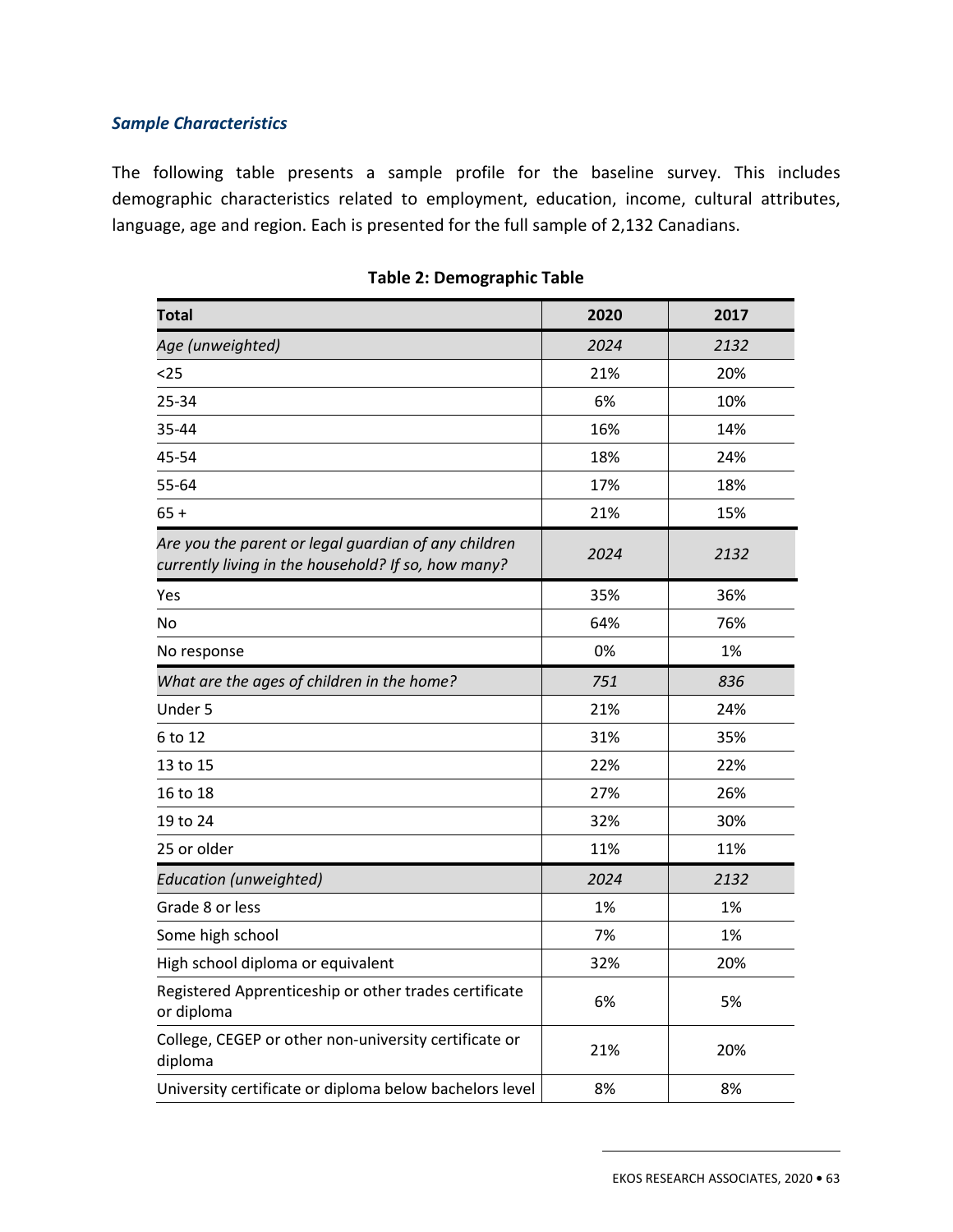| <b>Total</b>                                | 2020 | 2017 |
|---------------------------------------------|------|------|
| Bachelor's degree                           | 14%  | 26%  |
| Post graduate degree above bachelor's level | 9%   | 15%  |
| No response                                 | 0%   | 1%   |
| Total household income                      | 2005 | 2115 |
| Under \$20,000                              | 6%   | 9%   |
| \$20,000 to just under \$40,000             | 11%  | 11%  |
| \$40,000 to just under \$60,000             | 12%  | 15%  |
| \$60,000 to just under \$80,000             | 13%  | 12%  |
| \$80,000 to just under \$100,000            | 13%  | 14%  |
| \$100,000 to just under \$120,000           | 10%  | 10%  |
| \$120,000 to just under \$150,000           | 10%  | 7%   |
| \$150,000 and above                         | 14%  | 11%  |
| No response                                 | 12%  | 12%  |
| Were you born in Canada?                    | 2024 | 2132 |
| Yes                                         | 89%  | 88%  |
| No                                          | 11%  | 12%  |
| Language most often spoken at home          | 2024 | 2132 |
| English                                     | 79%  | 78%  |
| French                                      | 22%  | 23%  |
| Other                                       | 3%   | 3%   |
| Gender (unweighted)                         | 2024 | 2132 |
| Male                                        | 48%  | 48%  |
| Female                                      | 51%  | 51%  |
| Other                                       | 1%   | 0%   |
| No response                                 | 1%   | 1%   |
| Region                                      | 2024 | 2132 |
| <b>British Columbia</b>                     | 14%  | 15%  |
| Alberta                                     | 11%  | 11%  |
| Saskatchewan & Manitoba                     | 7%   | 6%   |
| Ontario                                     | 38%  | 37%  |
| Quebec                                      | 23%  | 22%  |
| Atlantic                                    | 7%   | 9%   |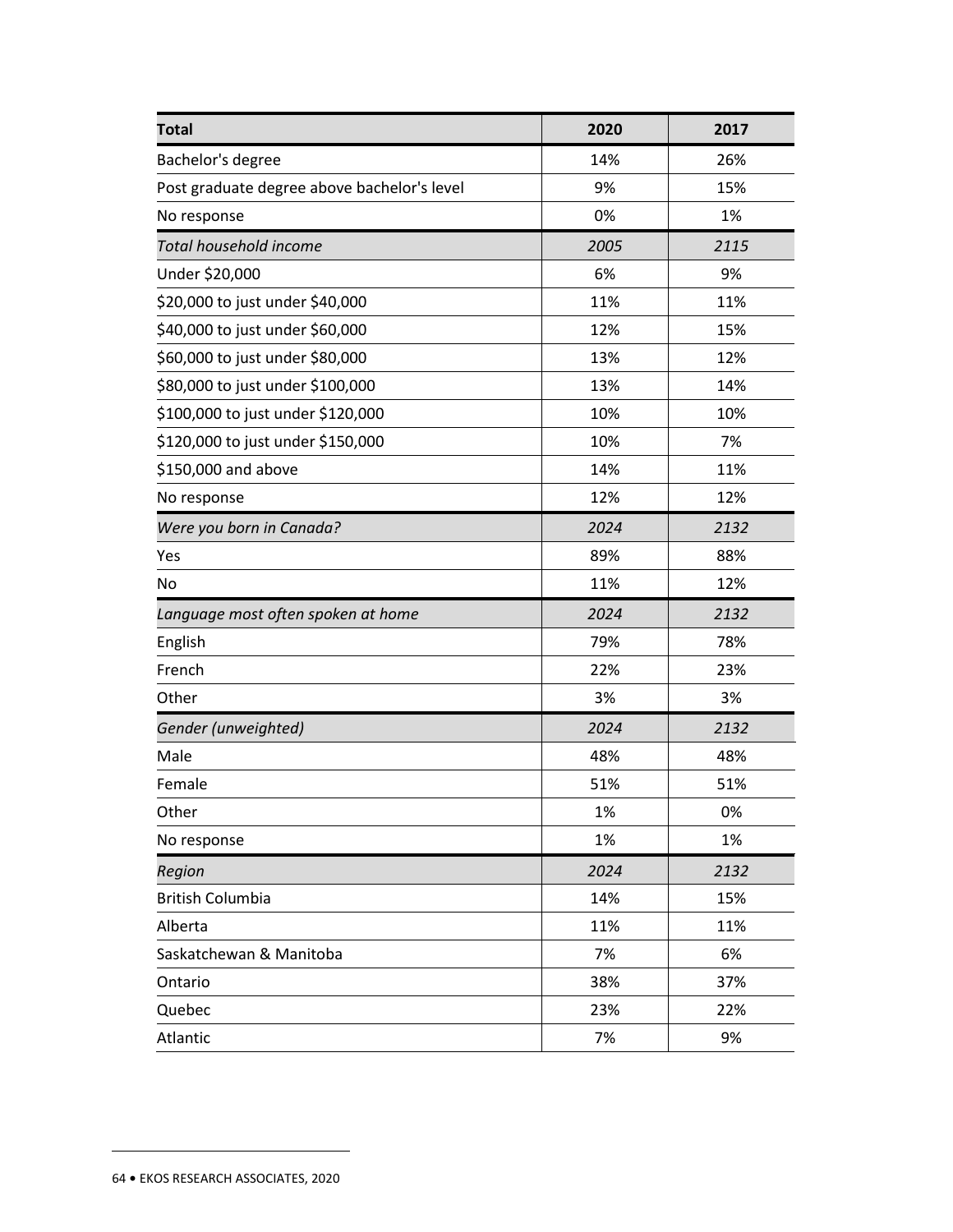The sample over represents those with post secondary education, including 52% with a university level of education compared with 23% in the population, and under represents those with high school/elementary or college levels of education. This is partially driven by the oversample of younger Canadians. There are fewer Canadians born outside of Canada represented in the sample (12%) than found in the population (25%).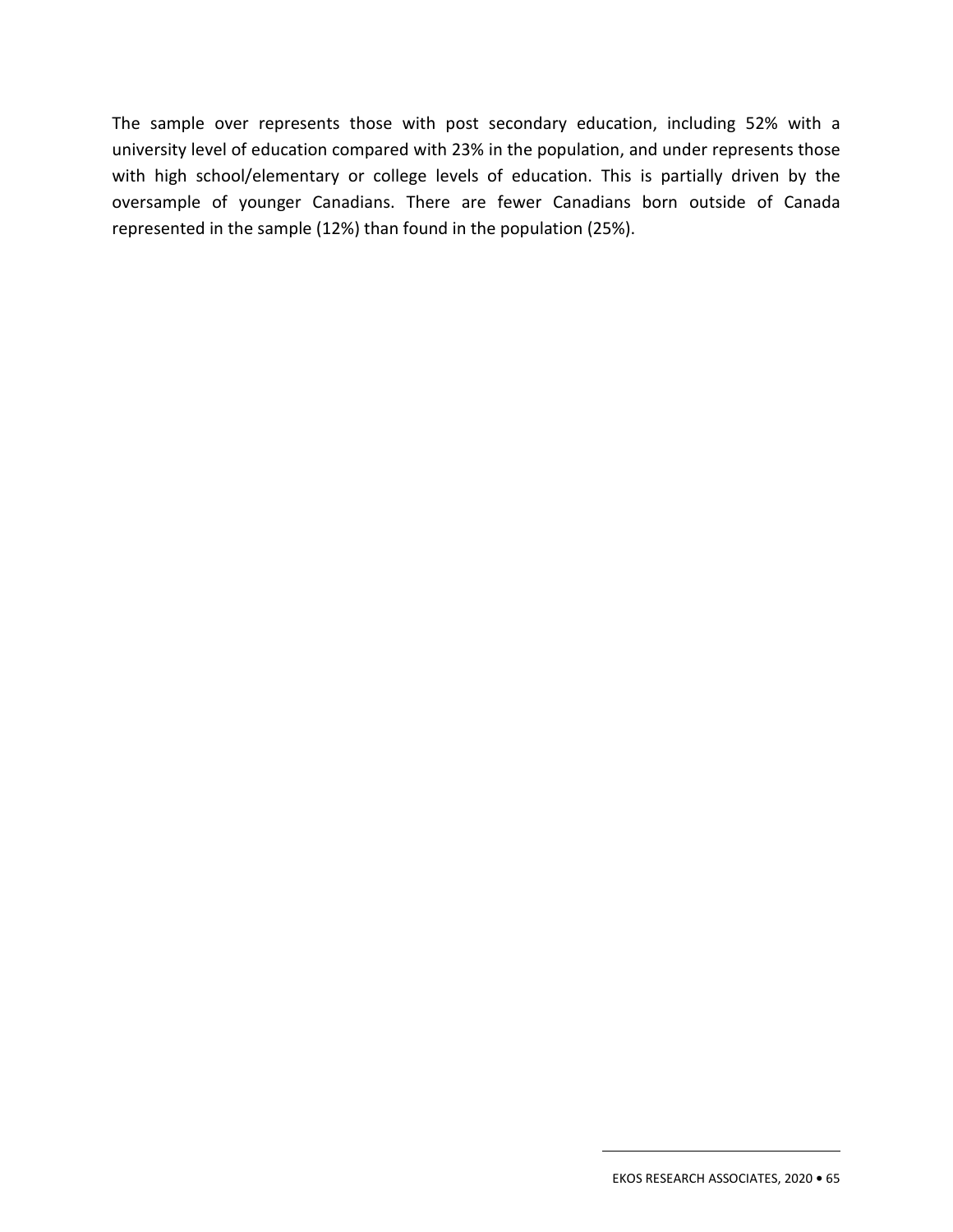## **B. SURVEY QUESTIONNAIRE (ENGLISH)**

#### **WINTRO**

#### *Online Intro*

Thank you for agreeing to complete this survey. All your responses will be kept strictly confidential.

Click here if you wish to verify the authenticity of this survey, followed by project code 20200121-EK101. To view our privacy policy, click here.

 The personal information you provide is collected in accordance with the Privacy Act in accordance with the Treasury Board Directive on Privacy Practices. We only collect the information we need to conduct the research project. In addition to protecting your personal information, the Privacy Act gives you the right to request access to and correction of your personal information.

A few reminders before beginning...

#### INSTRUCTIONS

\* Please consider the questions and your answers carefully.

\* On each screen, after selecting your answer, click on the "Continue" button at the bottom of the screen to move forward in the questionnaire.

\* If you leave the survey before completing it, you can return to the survey URL later, and you will be returned to the page where you left off. Your answers up to that point in the survey will be saved.

\* For any questions on the survey and any technical difficulties, please contact Jérémie Blanc, with EKOS Research Associates, at jblanc@ekos.com, or contact EKOS Research Associates at online@ekos.com. Thank you in advance for your participation.

#### **PINTRO**

#### *Phone Intro*

Hello, my name is ... and I'm calling from EKOS Research Associates. May I speak with  $\overline{2}$ 

We are conducting a survey.

Would you mind if we asked you some questions? All your responses will be kept strictly confidential.

May I begin?

If asked: This survey should take about 15 minutes.

#### **PRIV**

 $\overline{a}$ 

This call may be recorded for quality control or training purposes.

<sup>66</sup> **•** EKOS RESEARCH ASSOCIATES, 2020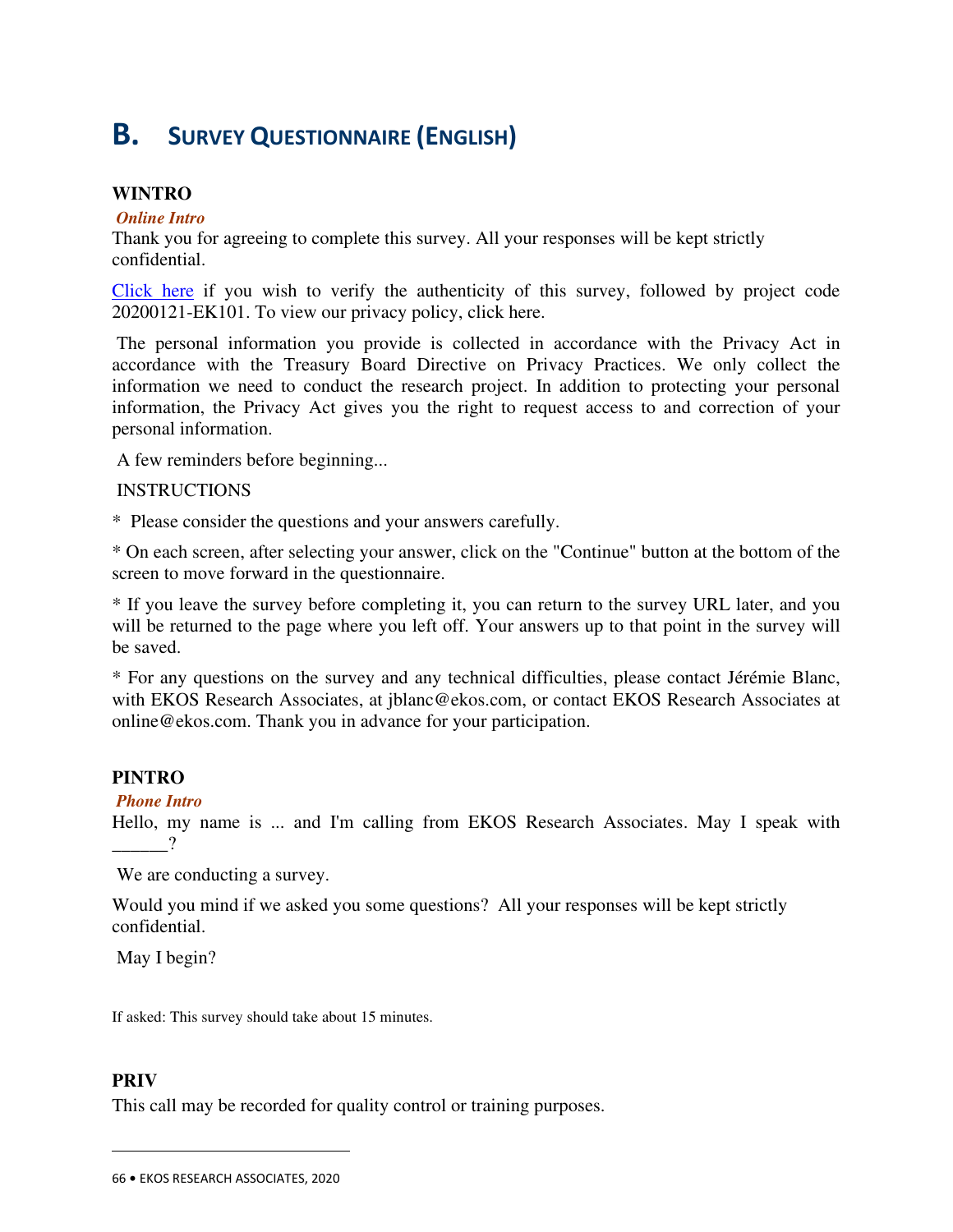## **QPROV**

In which province/territory do you live?

| Alberta                 |    |
|-------------------------|----|
| British Columbia        | 2  |
| Manitoba                | 3  |
| New Brunswick           | 4  |
| Newfoundland & Labrador | 5  |
| Northwest Territories   | 6  |
| Nova Scotia             | 7  |
| Nunavut                 | 8  |
| Ontario                 | 9  |
| Prince Edward Island    | 10 |
| Quebec                  | 11 |
| Saskatchewan            | 12 |
| Yukon                   | 13 |

## **QAGEA**

 Some questions in this survey are intended for specific age groups. For the purposes of the survey, what year were you born in?

| $\triangle$ OAGE: [phone](If 2004 or later, thank and terminate)> |    |
|-------------------------------------------------------------------|----|
| 2004 or later                                                     | 98 |
| Year :                                                            |    |
| No response                                                       | 99 |

### **QAGEX**

#### *If 2003, confirm if at least 16*

Are you at least 16 years of age?

| Yes            |    |
|----------------|----|
| N <sub>o</sub> | 2  |
| No response    | 99 |

## **QAGEY**

#### *Hesitant*

May we place your age into one of the following general age categories?

| Under 13<br>$16-18$ years | 98 |
|---------------------------|----|
| $19-24$ years             |    |
| $25-34$ years             | 4  |
| 35-44 years               |    |
| 45-54 years               | 6  |
| 55-64 years               |    |
| $65-74$ years             | 8  |
| 75 years or older         | 9  |
| No response               | 99 |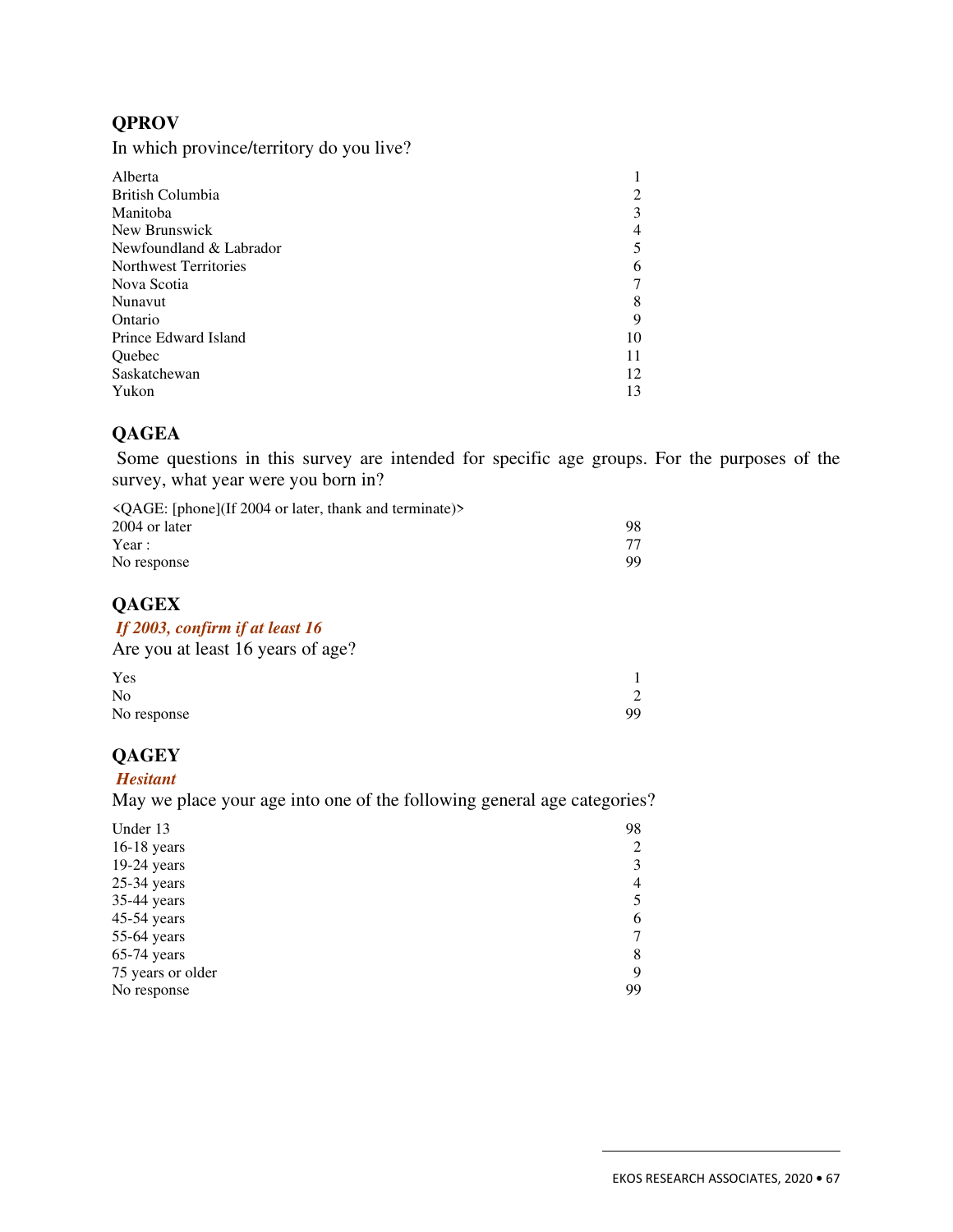## **QCHILD**

#### *16 or older*

A few questions in the survey are also intended for parents. Are you the parent or legal guardian of any children currently living in the household? If so, how many?

Yes (please enter number of children) : 1<br>No 2 No 2 No response 9

## **QCHILDA [1,5]**

#### *Parents, QCHILD*

What are the ages of children in the home?

| Select all that apply |                |
|-----------------------|----------------|
| Under 5               |                |
| 6 to 12               | 2              |
| 13 to 15              | 3              |
| 16 to 18              | $\overline{4}$ |
| 19 to 24              | 5              |
| 25 or older           | 6              |
| No response           | Q              |

#### **ROTQ10**

 Calculation to randomly determine if respondent sees Q1A, Q1B or Q1C series of questions.  $Q1A$  1  $Q1B$  2  $Q1C$  3

### **PREQ1A**

What are your top three concerns when it comes to road safety?

Select primary concern and other concerns - up to 2

### **Q1AA**

| Primary concern                        |    |
|----------------------------------------|----|
| Distracted driving                     |    |
| Non-licensed or underage driving       |    |
| Driving under the influence of alcohol |    |
| Aggressive driving                     | 4  |
| Other (Please specify):                |    |
| Don't know                             | 98 |
| No response                            | 99 |

### **Q1AB [0,2]**

| Other concerns                         |    |
|----------------------------------------|----|
| Distracted driving                     |    |
| Non-licensed or underage driving       |    |
| Driving under the influence of alcohol |    |
| Aggressive driving                     |    |
| Other (Please specify):                | 77 |
| Don't know                             | 98 |
| No response                            | 99 |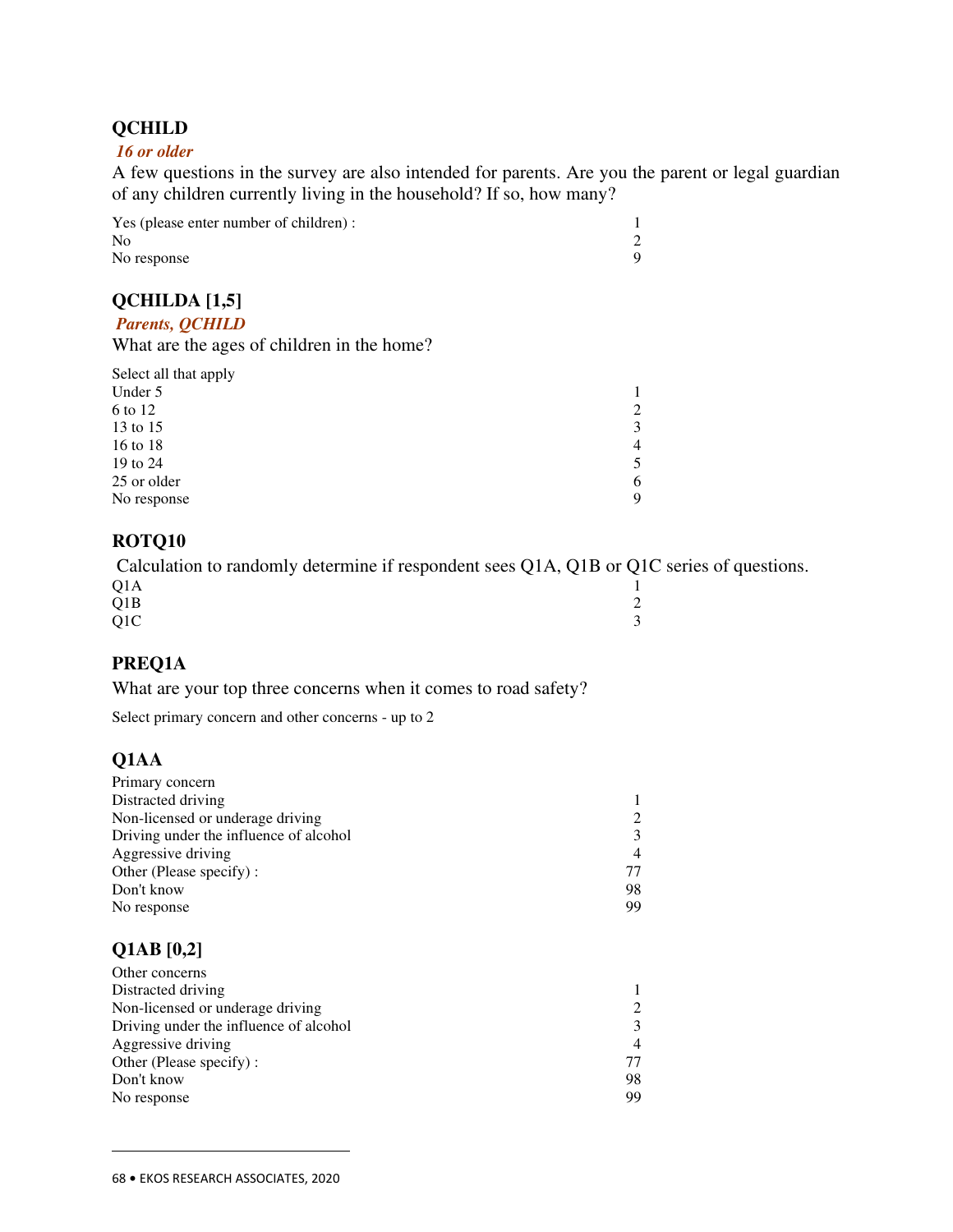## **PREQ1B**

What are your top three concerns when it comes to road safety?

Select primary concern and other concerns - up to 2

## **Q1BA**

| 77 |
|----|
| 98 |
| 99 |
|    |

## **Q1BB [0,2]**

| 98 |
|----|
| 99 |
|    |

## **PREQ1C**

What are your top three concerns when it comes to road safety?

Select primary concern and other concerns - up to 2

## **Q1CA**

| Primary concern                                   |    |
|---------------------------------------------------|----|
| Distracted driving                                |    |
| Non-licensed or underage driving                  |    |
| Driving under the influence of prescription drugs |    |
| Aggressive driving                                |    |
| Other (Please specify):                           | 77 |
| Don't know                                        | 98 |
| No response                                       | 99 |

## **Q1CB [0,2]**

| Other concerns                                    |    |
|---------------------------------------------------|----|
| Distracted driving                                |    |
| Non-licensed or underage driving.                 |    |
| Driving under the influence of prescription drugs |    |
| Aggressive driving                                |    |
| Other (Please specify):                           |    |
| Don't know                                        | 98 |
| No response                                       | 99 |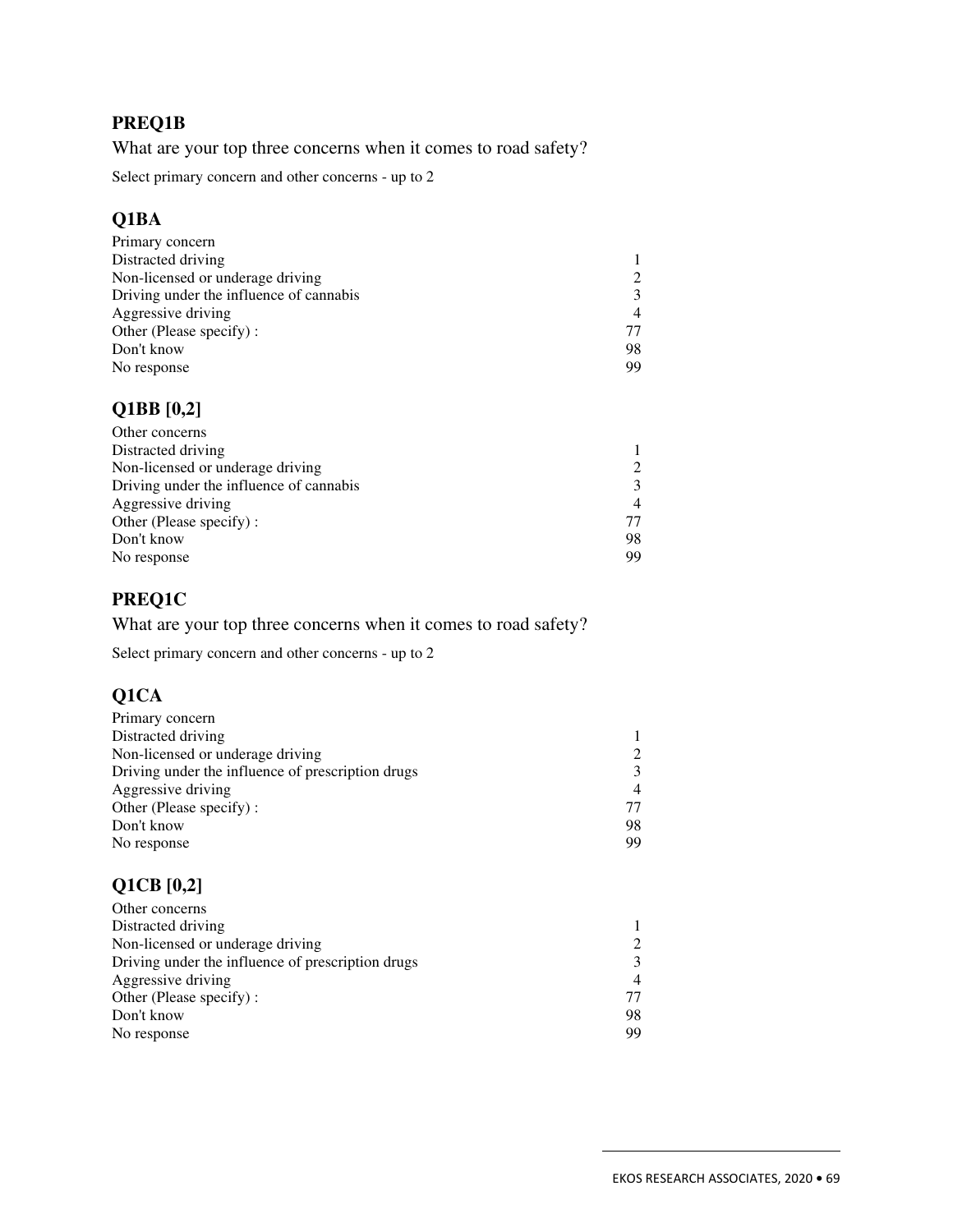## **PQ2**

 This survey focuses on driving under the influence of cannabis (also sometimes called marijuana, pot, or weed) used for recreational purposes. *That is, use for the purposes of getting high and/or for pleasure and not for the treatment of disease or illness or helping with symptoms associated with disease or illness.* 

 To what extent do you agree or disagree with the following statements. <Q7\_1: [phone]You can answer with strongly disagree, somewhat disagree, neither agree nor disagree, somewhat agree or strongly agree.>

## **Q2A**

| Using cannabis impairs one's ability to drive or operate a vehicle. |    |
|---------------------------------------------------------------------|----|
| Strongly disagree                                                   |    |
| Somewhat disagree                                                   |    |
| Neither agree nor disagree                                          |    |
| Somewhat agree                                                      |    |
| Strongly agree                                                      |    |
| Don't know/ No response                                             | 99 |

## **Q2B**

| Drinking alcohol impairs one's ability to drive or operate a vehicle. |                |
|-----------------------------------------------------------------------|----------------|
| Strongly disagree                                                     |                |
| Somewhat disagree                                                     |                |
| Neither agree nor disagree                                            |                |
| Somewhat agree                                                        | $\overline{4}$ |
| Strongly agree                                                        |                |
| Don't know/ No response                                               | 99             |

## **Q2D**

| People often <b>don't</b> realize that they are impaired from using cannabis. |                             |
|-------------------------------------------------------------------------------|-----------------------------|
| Strongly disagree                                                             |                             |
| Somewhat disagree                                                             | $\mathcal{D}_{\mathcal{L}}$ |
| Neither agree nor disagree                                                    | 3                           |
| Somewhat agree                                                                | 4                           |
| Strongly agree                                                                |                             |
| Don't know/ No response                                                       | 99                          |

## **PQ3**

Please indicate if each one of the following is true or false from what you know.

### **Q3A**

 Driving under the influence of cannabis is less dangerous than driving under the influence of alcohol. True 1 False 2 Don't know/ No response 99

### **Q3B**

 $\overline{a}$ 

 Driving while under the influence of cannabis is **more** socially acceptable than driving under the influence of alcohol.<br>True True 1 False 2 Don't know/ No response 99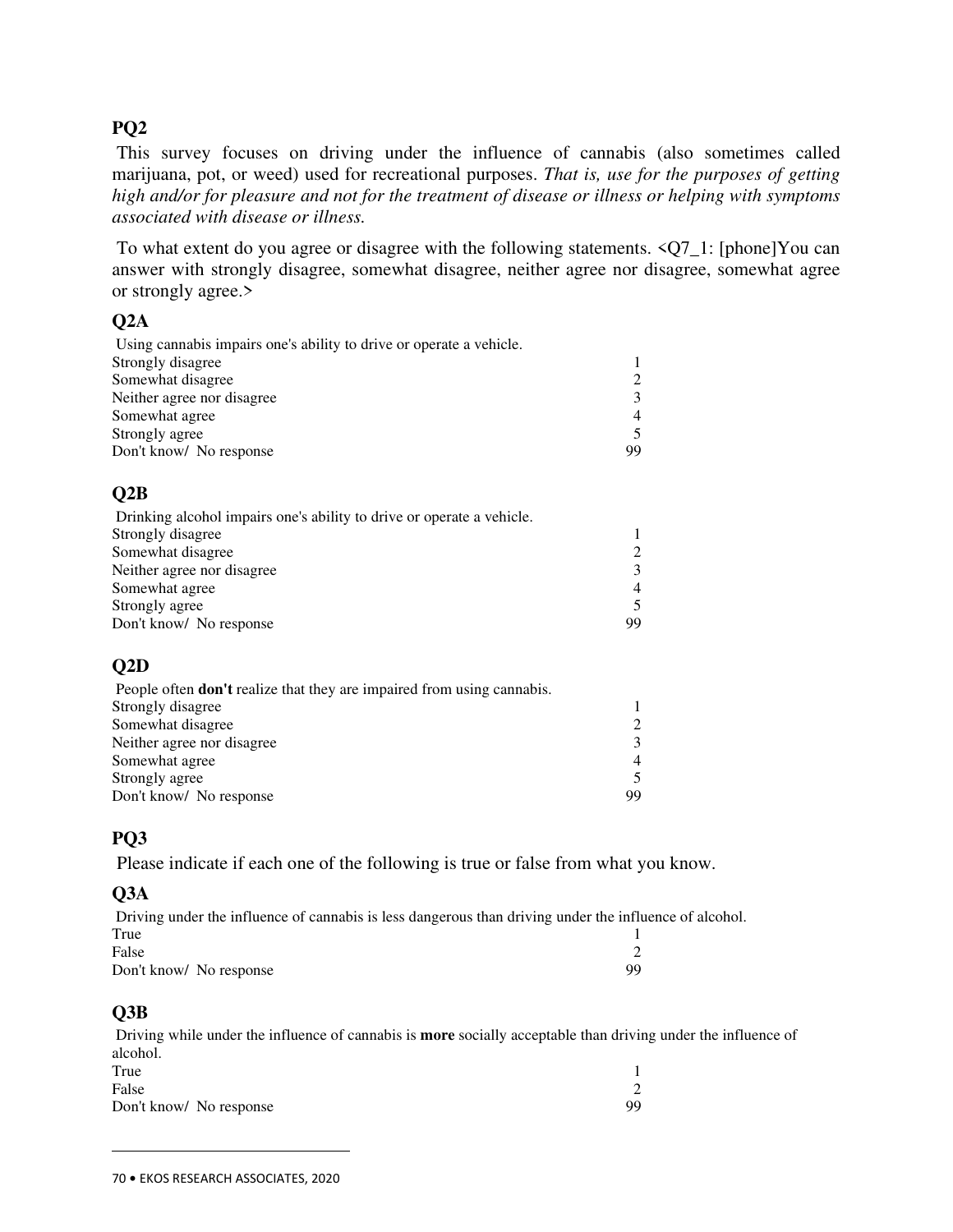#### **Q3C**

| It is very obvious and easy to see if someone is too high to drive. |    |
|---------------------------------------------------------------------|----|
| True                                                                |    |
| False                                                               |    |
| Don't know/ No response                                             | 99 |

## **Q3D**

 Driving under the influence of cannabis and alcohol together is more dangerous than driving under the influence of either cannabis or alcohol alone.

| True                    |    |  |
|-------------------------|----|--|
| False                   |    |  |
| Don't know/ No response | 99 |  |

## **Q3F**

 Different forms of cannabis consumption (i.e. smoking, edibles, etc.) can affect driving differently. True 1 False 2 Don't know/ No response 99

## **Q4 [1,5]**

From what you know, in what way(s) does cannabis affect driving ability?

| Select all that apply.                                                                   |    |
|------------------------------------------------------------------------------------------|----|
| Does not change ability at all                                                           |    |
| Makes you a more careful driver (e.g., more accurate behaviour and decisions like speed, |    |
| following distance, steering)                                                            |    |
| Reduces reaction time and ability to concentrate                                         |    |
| Makes you a worse driver (e.g., less accurate behaviour and decisions like speed,        |    |
| following distance, steering)                                                            | 4  |
| Other (Please specify):                                                                  | 77 |
| Don't know                                                                               | 98 |
| No response                                                                              | 99 |

## **Q5**

 Since recreational use of cannabis became legal in Canada, do you think that the rate of driving while under the influence of cannabis has decreased, increased or stayed the same?

| Decreased a lot    |         |
|--------------------|---------|
| Decreased a little | $2^{1}$ |
| Stayed the same    | 3       |
| Increased a little | 4       |
| Increased a lot    | 5       |
| Don't know         | 98      |
| No response        | 99      |

### **Q6**

 How concerned are you about others on the road who are driving under the influence of cannabis? <Q6\_1: [phone]You can answer with not at all concerned, not very concerned, moderately concerned, concerned or very concerned.>

Not at all concerned 1<br>Not very concerned 2 Not very concerned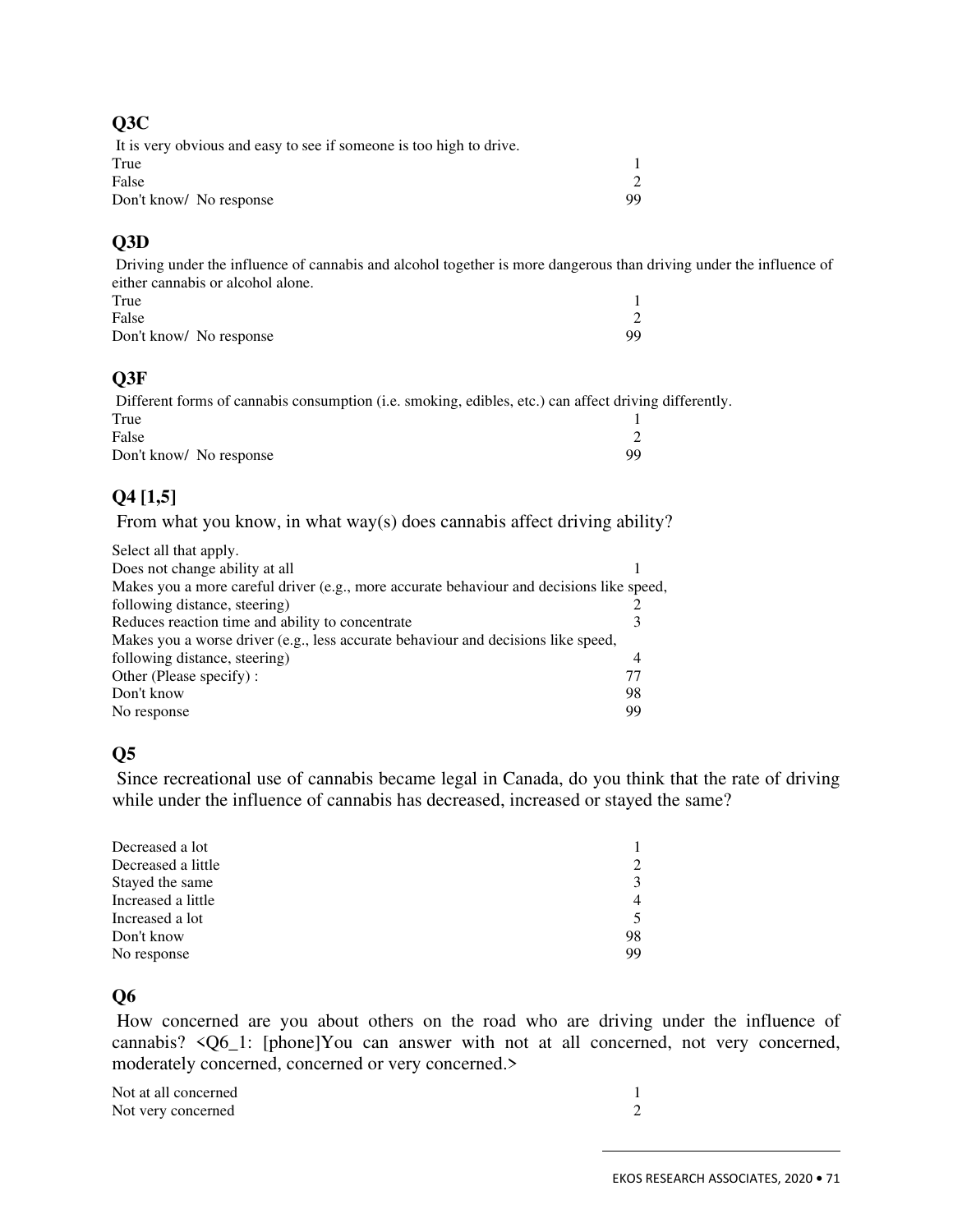| Moderately concerned    |  |
|-------------------------|--|
| Concerned               |  |
| Very concerned          |  |
| Don't know/ No response |  |

## **Q7**

Have you ever looked for information on the effects of drugs on driving ability?

| Yes                    |    |
|------------------------|----|
| N <sub>0</sub>         |    |
| Don't know/No response | 98 |

## **Q8 [1,8]**

 If you were to **speak with someone** to get information on the effects of drugs on driving ability, who would you be most likely to speak with?

| $\langle$ Q8_2: [phone]Do not read list>                                                                  |    |
|-----------------------------------------------------------------------------------------------------------|----|
| $AQAGEA = 1995-2003$ or $QAGEY = 2,3$ or $QAGEX = 1$                                                      |    |
| Your parents                                                                                              |    |
| Friend                                                                                                    | 2  |
| Doctors/health professional/nurse/hospital/health clinic                                                  | 3  |
| Law enforcement (e.g., police officers)                                                                   | 4  |
| Teachers/counsellors/social worker                                                                        |    |
| $\langle AQAGEA = 1995-2003 \text{ or } QAGEY = 2,3 \text{ or } QAGEX = 1]Other family [ELSE] Family > 6$ |    |
| $OCHILD = 1$                                                                                              |    |
| Other parents                                                                                             |    |
| Other (Please specify):                                                                                   | 77 |
| Don't know                                                                                                | 98 |
| No response                                                                                               | 99 |
|                                                                                                           |    |

## **Q9 [1,9]**

 If you were to look for information **online** on the effects of drugs on driving ability, where would you most likely look for reliable information?

| $\langle Q8 \_2$ : [phone]Do not read list>                                       |    |
|-----------------------------------------------------------------------------------|----|
| Online/the internet generally                                                     |    |
| Government of Canada website                                                      |    |
| Provincial/Municipal/local government website                                     |    |
| Police organizations (website, police station, police associations)               |    |
| Legal community                                                                   |    |
| Cannabis industry/community                                                       | 6  |
| Not-for-profit groups such as Mothers Against Drunk Driving (MADD) Canada         |    |
| Driving associations such as the Canadian Automobile Association (CAA) or driving |    |
| training/schools                                                                  |    |
| Other (Please specify):                                                           | 77 |
| Don't know                                                                        | 98 |
| No response                                                                       | 99 |
|                                                                                   |    |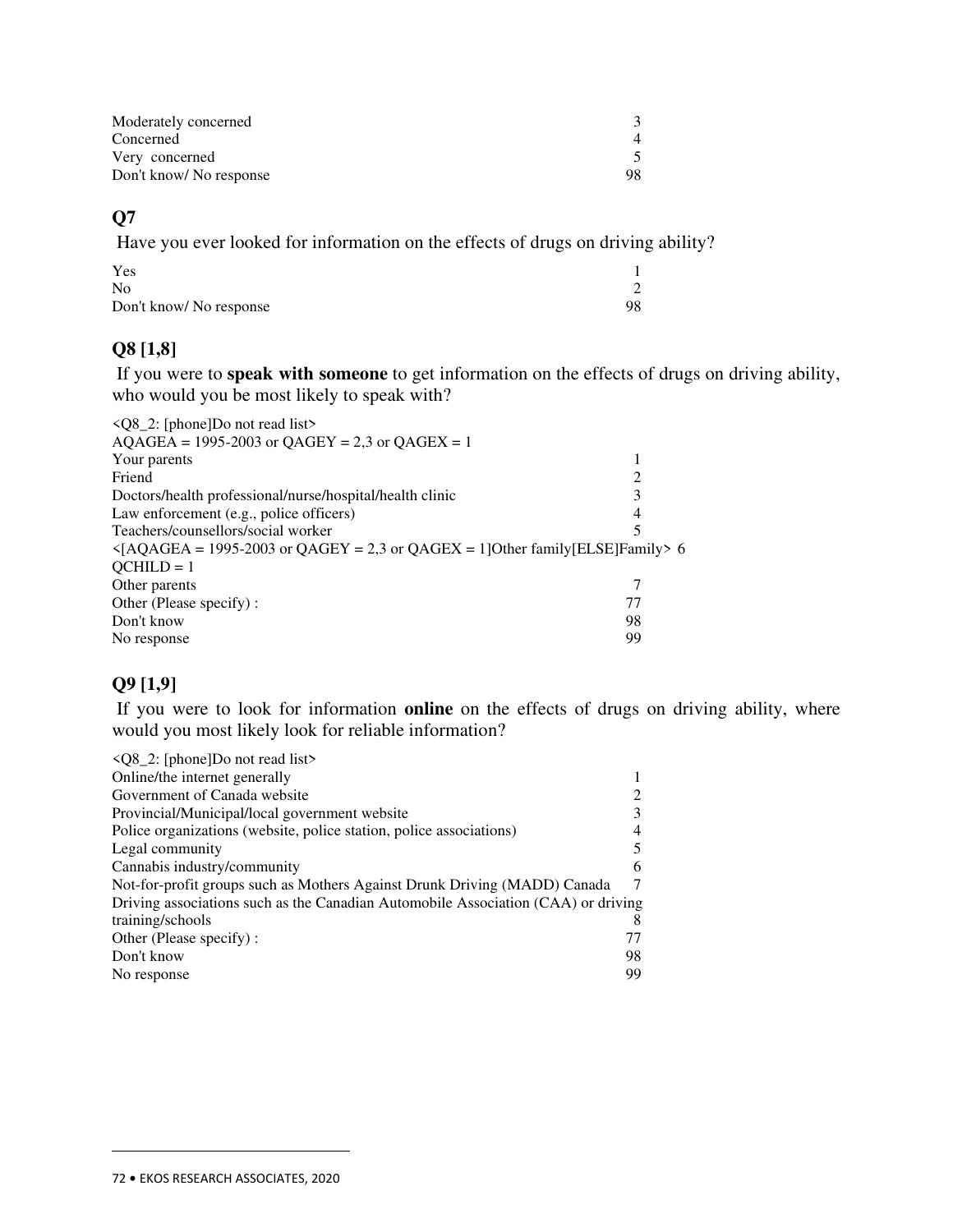# **Q10 [1,8]**

 What information, if any, would you want to know about the risks and effects of driving after using drugs?

| Select all that apply. <q9_2: [phone]read="" and="" each="" each.="" for="" get="" no="" one="" yes=""></q9_2:> |    |
|-----------------------------------------------------------------------------------------------------------------|----|
| Effects of cannabis on driving ability                                                                          | 1  |
| How to talk with your $\triangleleft$ [AQAGE = 12-24 or QAGEY = 1-3 or QAGEX =                                  |    |
| 1] parents [ELSE] teens > about drugs                                                                           | 2  |
| The law and penalties of driving after using drugs                                                              | 3  |
| Length of time before it is safe to drive after using drugs                                                     | 4  |
| How the police tests for drugs usage                                                                            | 5  |
| My rights as a driver if pulled over                                                                            | 6  |
| Effects of different forms of cannabis consumption                                                              | 7  |
| Other (Please specify):                                                                                         | 77 |
| I have no interest/need for information                                                                         | 97 |
| Don't know                                                                                                      | 98 |
| No response                                                                                                     | 99 |
|                                                                                                                 |    |

# **ROTQ1**

Calculation to randomly determine if respondent sees Q10A or Q10B<br>010A  $Q10A$  1  $Q10B$  2

# **Q10A**

To what extent would you say that you have enough trustworthy information to make informed decisions about the risks of driving while under the influence of drugs, including cannabis. <RQ10: [phone]Please answer on a five point scale where 1 is not at all, 3 is moderately and 5 is completely.>

| 1 Not at all   |    |
|----------------|----|
| $\overline{2}$ | 2  |
| 3 Moderately   | 3  |
| $\overline{4}$ | 4  |
| 5 Completely   | 5  |
| Don't know     | 98 |
| No response    | 99 |

# **Q10B**

To what extent would you say that you have enough trustworthy Canadian information to make informed decisions about the risks of driving while under the influence of drugs, including cannabis. <RQ10: [phone]Please answer on a five point scale where 1 is not at all, 3 is moderately and 5 is completely.>

| 1 Not at all   |    |
|----------------|----|
| 2              | 2  |
| 3 Moderately   | 3  |
| $\overline{4}$ | 4  |
| 5 Completely   | 5  |
| Don't know     | 98 |
| No response    | 99 |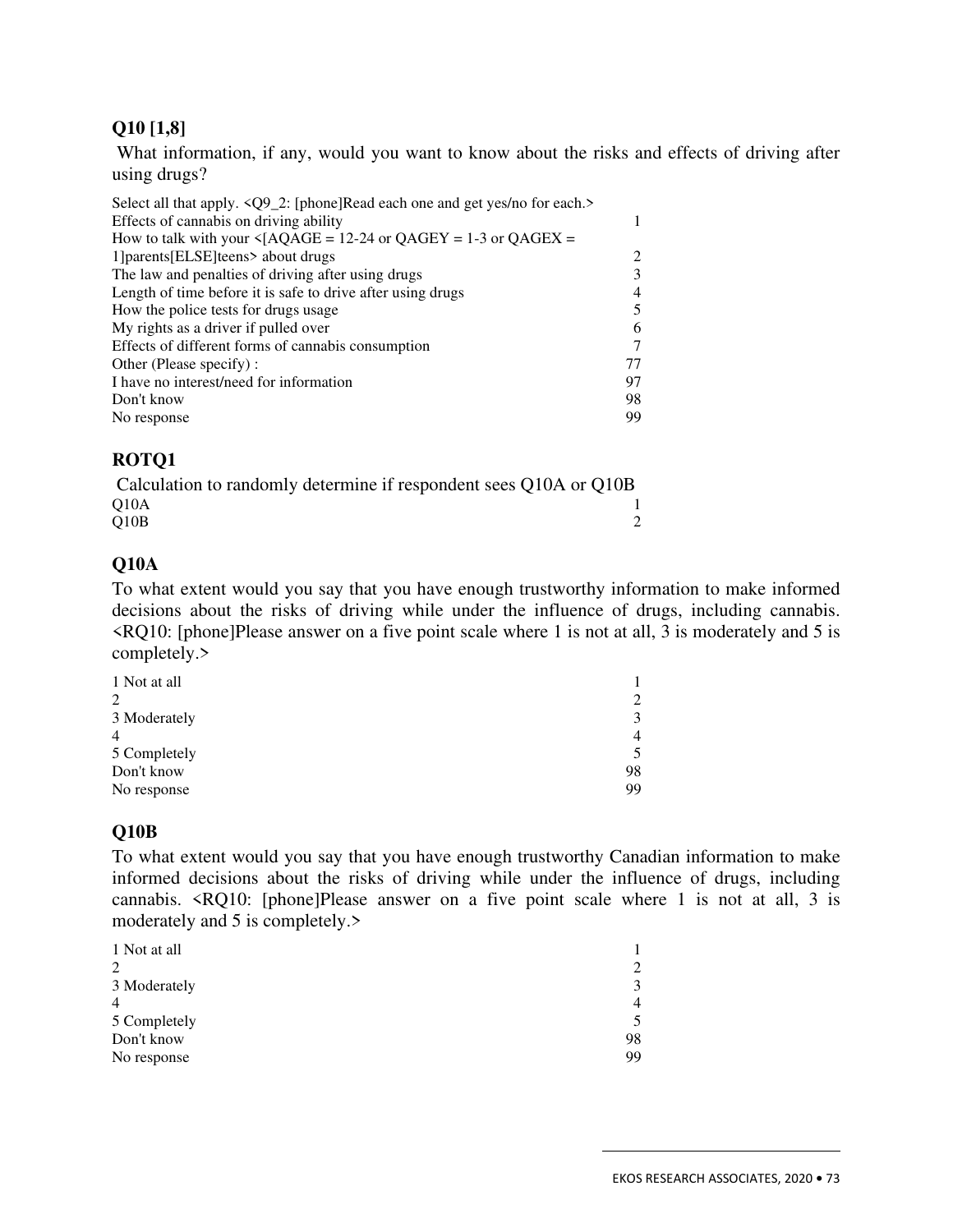This following section is about cannabis use. Use includes smoking, inhaling, eating or applying products that contain cannabis, also called pot, weed or marijuana.

As far as you know, have people close to you (e.g., friends or family) ever used cannabis?

| Yes            |    |
|----------------|----|
| N <sub>0</sub> |    |
| Don't know     | 98 |
| No response    | 99 |

# **Q12**

Have you ever used cannabis?

(Remember that the survey results are completely confidential and will not be linked to personal identity)  $Yes$  1  $N<sub>0</sub>$  2

# No response 99

# **Q13**

#### *If used cannabis, Q12*

Have you used cannabis in the past 12 months?

| Yes            |    |
|----------------|----|
| N <sub>o</sub> | ◠  |
| No response    | 99 |

# **Q14**

 How acceptable is it for people you know to drive while under the influence of cannabis? <Q11\_1: [phone]You can answer with not at all acceptable, not very acceptable, moderately acceptable, acceptable or very acceptable.>

| Not at all acceptable |                             |
|-----------------------|-----------------------------|
| Not very acceptable   | $\mathcal{D}_{\mathcal{L}}$ |
| Moderately acceptable | 3                           |
| Acceptable            | 4                           |
| Very acceptable       |                             |
| No response           | 99                          |

# **Q15 [1,3]**

 $\overline{a}$ 

What would be your biggest concern with driving while under the influence of cannabis, if you were to do so?

(Select up to 3 responses) <Q13\_1: [phone]I'll read the list slowly and you can tell me when we get to a major concern for you>

| Getting caught by police                                                                   |   |
|--------------------------------------------------------------------------------------------|---|
| Having a permanent criminal record, possibly affecting employment or international travel2 |   |
| Getting into an accident                                                                   |   |
| Hurting, paralyzing or killing someone else                                                |   |
| Family or peer judgment                                                                    | 6 |
| Damage to property                                                                         |   |
| Having significantly increased insurance premiums                                          | 8 |
| Getting hurt in an accident                                                                | a |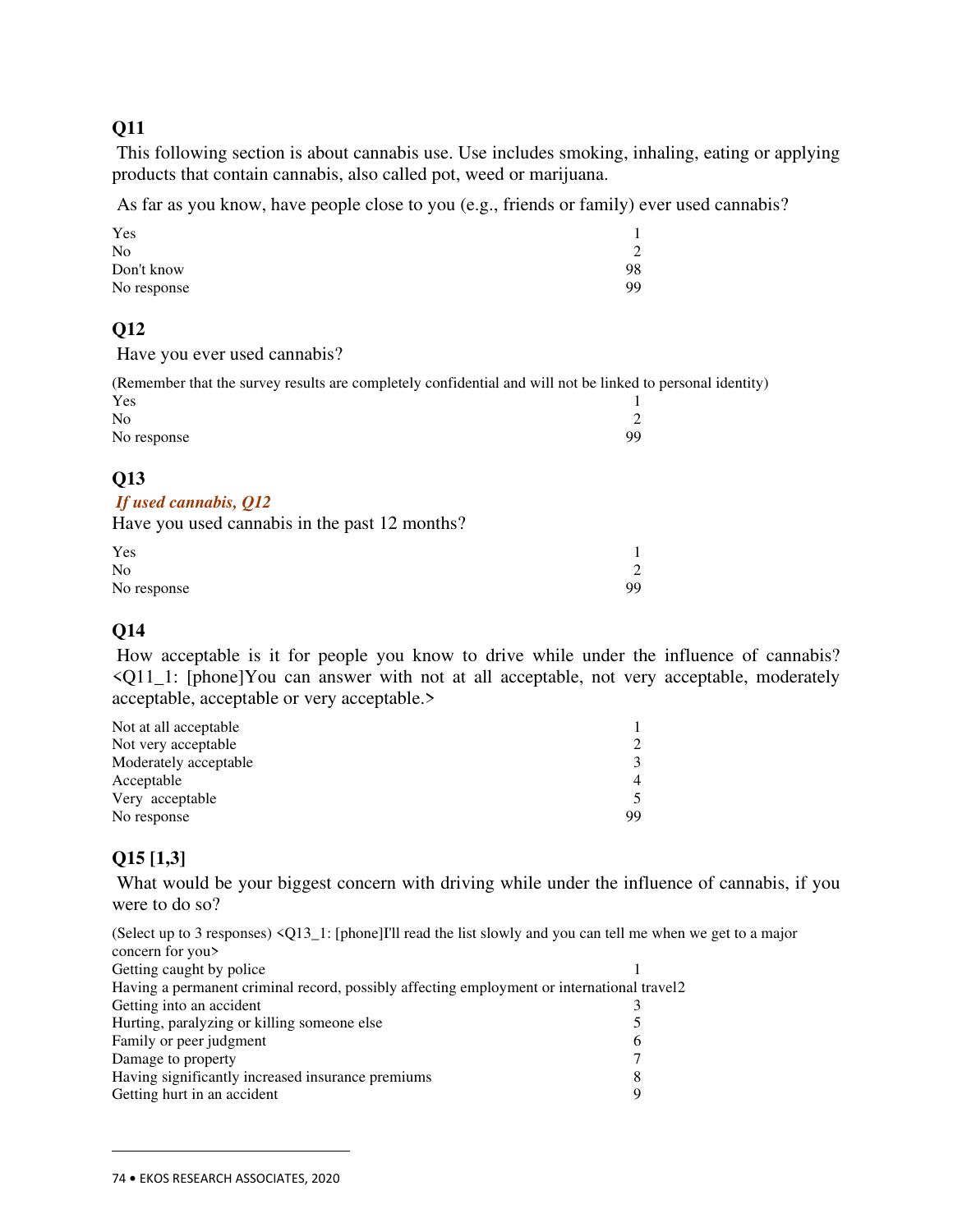| Becoming paralyzed from an accident | 10  |
|-------------------------------------|-----|
| Getting killed in an accident       |     |
| No concerns                         |     |
| Other (Please specify) :            | 77. |
| Don't know/ No response             | 98. |

#### *If used cannabis, Q12 and age 16 or over, QAGE*

Have you ever driven or operated a vehicle while under the influence of cannabis?

| Yes         |    |
|-------------|----|
| No          | ∠  |
| No response | 99 |

# **Q17**

What was behind your decision?

| $\mathcal{L}$ |
|---------------|
| 3             |
| 4             |
| 5             |
| 77            |
| 98            |
| 99            |
|               |

# **Q18**

 As far as you know, how common is it for people you know (e.g., friends, family, work colleagues) to drive while under the influence of cannabis? <Q10\_1: [phone]You can answer with very rare, not very common, moderately common, common or very common.>

| Very rare         |    |
|-------------------|----|
| Not very common   | 2  |
| Moderately common | 3  |
| Common            | 4  |
| Very common       | 5  |
| Don't know        | 98 |
| No response       | 99 |

# **Q19**

 Have you ever been a passenger in a vehicle when the driver was under the influence of cannabis?

| Yes            |    |
|----------------|----|
| N <sub>0</sub> | 2  |
| Don't know     | 98 |
| No response    | 99 |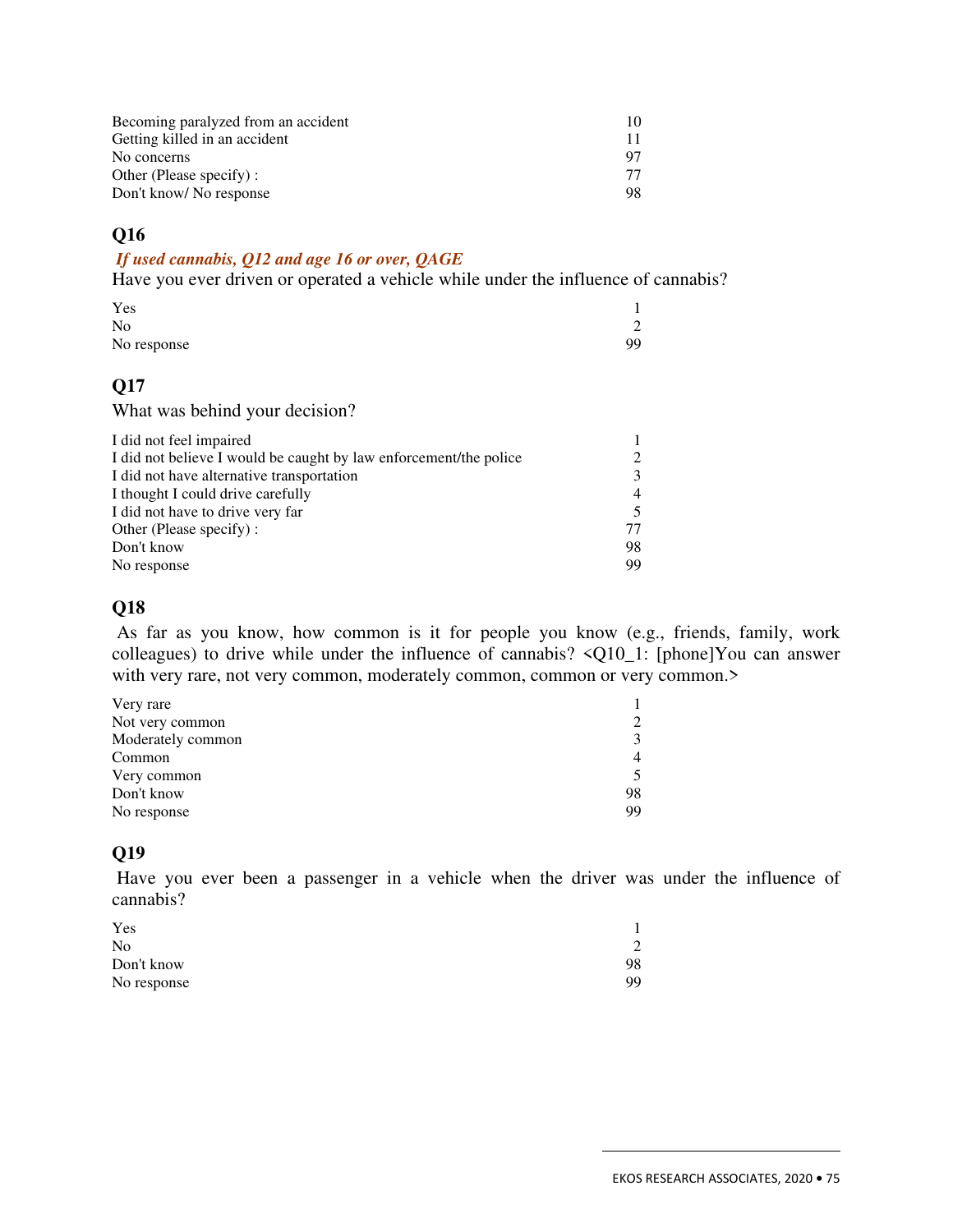How likely would you be to accept a ride from someone who you knew was under the influence of cannabis? <Q12\_1: [phone]You can answer with not at all likely, not very likely, moderately likely, likely, very likely.>

| Not at all likely |    |
|-------------------|----|
| Not very likely   | 2  |
| Moderately likely | 3  |
| Likely            | 4  |
| Very likely       | 5  |
| Don't know        | 98 |
| No response       | 99 |

# **Q21 [1,3]**

 If you were a passenger in a vehicle where the driver was under the influence of cannabis, what concerns, if any, would you have?

(Select up to 3) <Q13\_1: [phone]I'll read the list slowly and you can tell me when we get to a major concern for you>

| Getting caught by police                                                                    |    |
|---------------------------------------------------------------------------------------------|----|
| Having a permanent criminal record, possibly affecting employment or international travel 2 |    |
| Getting hurt in an accident                                                                 |    |
| Becoming paralyzed from an accident                                                         | 4  |
| Getting killed in an accident                                                               |    |
| Hurting, paralyzing or killing someone else                                                 | 6  |
| Family or peer judgment                                                                     |    |
| Damage to property                                                                          | 8  |
| Having significantly increased insurance premiums                                           | 9  |
| No concerns                                                                                 | 10 |
| Other (Please specify):                                                                     | 77 |
| Don't know                                                                                  | 98 |
| No response                                                                                 | 99 |
|                                                                                             |    |

# **Q22**

 $\overline{a}$ 

 How comfortable would you be trying to stop a friend or family member from **driving** if you thought that they were impaired after using cannabis? <RQ22: [phone]Would you say not at all comfortable, not very comfortable, moderately comfortable, comfortable or very comfortable?>

| Not at all comfortable |    |
|------------------------|----|
| Not very comfortable   | 2  |
| Moderately comfortable | 3  |
| Comfortable            | 4  |
| Very comfortable       | 5  |
| Don't know             | 98 |
| No response            | 99 |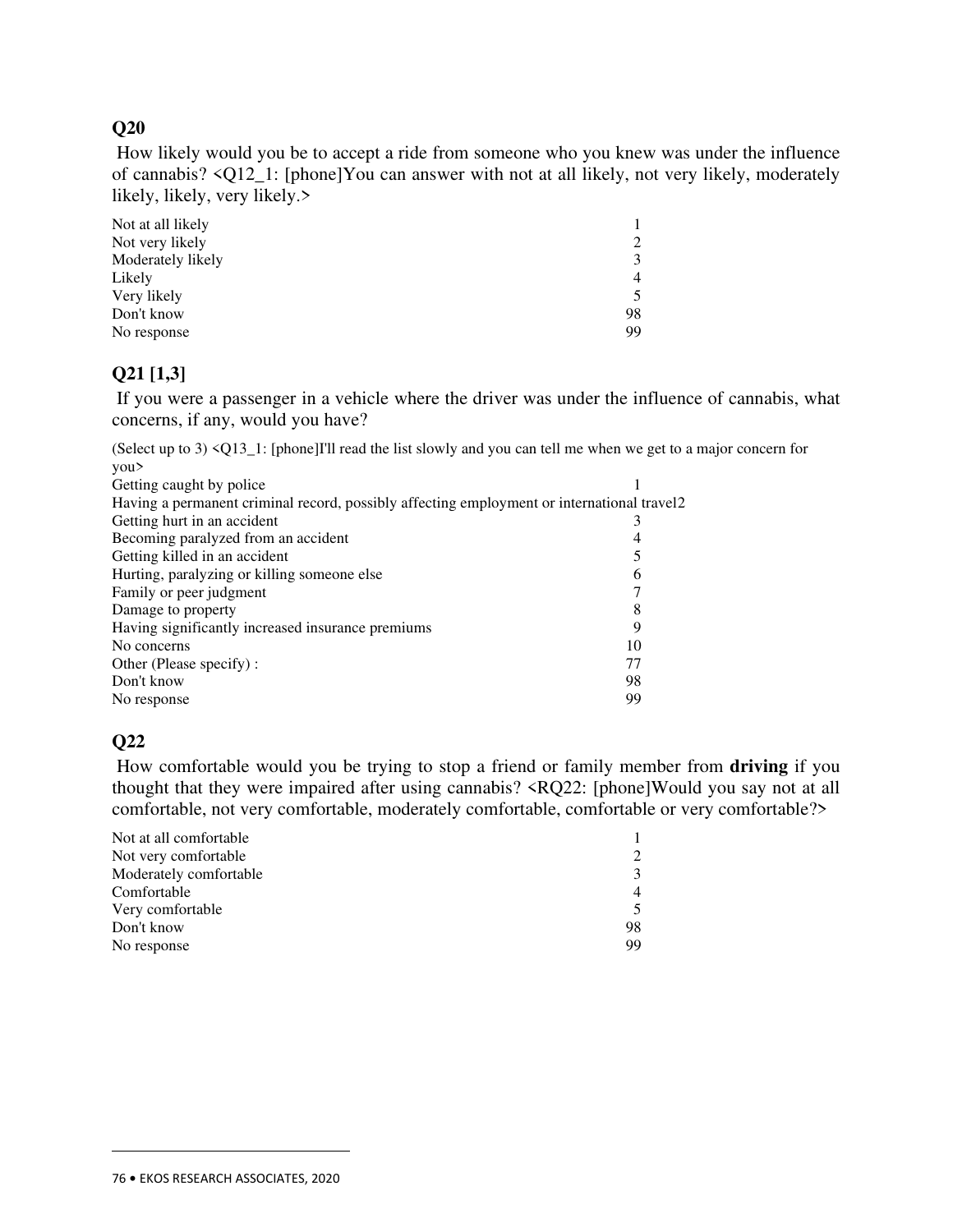How comfortable would you be trying to stop a friend or family member from **accepting a ride** from a driver who you thought was impaired after using cannabis? <RQ22: [phone]Would you say not at all comfortable, not very comfortable, moderately comfortable, comfortable or very comfortable?>

| Not at all comfortable |    |
|------------------------|----|
| Not very comfortable   | 2  |
| Moderately comfortable | 3  |
| Comfortable            | 4  |
| Very comfortable       | 5  |
| Don't know             | 98 |
| No response            | 99 |

## **Q24**

 How comfortable would you be in reporting to the police, if you knew that someone was driving impaired after using cannabis? <RQ22: [phone]Would you say not at all comfortable, not very comfortable, moderately comfortable, comfortable or very comfortable?>

| 2  |
|----|
| 3  |
| 4  |
| 5  |
| 98 |
| 99 |
|    |

#### **Q25**

#### *Under 25 only*

Have you discussed driving while under the influence of cannabis with your parent or guardian?

| Yes         |    |
|-------------|----|
| No          |    |
| No response | 99 |

#### **Q26**

#### *Parents of children 13-24*

As far as you know, has your teenager ever used cannabis?

| Yes            |    |
|----------------|----|
| N <sub>0</sub> |    |
| Don't know     | 98 |
| No response    | 99 |

#### **Q27**

#### *Parents of kids 16-24*

As far as you know, has your teenager ever driven a vehicle while under the influence of cannabis?

| Yes         |    |
|-------------|----|
| No          |    |
| Don't know  | 98 |
| No response | 99 |
|             |    |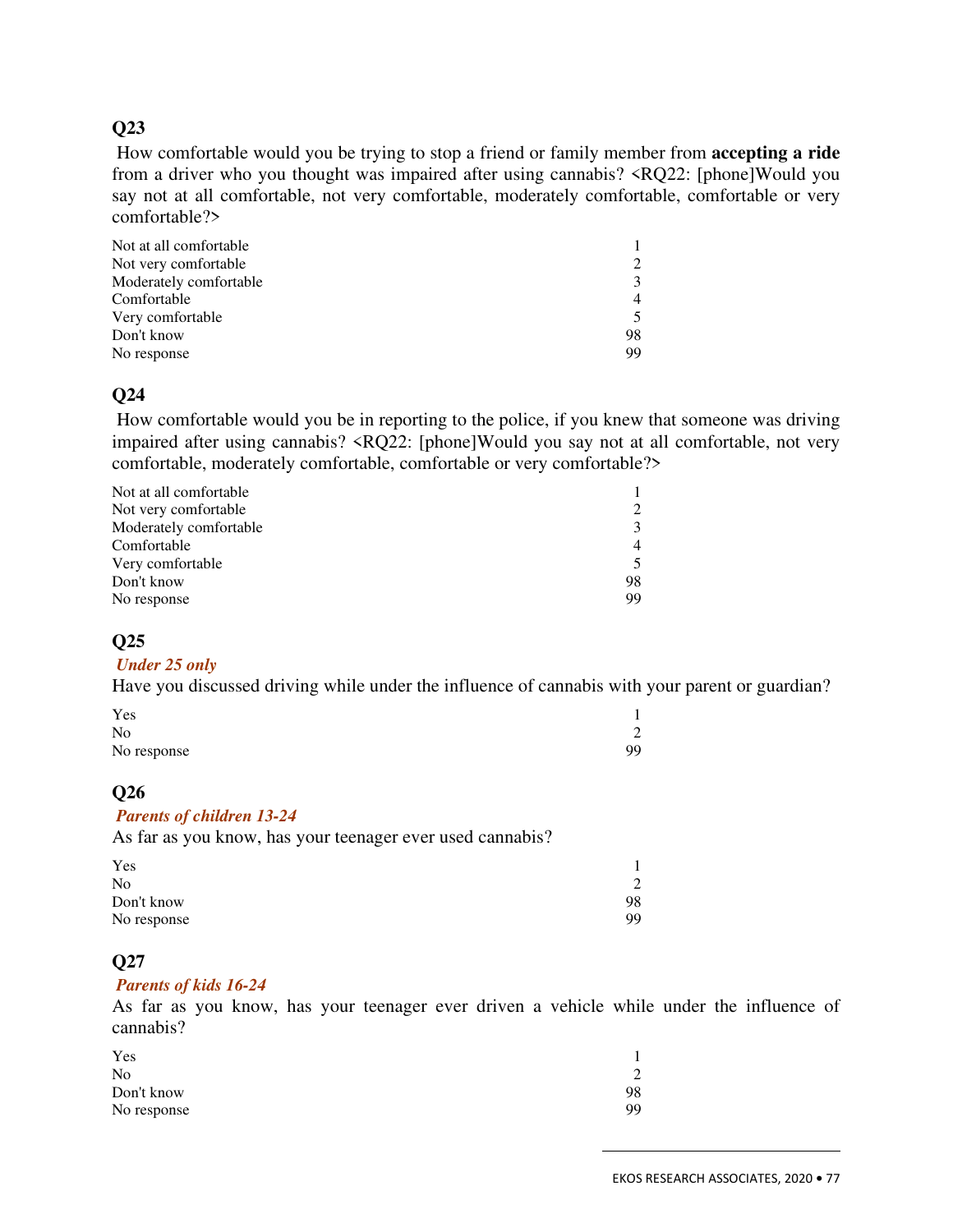#### *Parents of children 13-24*

As far as you know, has your teenager ever accepted a ride with a driver who was under the influence of cannabis?

| Yes         |    |
|-------------|----|
| No          | 2  |
| Don't know  | 98 |
| No response | 99 |

# **Q29**

#### *Parents of youth 16-24*

Have you discussed driving while under the influence of cannabis with your son or daughter?

| Yes            |                |
|----------------|----------------|
| N <sub>0</sub> | $\overline{2}$ |
| No response    | QQ             |

# **Q30 [1,6]**

#### *Parents of youth 16-24 only and has discussed cannabis, Q29*  What have you discussed?

| $\langle Q8 \_2$ : [phone]Do not read list>                              |    |
|--------------------------------------------------------------------------|----|
| [phone]                                                                  |    |
| The effects on driving ability                                           | 1  |
| [phone]                                                                  |    |
| The legal consequences                                                   | 2  |
| [phone]                                                                  |    |
| Not accepting a ride from someone who is under the influence             | 3  |
| [phone]                                                                  |    |
| Peer pressure or situations of not driving or accepting a ride           | 4  |
| [phone]                                                                  |    |
| Solutions or alternatives (i.e., back up plan) to avoid these situations | 5  |
| $\langle RQ30:  $ phone Other (Please specify) : [ELSE] Please specify:  | 77 |
| No response                                                              | 99 |

# **Q31**

 As far as you know, is it currently legal to drive while under the influence of cannabis in Canada?

| Yes            |    |
|----------------|----|
| N <sub>0</sub> | 2  |
| Don't know     | 98 |
| No response    | 99 |

#### **Q33**

 $\overline{a}$ 

As far as you know, how long after using cannabis is it safe to drive a vehicle?

| $\langle PQ16_1:$ [phone](Prompt as needed.)> |  |
|-----------------------------------------------|--|
| Right away                                    |  |
| Within one hour                               |  |
| Between 1 and 2 hours                         |  |
| Between 2 to 3 hours                          |  |
| At least three or more hours afterward        |  |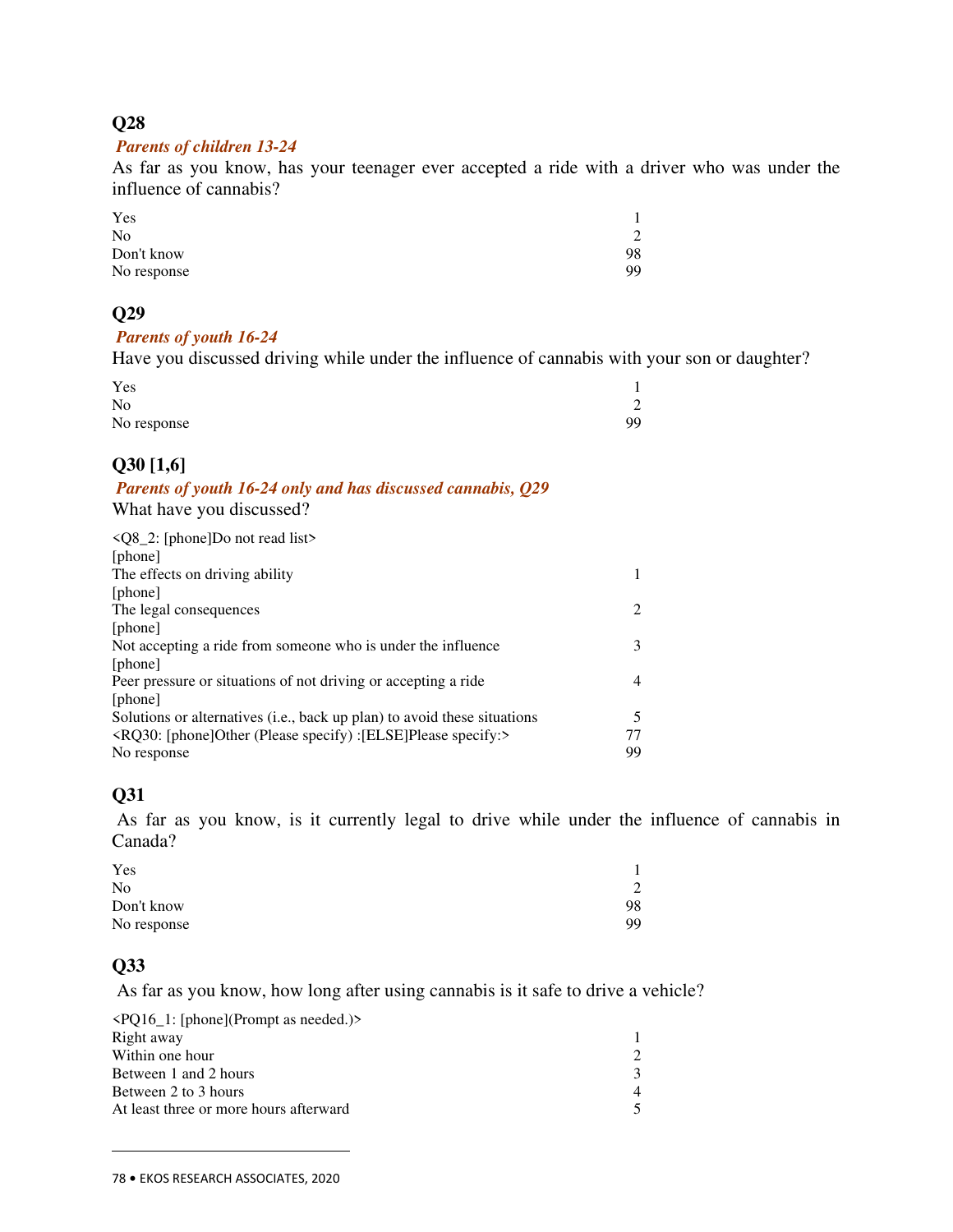| After a night of sleep                            | 6.  |
|---------------------------------------------------|-----|
| Whenever the person feels like the effect is gone |     |
| Other (Please specify):                           |     |
| Don't know                                        | 98. |
| No response                                       | 99. |

 As far as you know, can the police detect impairment from cannabis, among drivers who are stopped at the roadside?

| Yes            |    |
|----------------|----|
| N <sub>0</sub> |    |
| Don't know     | 98 |
| No response    | 99 |

#### **Q35**

 Are the penalties for driving while impaired from cannabis less strict, the same, or more strict than they are for impairment from alcohol?

| Less strict than alcohol |               |
|--------------------------|---------------|
| The same as alcohol      |               |
| More strict than alcohol | $\mathcal{L}$ |
| Don't know               | 98            |
| No response              | 99            |

#### **Q36A**

 Currently, drug impaired driving carries a \$1,000 dollar fine and loss of license for 12 months. It may also include jail time of up to 18 months, as well as a permanent criminal record. Where an accident results in harm or death the sentence can be up to 10 years in prison.

How aware were you of the legal consequences of drug impaired driving before now?

| Not at all aware |    |  |
|------------------|----|--|
| Not very aware   |    |  |
| Somewhat aware   |    |  |
| Aware            |    |  |
| Completely aware |    |  |
| Don't know       | 98 |  |
| No response      | 99 |  |

# **Q36**

 Do you think that these penalties are strict enough to prevent people from driving while under the influence of cannabis?

| Yes            |    |  |
|----------------|----|--|
| N <sub>0</sub> |    |  |
| Don't know     | 98 |  |
| No response    | 99 |  |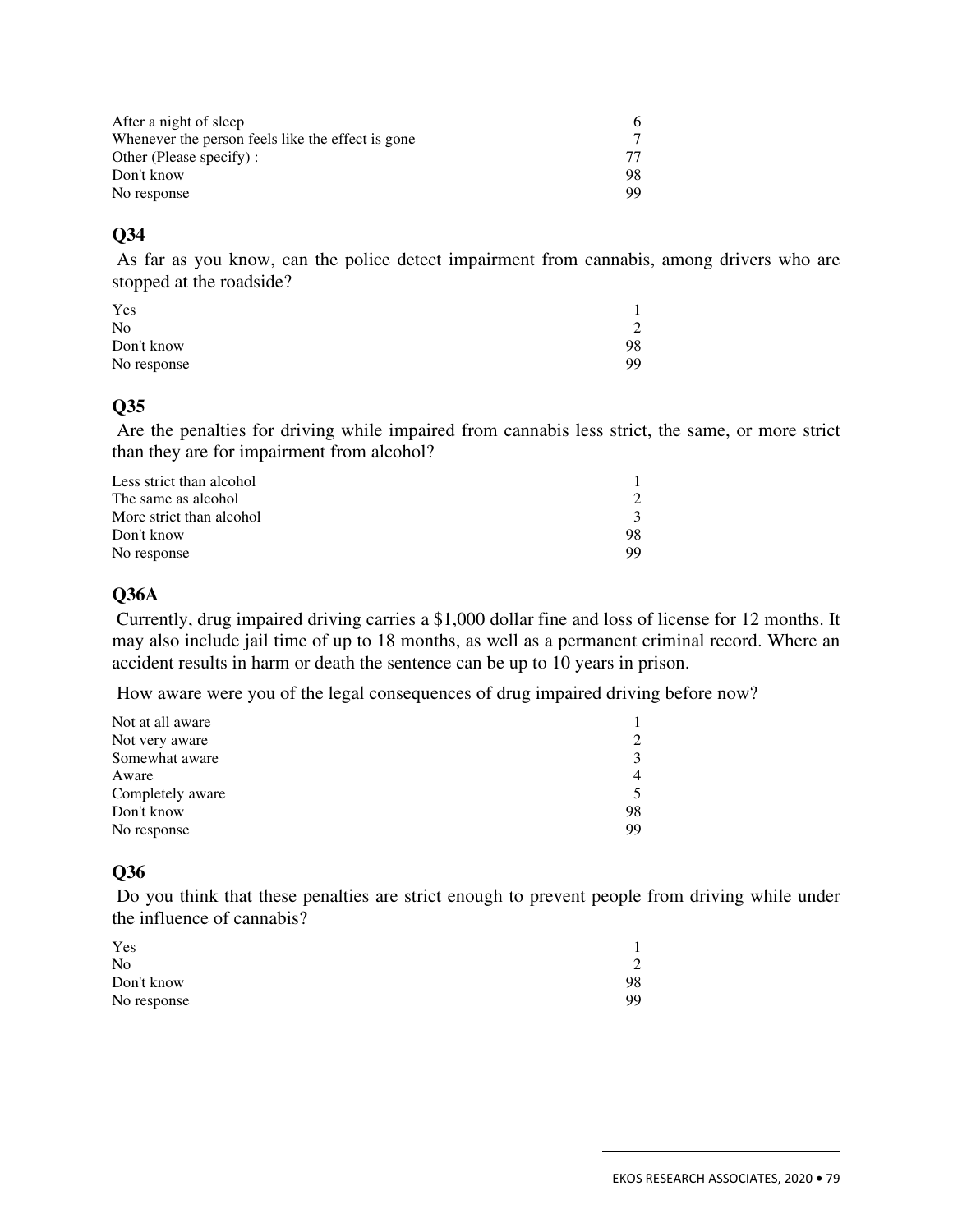# **Q13B**

The next questions explore the cannabis market more broadly. Remember that the survey results are completely confidential.

You indicated earlier that you have used cannabis in the last 12 months. From whom did you usually buy or receive the cannabis?

| I grew my own                                                                     |    |
|-----------------------------------------------------------------------------------|----|
| It was specifically grown for me                                                  |    |
| From a legal storefront                                                           | 3  |
| From a legal online source (Health Canada licensed producer, provincial regulated |    |
| retailer)                                                                         | 4  |
| From an illegal storefront                                                        | 5  |
| From an illegal online source                                                     | 6  |
| It was shared around a group of friends                                           | 7  |
| From a family member                                                              | 8  |
| From a friend                                                                     | 9  |
| From an acquaintance                                                              | 10 |
| From a dealer                                                                     | 11 |
| Other (specify)                                                                   | 77 |
| Don't know                                                                        | 98 |
| No response/Prefer not to say                                                     | 99 |

# **Q13C**

Which factor **most** influences from whom you usually buy or receive the cannabis you use?

| 3  |
|----|
| 4  |
|    |
| 6  |
|    |
| 8  |
|    |
| 98 |
| 99 |
|    |

# **Q39**

 $\overline{a}$ 

 Currently, an individual may face monetary fines or jail terms for breaking Canadian cannabis laws. How aware would you say you are of the laws around cannabis, and the legal consequences of breaking cannabis laws?

| Not at all aware |    |
|------------------|----|
| Not very aware   | 2  |
| Somewhat aware   | 3  |
| Aware            | 4  |
| Completely aware | 5  |
| Don't know       | 98 |
| No response      | 99 |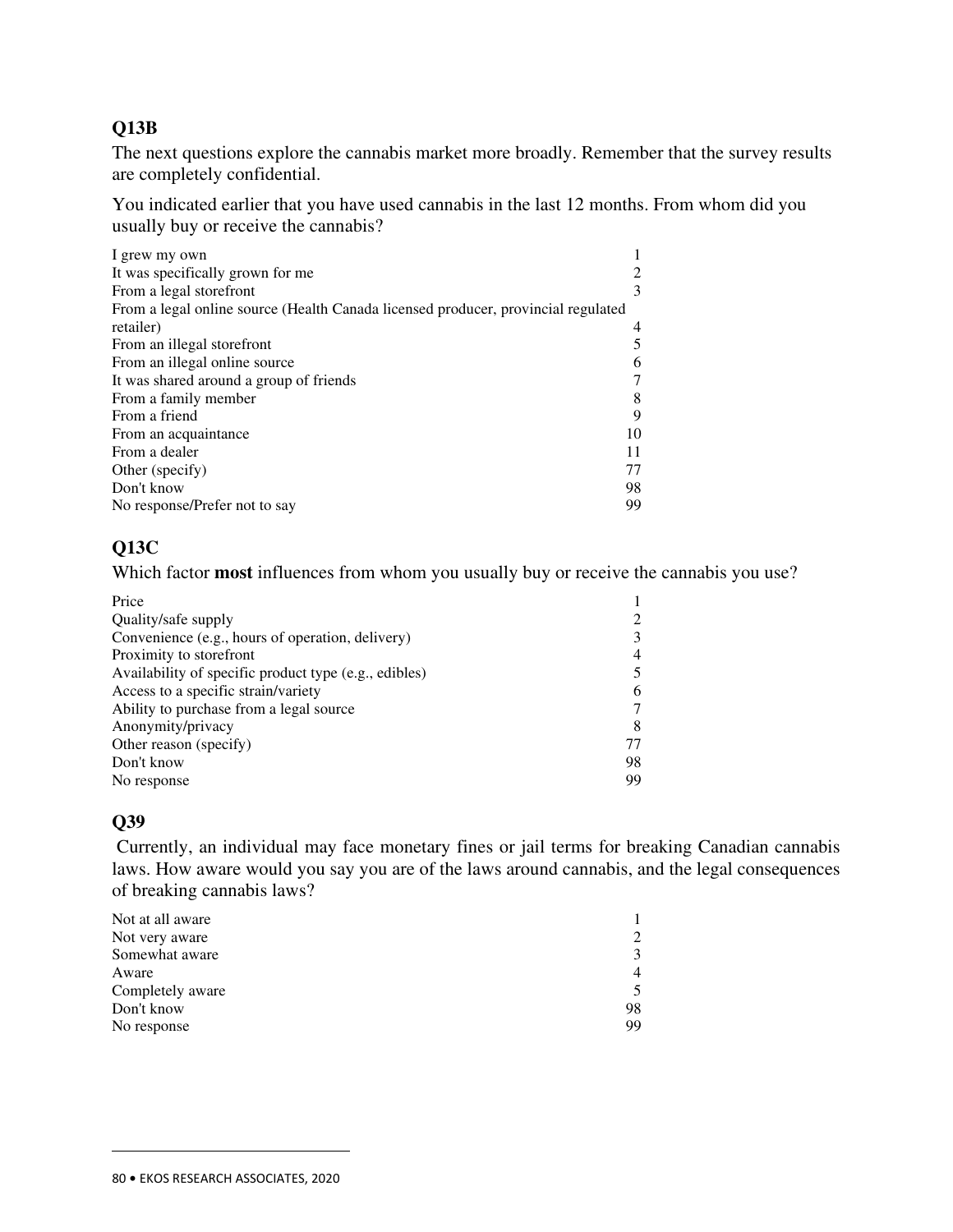#### **DEMIN**

 These last questions are for statistical purposes and we remind you that all your answers are completely confidential.

#### **D1**

What is the highest level of formal education that you have completed to date?

| Grade 8 or less                                                  |    |
|------------------------------------------------------------------|----|
| Some high school                                                 |    |
| High school diploma or equivalent                                |    |
| Registered Apprenticeship or other trades certificate or diploma | 4  |
| College, CEGEP or other non-university certificate or diploma    |    |
| University certificate or diploma below bachelors level          | 6  |
| Bachelor's degree                                                |    |
| Post graduate degree above bachelor's level                      | 8  |
| No response                                                      | 99 |

#### **D2**

#### *If 18 or older*

Which of the following categories best describes your total household income? That is, the total income of all persons in your household, before taxes?

| Under \$20,000                    |    |
|-----------------------------------|----|
| \$20,000 to just under \$40,000   | 2  |
| \$40,000 to just under \$60,000   | 3  |
| \$60,000 to just under \$80,000   | 4  |
| \$80,000 to just under \$100,000  | 5  |
| \$100,000 to just under \$120,000 | 6  |
| \$120,000 to just under \$150,000 |    |
| \$150,000 and above               | 8  |
| No response                       | 99 |

# **D3**

Were you born in Canada?

| ◠ |
|---|
|   |
|   |

#### **D4 [1,3]**

What is the language you speak most often at home?

| (select all that apply) |    |
|-------------------------|----|
| English                 |    |
| French                  |    |
| Other (please specify)  |    |
| No response             | 99 |

#### **D5**

What are the first 3 digits of your postal code?

| Please specify: |  |
|-----------------|--|
| No response     |  |